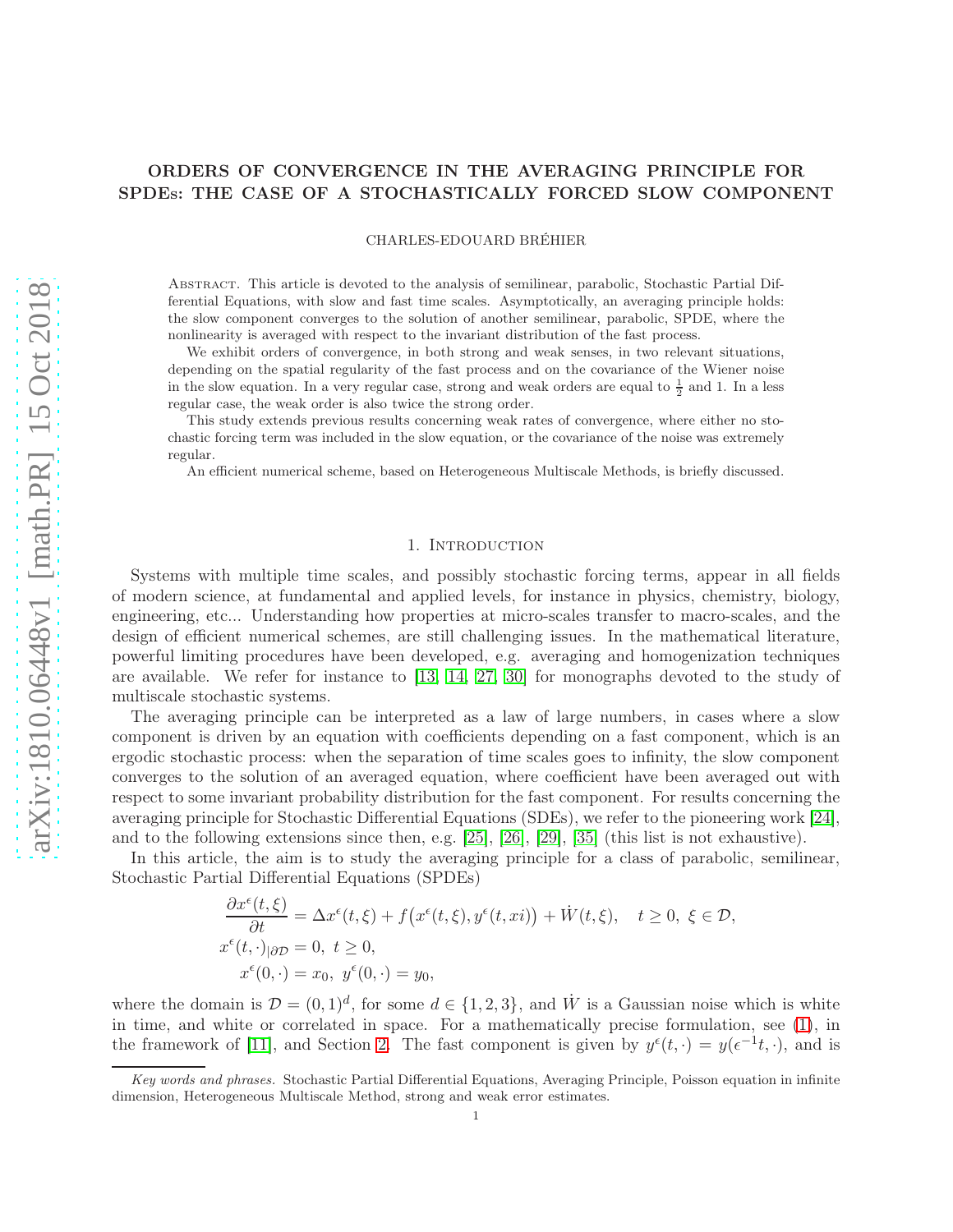assumed to be an ergodic process, independent of the Wiener process  $W$  which appears in the slow equation, *i.e.* the equation for the slow component  $x^{\epsilon}$ .

The averaging principle for such SPDE systems has been proved in a very general framework in [\[8\]](#page-30-3), [\[10\]](#page-30-4) for globally Lipschitz coefficients, and later in [\[9\]](#page-30-5) in the case of non-globally Lipschitz continuous coefficients. In these results, no order of convergence, in terms of  $\epsilon \to 0$ , is provided. The first study of orders of convergence for the averaging principle in the SPDE case, was performed by the author in [\[3\]](#page-30-6). The main motivation for studying the rates of convergence is the construction of efficient numerical schemes, based on the Heterogeneous Multiscale Methods, see [\[4\]](#page-30-7) and references therein.

In recent years, many works have been devoted to the study of the averaging principle for different classes of SPDEs. For instance, see [\[12,](#page-30-8) [15,](#page-30-9) [16,](#page-30-10) [19,](#page-30-11) [20,](#page-30-12) [28\]](#page-31-7), in the parabolic SPDE case. See [\[17,](#page-30-13) [18\]](#page-30-14), for some parabolic-hyperbolic systems. See [\[21,](#page-30-15) [22\]](#page-31-8) in the Schrödinger equations case. Finally, see [\[1,](#page-30-16) [2\]](#page-30-17), where stochastic fluid mechanics equations are considered, with motivations coming from physics.

As is usual when dealing with stochastic equations, orders of convergence are understood in two senses. First, strong convergence deals with the mean-square error. Second, weak convergence is related to convergence in distribution, considering sufficiently smooth test functions. If the averaging principle for SDEs (with globally Lipschitz continuous coefficients) is considered, the strong order of convergence is  $\frac{1}{2}$ , whereas the weak order is 1, and these results are optimal in general. The technique of [\[24\]](#page-31-2) is perfectly suited to prove strong convergence results, whereas to study weak convergence, approaches based on asymptotic expansions of solutions of Kolmogorov equations are very efficient, see [\[25,](#page-31-3) [26\]](#page-31-4). The generalization to SPDEs, where there is no Wiener noise in the slow equation, has been considered in [\[3\]](#page-30-6). If a stochastic forcing term is present, much less is known. Indeed, for SPDEs, *i.e.* for infinite dimensional stochastic equations, the analysis of the order of weak convergence and of the Kolmogorov equations, is notoriously challenging, we refer for instance to [\[7\]](#page-30-18) for a recent contribution, and the discussions and references therein.

The aim of this manuscript is to study the weak order of convergence in the averaging principle, for semilinear, parabolic, SPDEs, with a stochastic forcing in the slow equation. Note that this question has been recently investigated in [\[19\]](#page-30-11) with a very strong regularity condition on the covariance of the noise, which implies a high spatial regularity of the process  $x^{\epsilon}$ . In fact, using this condition, the techniques of [\[3\]](#page-30-6) may be applied, essentially with no modification, hence weak order of convergence equal to 1 in [\[19\]](#page-30-11). The objective of this manuscript is to obtain similar results with weaker regularity conditions. The main finding is that a trade-off between regularity properties of the slow and the fast components is at play. First, we prove that the strong (resp. weak) order of convergence is 1/2 (resp. 1), under an appropriate condition (the very regular case), which is in general much weaker than the assumption in [\[19\]](#page-30-11). Second, we weaken the condition (the less regular case), and exhibit appropriate strong and weak orders of convergence depending on the regularity properties of the slow and fast component. In that case, as expected, the weak order is twice the strong order, however, whether these results are optimal is not known, indeed the proof is based on an approximation argument and may not be optimal. For statements of the main results, see Theorems [4.5,](#page-10-0) [4.7](#page-10-1) and [4.8.](#page-11-0)

Even if the main motivation of this work is the analysis of the weak order of convergence, a detailed analysis of the strong order of convergence is also provided, for two reasons. First, it allows us to check that the weak order is twice the strong order, as expected. Second, the technique of proof is different from the one used in previous publications on the strong convergence in the averaging principle for SPDEs, such as [\[3\]](#page-30-6) instead of employing the technique introduced by Khasminskii in [\[24\]](#page-31-2), the Poisson equation technique described for instance in [\[30\]](#page-31-1) is generalized to a situation where mild solutions of SPDEs are considered.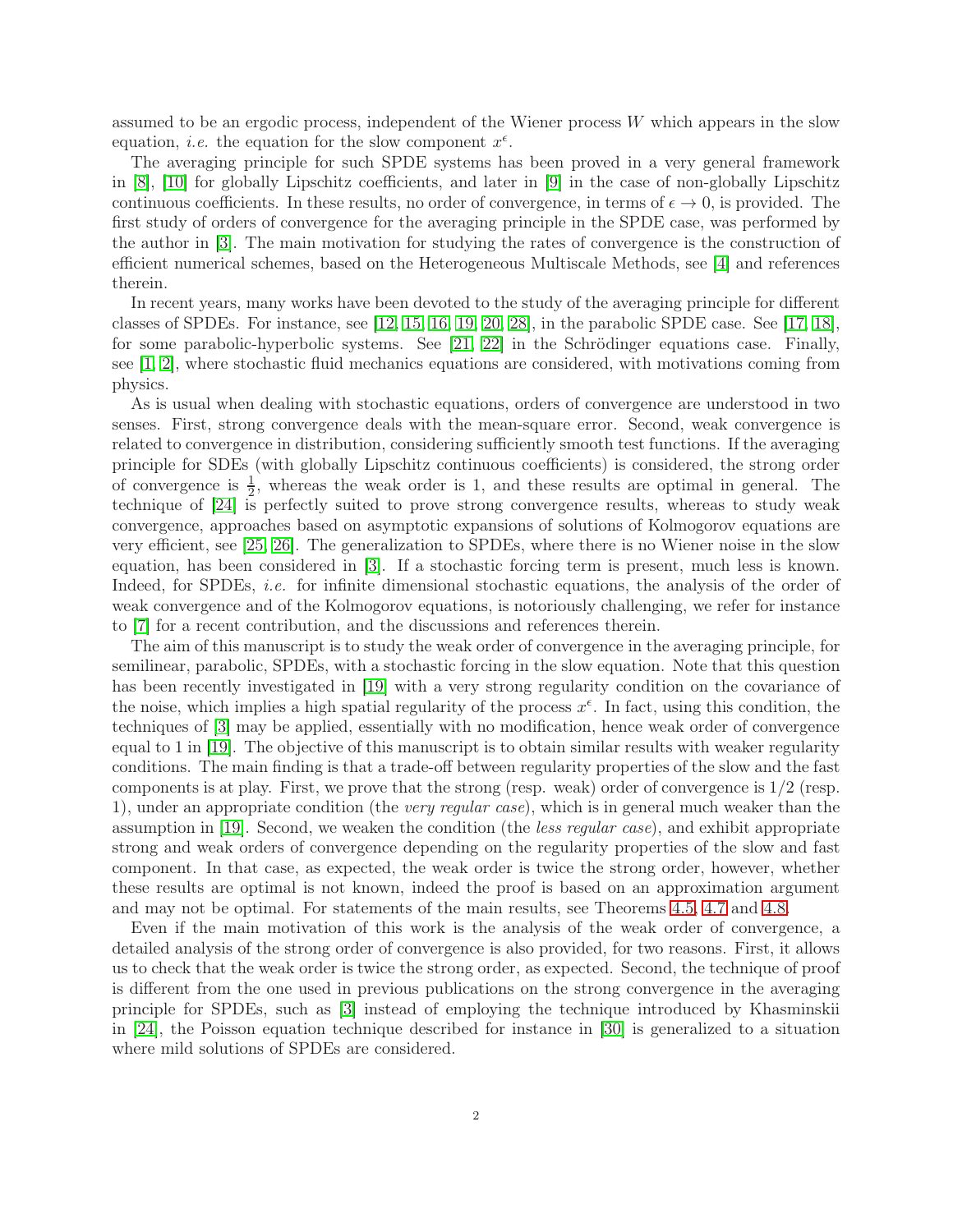Several relevant questions are left for future works. For instance, in this manuscript, it is assumed that the fast component  $y^{\epsilon}$  is not coupled with the slow component  $x^{\epsilon}$ , and it would be interesting to study the coupled case.

This article is organized as follows. Section [2](#page-2-1) is devoted the introduction of the functional analysis framework and to stating precise assumptions. Regularity parameters  $\alpha_{\text{max}}$  and  $\gamma_{\text{max}}$ , which are used to define the very regular and less regular cases, are introduced in Assumptions [2.5](#page-5-0) and [2.6](#page-5-1) respectively. Section [3](#page-8-0) presents the averaged equation.

The main results of this article are stated and discussed in Section [4.](#page-9-0) First, in the very regular case, see Assumption [4.1](#page-9-1) and Section [4.1,](#page-10-2) Theorems [4.5](#page-10-0) and [4.7](#page-10-1) state that the strong (resp. weak) order is equal to  $\frac{1}{2}$  (resp. 1). Second, in the less regular case, see Assumption [4.2](#page-9-2) and Section [4.2,](#page-11-1) Theorem [4.8](#page-11-0) show that the strong order is (at least)  $\beta_{\text{max}} = \frac{\alpha_{\text{max}}}{1 + \alpha_{\text{max}}}$  $\frac{\alpha_{\max}}{1+\alpha_{\max}-\gamma_{\max}} \leq \frac{1}{2}$  and the weak order is (at least)  $2\beta_{\text{max}}$ .

Auxiliary but fundamental and nontrivial regularity results concerning a family of Poisson equations are studied in Section [5.](#page-11-2)

Proofs of the main results are provided in Sections [6,](#page-13-0) [7](#page-16-0) and [8.](#page-21-0)

<span id="page-2-1"></span>Finally, in Section [9,](#page-25-0) an application of the main result is presented, for the construction and analysis of efficient numerical schemes, based on Heterogeneous Multiscale Methods.

## <span id="page-2-0"></span>2. SETTING

The objective of this section is to state precise assumptions, and to derive moment estimates (uniform in  $\epsilon$ ), for the following Stochastic Evolution Equation

(1) 
$$
dX^{\epsilon}(t) = AX^{\epsilon}(t)dt + F(X^{\epsilon}(t), Y^{\epsilon}(t))dt + dW^{Q}(t).
$$

This is the abstract formulation of a parabolic, semilinear, SPDE, in the framework of [\[11\]](#page-30-2). The stochastic forcing is given by a Q-Wiener process  $W^Q$ . In addition,  $Y^{\epsilon}$  is another stochastic process with values in  $L^2$ . In this work, it is assumed that  $Y^{\epsilon}$  and  $W^Q$  are independent.

We are interested in the regime of a small parameter  $\epsilon$ , and of a timescale separation:  $Y^{\epsilon}(t)$  $Y(t\epsilon^{-1})$ . As a consequence,  $X^{\epsilon}$  is referred to as the slow component, and  $Y^{\epsilon}$  as the fast component. For instance, the process  $Y$  may be the solution of an equation of the type

$$
dY(t) = AY(t)dt + G(Y(t))dt + dwq(t),
$$

where  $(w^q(t))_{t\geq 0}$  is a q-Wiener process, independent of  $W^Q$ . Then  $Y^{\epsilon}$  solves an equation of the type

$$
dY^{\epsilon}(t) = \frac{1}{\epsilon} \left( AY^{\epsilon}(t) + G(Y^{\epsilon}(t)) \right) dt + \frac{1}{\sqrt{\epsilon}} dw^{q}(t),
$$

in which case one has the equality in distribution (but not almost surely) of the processes  $(Y(t\epsilon^{-1}))_{t\geq 0}$ and  $(Y^{\epsilon}(t))_{t\geq 0}$ . The assumption that Y is independent of  $W^Q$  means that G does not depend on the slow component, thus the fast evolution is not coupled with the slow evolution.

Considering the coupled situation, where G depends also on the slow component, would substantially modify some computations below. However, the treatment of the uncoupled case, considered in this manuscript, already requires the use of original and nontrivial arguments. The objective of this manuscript is to exhibit these arguments, in the simplest nontrivial framework. The treatment of the coupled case is left for future work.

2.1. Notation. Let  $\mathcal{D} = (0, 1)^d$ , with dimension  $d \in \{1, 2, 3\}$ , denote a domain. For any  $p \in [2, \infty]$ , let  $L^p = L^p(\mathcal{D})$ , and denote by  $|\cdot|_{L^p}$  the associated  $L^p$ -norm. When  $p = 2$ ,  $H = L^2$  is a separable, infinite dimensional, Hilbert space, with norm  $|\cdot|_H = |\cdot|_{L^2}$ , and inner product denoted by  $\langle \cdot, \cdot \rangle$ .

For any  $p, q \in [2, \infty)$ , let  $\mathcal{L}(L^p, L^q)$  denote the space of bounded linear operators from  $L^p$  to  $L^q$ . The associated norm is denoted by  $\|\cdot\|_{\mathcal{L}(L^p,L^q)}$ .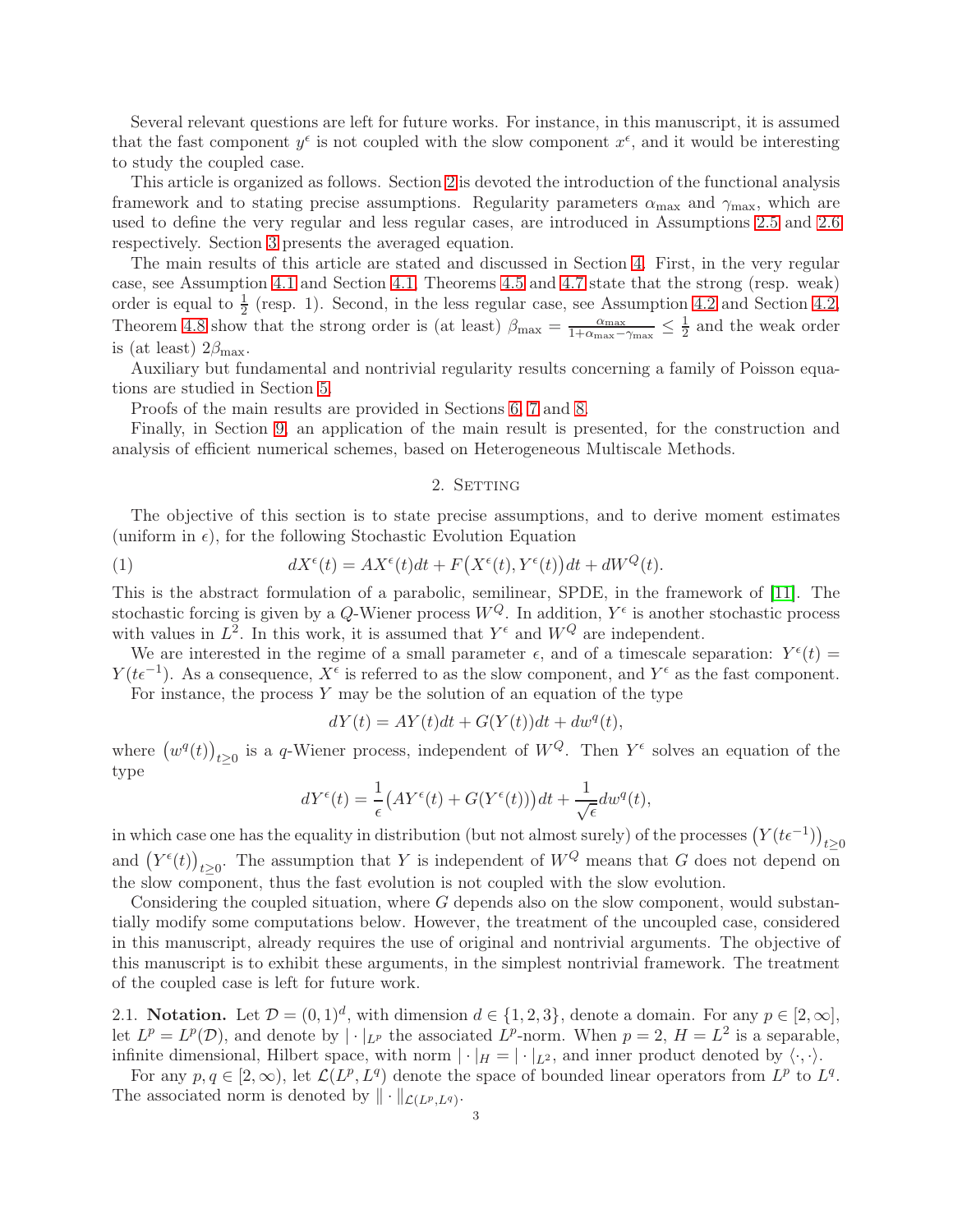For  $p \in [2,\infty)$ , let  $\mathcal{R}(L^2, L^p) \subset \mathcal{L}(L^2, L^p)$  denote the space of  $\gamma$ -Radonifying operators from  $L^2$ to  $L^p$ . Recall that a linear operator  $\Psi \in \mathcal{L}(L^2, L^p)$  is a  $\gamma$ -radonifying operator, if the image by  $\Psi$  of the canonical gaussian distribution on  $L^2$  extends to a Borel probability measure on  $L^p$ . The space  $\mathcal{R}(L^2, L^p)$  is equipped with the norm  $\|\cdot\|_{\mathcal{R}(L^2, L^p)}$  defined by

$$
\|\Psi\|^2_{\mathcal{R}(L^2,L^p)} = \tilde{\mathbb{E}} \big|\sum_{n\in\mathbb{N}} \gamma_n \Psi f_n \big|^2,
$$

where  $(\gamma_n)_{n\in\mathbb{N}}$  is any sequence of independent standard (mean 0 and variance 1) Gaussian random variables, defined on a probability space  $(\tilde{\Omega}, \tilde{\mathcal{F}}, \tilde{\mathbb{P}})$ , with expectation operator denoted by  $\tilde{\mathbb{E}}$ , and  $(f_n)_{n\in\mathbb{N}}$  is any complete orthonormal system of  $L^2$ . When  $p = 2$ ,  $\mathcal{R}(L^2, L^2) = \mathcal{L}_2(L^2)$  is the space of Hilbert-Schmidt operators on  $L^2$ , and  $\|\Psi\|_{\mathcal{R}(L^2, L^2)}^2 = \text{Tr}(\Psi \Psi^*)$ , where  $\text{Tr}(\cdot)$  is the trace operator, and  $\Psi^*$  is the adjoint of  $\Psi$ .

Note that, for any  $p \in [2, \infty)$ , there exists  $c_p \in (0, \infty)$  such that for any  $\Psi \in \mathcal{R}(L^2, L^p)$ ,

$$
\|\Psi\|_{\mathcal{R}(L^2, L^p)}^2 \le c_p \big| \sum_{n \in \mathbb{N}} (\Psi f_n)^2 \big|_{L^{\frac{p}{2}}}.
$$

Finally, recall the left and right ideal property for  $\gamma$ -Radonifying operators: for all  $p, q \in [2, \infty)$ , for all operators  $L_1 \in \mathcal{L}(L^p, L^q)$ ,  $\Psi \in \mathcal{R}(L^2, L^p)$  and  $L_2 \in \mathcal{L}(L^2, L^2)$ , then  $L_1 \Psi L_2 \in \mathcal{R}(L^2, L^q)$ , and

$$
||L_1 \Psi L_2||_{\mathcal{R}(L^2, L^q)} \leq ||L_1||_{\mathcal{L}(L^p, L^q)} ||\Psi||_{\mathcal{R}(L^2, L^p)} ||L_2||_{\mathcal{L}(L^2, L^2)}.
$$

Let  $(W(t))_{t\geq0}$  denote a cylindrical Wiener process defined on  $L^2$ , on a probability space  $(\Omega, \mathcal{F}, \mathbb{P})$ . For any  $T \in (0,\infty)$  and  $p \in [2,\infty)$ , the L<sup>p</sup>-valued Itô integral  $\int_0^T \Phi(t) dW^Q(t)$  is defined for predictable processes  $\Phi \in L^2(\Omega \times (0,T), \mathcal{R}(L^2, L^p))$ . Moreover, there exists  $c_p \in (0,\infty)$ , such that

$$
\mathbb{E}\big[\|\int_0^T \Phi(t)dW(t)\|_{L^p}^2\big] \leq c_p \int_0^T \mathbb{E}\|\Phi(t)\|_{\mathcal{R}(L^2, L^p)}^2 dt.
$$

In the case  $p = 2$ , the inequality above is replaced by the following version of Itô isometry property:

$$
\mathbb{E}\big[\|\int_0^T \Phi(t)dW(t)\|_{L^2}^2\big] = \int_0^T \mathbb{E}\|\Phi(t)\|_{\mathcal{R}(L^2, L^2)}^2 dt.
$$

Higher order moments of stochastic integrals are estimated using Burkholder-Davis-Gundy type inequalities.

For statements, proofs, and generalizations, of the results above, we refer for instance to [\[6,](#page-30-19) [33,](#page-31-9) [34\]](#page-31-10) for Banach space valued stochastic integrals, and to [\[11\]](#page-30-2) for the Hilbert space case.

If  $\varphi: L^2 \to \mathbb{R}$  is a function of class  $\mathcal{C}^1$ , its first order derivative  $D\varphi(x) \in \mathcal{L}(L^2, \mathbb{R})$  may be identified with a element of  $L^2$ , thanks to Riesz Theorem: as a consequence, for all  $x, h \in L^2$ , we write  $D\varphi(x) \cdot h = \langle D\varphi(x), h \rangle$ .

# 2.2. The linear operator A. Let A denote the unbounded linear operator on  $H = L^2$ , with

$$
\begin{cases}\nD(A) = H^2(0,1) \cap H_0^1(0,1), \\
Ax = \Delta x, \ \forall \ x \in D(A),\n\end{cases}
$$

where  $\Delta$  is the Laplace differential operator in dimension d. The domain is chosen in order to consider homogeneous Dirichlet boundary conditions in evolution equations. It is a standard result (see for instance [\[31\]](#page-31-11)) that there exists a complete orthonormal system  $(e_n)_{n\in\mathbb{N}}$  of  $L^2$ , and a nondecreasing sequence  $(\lambda_n)_{n\in\mathbb{N}}$  of positive real numbers such that

$$
Ae_n = -\lambda_n e_n, \ \forall \ n \in \mathbb{N} \ , \quad \lambda_n \underset{n \to \infty}{\sim} \operatorname{can}^{\frac{2}{d}} \ , \quad \sup_{p \in \mathbb{N}} \sup_{n \in \mathbb{N}} |e_n|_{L^p} < \infty.
$$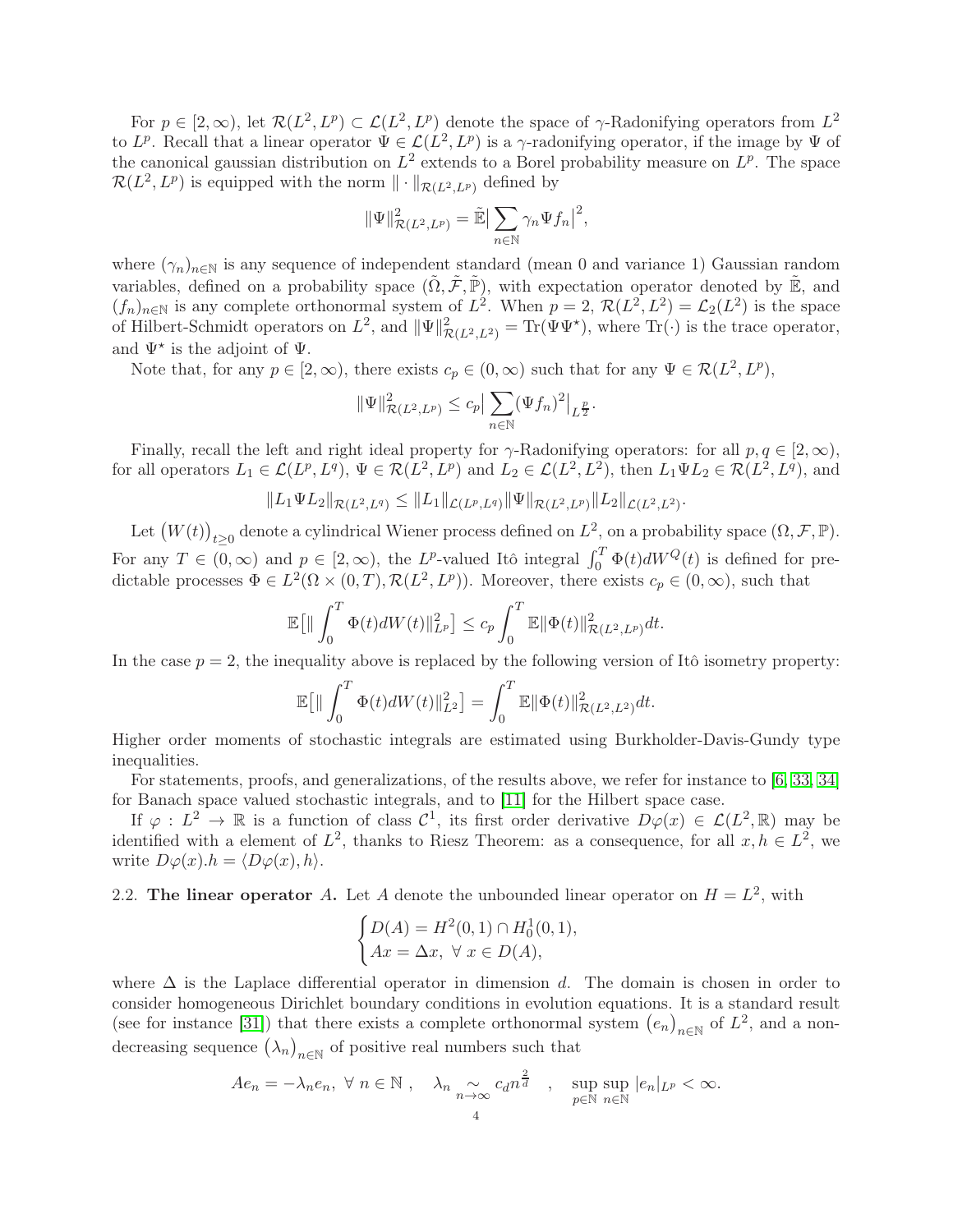The operator A can also be considered as an unbounded linear operator on  $L^p$ , for all  $p \in [2,\infty)$ , in a consistent way as p varies. The linear operator A generates an analytic semi-group  $(e^{tA})_{t\geq 0}$ , on  $L^p$  for  $p \in [2,\infty)$ . For  $\alpha \in (0,1)$ , the linear operators  $(-A)^{-\alpha}$  and  $(-A)^{\alpha}$  are constructed in a standard way, see for instance [\[31\]](#page-31-11):

$$
(-A)^{-\alpha} = \frac{\sin(\pi \alpha)}{\pi} \int_0^{\infty} t^{-\alpha} (tI - A)^{-1} dt , (-A)^{\alpha} = \frac{\sin(\pi \alpha)}{\pi} \int_0^{\infty} t^{\alpha - 1} (-A)(tI - A)^{-1} dt,
$$

where  $(-A)^{\alpha}$  is defined as an unbounded linear operator on  $L^p$ . In the case  $p=2$ , note that

$$
(-A)^{-\alpha}x = \sum_{i \in \mathbb{N}^*} \lambda_i^{-\alpha} \langle x, e_i \rangle e_i, \quad x \in H,
$$
  

$$
(-A)^{\alpha}x = \sum_{i \in \mathbb{N}^*} \lambda_i^{\alpha} \langle x, e_i \rangle e_i, \quad x \in D_2\big((-A)^{\alpha}\big) = \left\{x \in H; \sum_{i=1}^{\infty} \lambda_i^{2\alpha} \langle x, e_i \rangle^2 < \infty\right\}.
$$

Introduce also the kernel function K associated with the semigroup  $(e^{tA})_{t\geq 0}$ :

$$
e^{tA}\varphi(\xi) = \int_{\mathcal{D}} K(t,\xi,\eta)\varphi(\eta)d\eta.
$$

This kernel satisfies the two following properties:

$$
0 \le K(t,\xi,\eta) \le Ct^{-\frac{d}{2}} \exp(-ct^{-1}|\xi-\eta|^2) , \quad \int_{\mathcal{D}} K(t,\xi,\cdot) \le 1.
$$

To conclude this section, we state useful calculus inequalities, which are employed in a crucial way in Section [5.](#page-11-2)

<span id="page-4-2"></span>**Proposition 2.1.** For any  $\alpha \in [0, \frac{1}{2}]$  $(\frac{1}{2})$ , any  $\kappa \in (0, \frac{1}{2} - \alpha)$ , and any  $p \in [2, \infty)$ , there exists  $C_{\alpha,\kappa,p} \in$  $(0, \infty)$ , such that for all  $x_1, x_2$ ,

$$
|(-A)^{\alpha}(x_1x_2)|_{L^p} \leq C_{\alpha,\kappa,p}|(-A)^{\alpha+\kappa}x_1|_{L^{2p}}|(-A)^{\alpha+\kappa}x_2|_{L^{2p}}.
$$

Moreover, let  $\phi: (z_1, z_2) \in \mathbb{R} \times \mathbb{R} \mapsto \phi(z_1, z_2) \in \mathbb{R}$  be a Lipschitz continuous function of class  $\mathcal{C}^1$ . Then there exists  $C(\phi) \in (0,\infty)$  such that for all  $x, y_1, y_2$ ,

$$
|(-A)^{\alpha}(\phi(x,y_2)-\phi(x,y_1))|_{L^p} \leq C_{\alpha,\kappa,p}(1+|(-A)^{\alpha+\kappa}x|_{L^{2p}}+\sum_{j=1,2}|(-A)^{\alpha+\kappa}y_j|_{L^{2p}}\Big)|(-A)^{\alpha+\kappa}(y_2-y_1)|_{L^{2p}}.
$$

For the first inequality, we refer to [\[7,](#page-30-18) Section 3.2] and [\[32\]](#page-31-12). The second inequality is a straightforward consequence of the first inequality and of a first order Taylor formula:

$$
\phi(x, y_2) - \phi(x, y_2) = \int_0^1 \partial_{z_2} \phi(x, \lambda y_2 + (1 - \lambda) y_1)(y_2 - y_1) d\lambda.
$$

2.3. Assumptions on F and Q. The coefficient F in  $(1)$  is defined as the Nemytskii operator (see Definition [2.4\)](#page-4-0) associated with a smooth function  $f$  (see Assumption [2.2\)](#page-4-1).

<span id="page-4-1"></span>Assumption 2.2. Assume that  $f : (z_1, z_2) \in \mathbb{R} \times \mathbb{R} \mapsto f(z_1, z_2) \in \mathbb{R}$  is a function of class  $\mathcal{C}^4$ , with bounded derivatives of order  $1, \ldots, 4$ .

**Remark 2.3.** In the calculations below, quantitative estimates will only depend on the bounds on the derivatives of f of order  $1, 2, 3$ . Existence of the fourth order derivative is only employed to justify some calculations in Section [5.](#page-11-2)

<span id="page-4-0"></span>**Definition 2.4.** For all  $p, q \in [2, \infty)$ , the mapping  $F: L^p \times L^p \to L^{p \wedge q}$  is defined as the Nemytskii operator, with  $F(x, y) = f(x(\cdot), y(\cdot))$  for all  $x \in L^p, y \in L^q$ .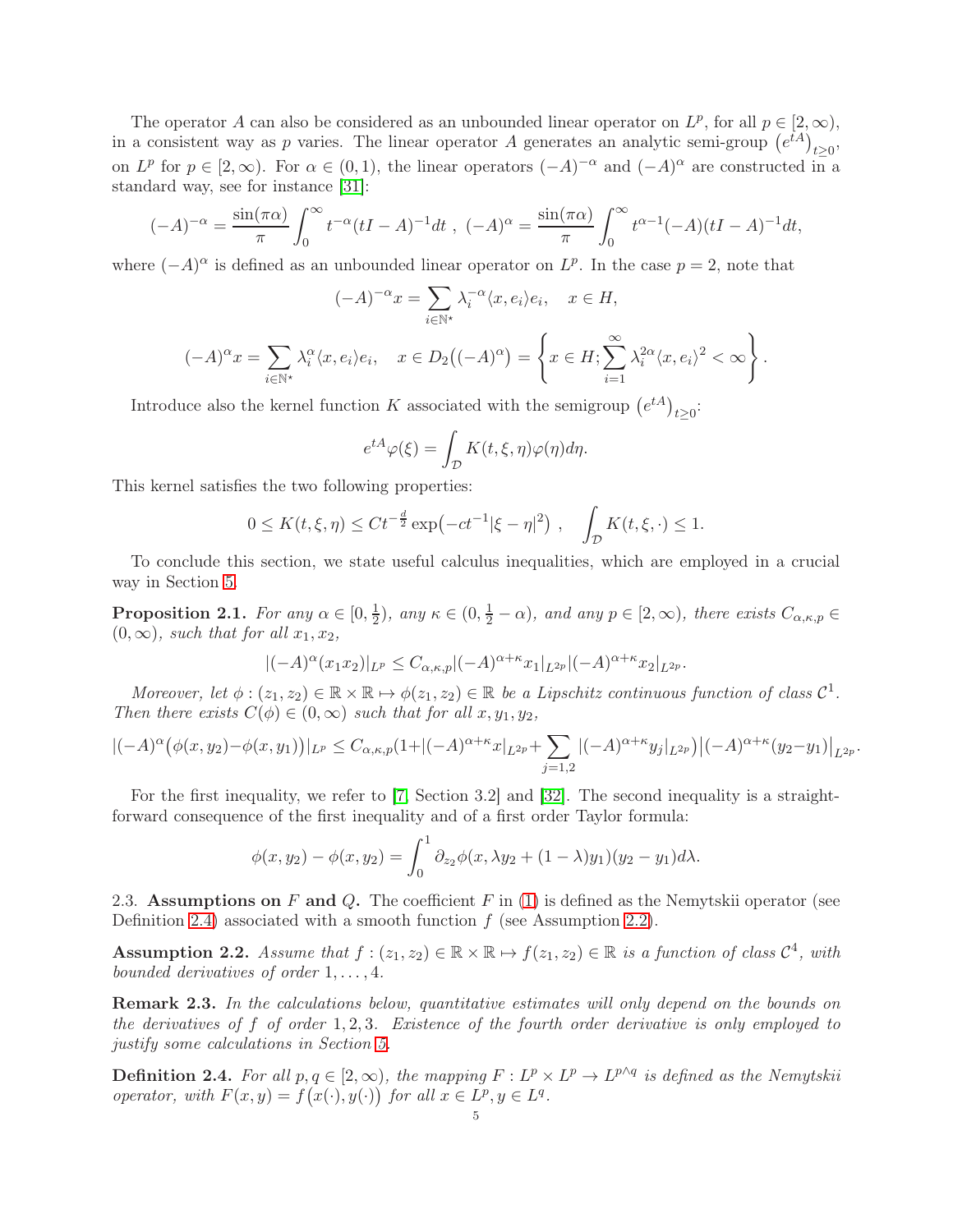Note that the definition of  $F$  is consistent when parameters  $p$  and  $q$  vary.

Observe that, for any  $p, q \in [2, \infty)$ , and fixed  $y \in L^q$ , then the mapping  $x \in L^p \mapsto F(x, y) \in L^{p \wedge q}$ is globally Lipschitz continuous, uniformly in  $y \in L^q$ , and in p, q. More precisely,

$$
\text{Lip}(F(\cdot,y)) \leq \sup_{(z_1,z_2)\in\mathbb{R}^2} |\partial_{z_1} f(z_1,z_2)|.
$$

The stochastic perturbation in the slow component of [\(1\)](#page-2-0) is given by a Q-Wiener process. The covariance operator Q is a bounded, self-adjoint, operator on  $L^2$ , and satisfies Assumption [2.5](#page-5-0) below.

<span id="page-5-0"></span>**Assumption 2.5.** There exists a family of nonnegative real numbers  $(q_n)_{n\in\mathbb{N}}$  and a complete orthonormal system  $(f_n)_{n \in \mathbb{N}}$  of H, such that sup  $\sup_{n\in\mathbb{N}} q_n < \infty$ , and

$$
Q = \sum_{n \in \mathbb{N}} q_n \langle f_n, \cdot \rangle f_n.
$$

Let  $Q^{\frac{1}{2}}$  be defined as

$$
Q^{\frac{1}{2}} = \sum_{n \in \mathbb{N}} \sqrt{q_n} \langle f_n, \cdot \rangle f_n.
$$

It is assumed that  $f_n \in L^{\infty}$  for all  $n \in \mathbb{N}$ , and that

$$
\sup_{n\in\mathbb{N}}|f_n|_{L^{\infty}}<\infty.
$$

Finally, assume that there exists  $\alpha_{\text{max}} \in (0,1]$  such that, for all  $\alpha \in [0, \alpha_{\text{max}})$  and  $p \in [2,\infty)$ ,

(2) 
$$
M_{\alpha,p}(Q^{\frac{1}{2}},T) = \left(\int_0^T \|(-A)^{\alpha} e^{tA} Q^{\frac{1}{2}}\|_{\mathcal{R}(L^2, L^p)}^2 dt\right)^{\frac{1}{2}} < \infty.
$$

The Q-Wiener process  $W^Q$  is then defined on a probability space  $(\Omega, \mathcal{F}, \mathbb{P})$ , as follows:

<span id="page-5-2"></span>
$$
W^{Q}(t) = \sum_{n \in \mathbb{N}} \sqrt{q_n} \gamma_n f_n,
$$

where  $(\gamma_n)_{n\in\mathbb{N}}$  is a sequence of independent standard Gaussian random variables. Note that  $W^{Q}(t) = Q^{\frac{1}{2}}W(t)$  where  $W(t) = \sum_{n \in \mathbb{N}} \gamma_n f_n$  is a cylindrical Wiener process.

Note that, for all  $T \in (0,\infty)$ ,  $M_{\alpha,p}(Q^{\frac{1}{2}},T) < \infty$  if and only if  $M_{\alpha,p}(Q^{\frac{1}{2}},1) < \infty$ . Thus the condition expressed in  $(2)$  does not depend on the time T, it only depends on  $Q$ , and on the parameters  $\alpha$  and  $p$ .

A sufficient condition for [\(2\)](#page-5-2) to hold is the following: for all  $\alpha \in [0, \alpha_{\text{max}})$  and  $p \in [2, \infty)$ ,  $\|(-A)^{\alpha-\frac{1}{2}}Q^{\frac{1}{2}}\|_{\mathcal{R}(L^2,L^p)} < \infty$ . For another class of sufficient conditions, see Assumption [4.2](#page-9-2) and Proposition [8.1.](#page-21-1)

2.4. Assumptions on the fast process. The fast process  $(Y^{\epsilon}(t))_{t\geq0}$  in [\(1\)](#page-2-0) is defined in terms of an ergodic Markov process Y, such that, for all  $t \geq 0$ ,

$$
Y^{\epsilon}(t) = Y(\frac{t}{\epsilon}).
$$

<span id="page-5-1"></span>**Assumption 2.6.** The process  $Y = (Y(t))_{t \geq 0}$  is a continuous, ergodic, Markov process on  $H = L^2$ . Its unique invariant probability distribution is denoted by  $\mu$ .

Moreover, it is assumed that Y and the Q-Wiener process  $W^Q$  are independent.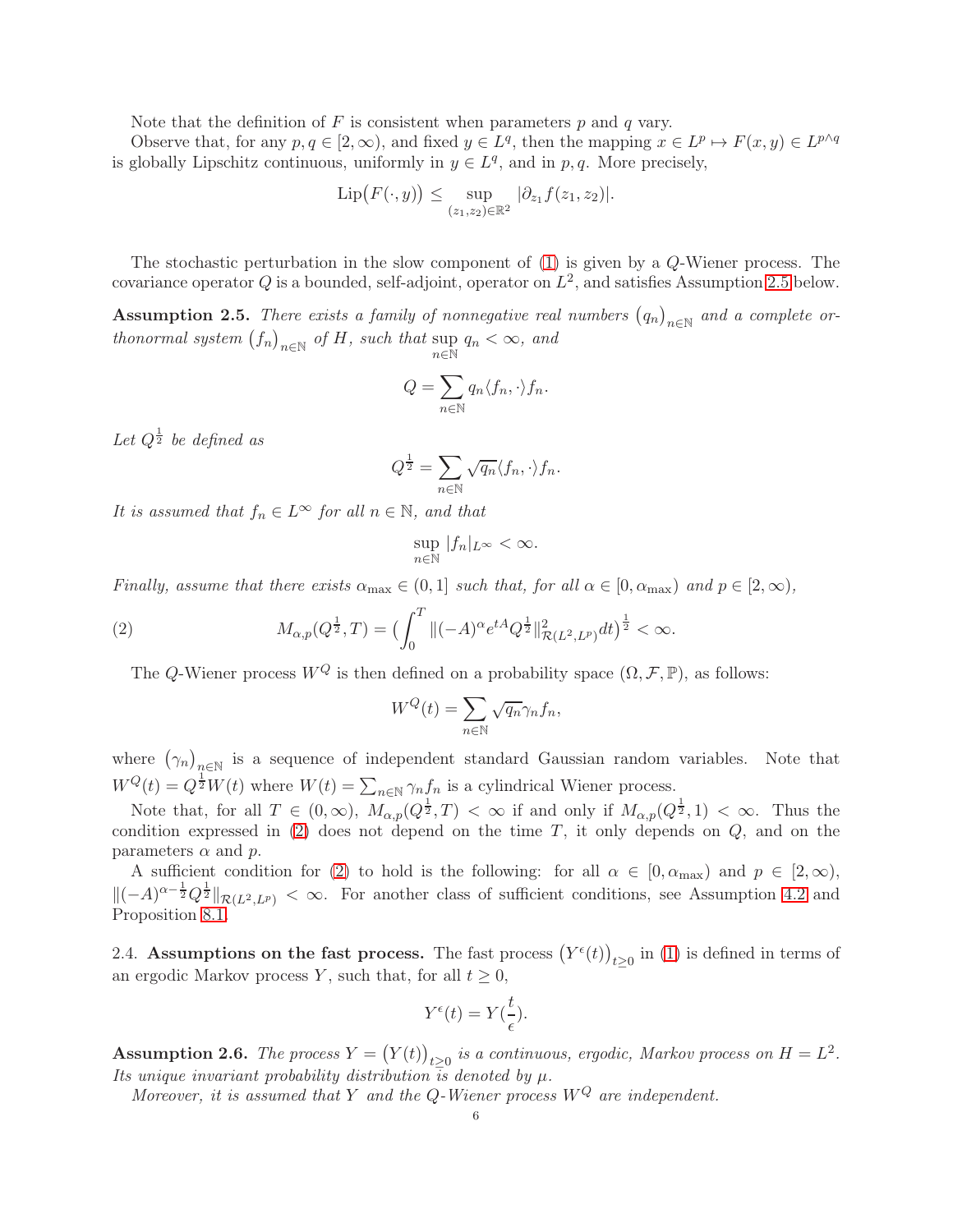Finally, there exists a parameter  $\gamma_{\text{max}} \in (0, \frac{1}{2})$  $\frac{1}{2}$ , such that the following estimates are satisfied: for all  $\gamma \in [0, \gamma_{\max})$ , all  $p \in [2, \infty)$ , and  $M \in \mathbb{N}$ , there exists  $C_{\gamma, p, M} \in (0, \infty)$  such that

(3) 
$$
\sup_{t\geq 0} \mathbb{E}|(-A)^{\gamma} Y(t)|_{L^p}^M \leq C_{\gamma,p,M} (1+\mathbb{E}|(-A)^{\gamma} Y(0)|_{L^p}^M),
$$

(4) 
$$
\int |(-A)^{\gamma}y|_{L^p}^M \mu(dy) \leq C_{\gamma,p,M},
$$

The following standard notation is used:  $(Y_y(t))_{t\geq0}$  denotes the Markov process with initial condition  $Y(0) = y$ .

Another key assumption concerning the fast process deals with solvability of Poisson equations, and on regularity properties of the solutions.

<span id="page-6-4"></span>**Assumption 2.7.** Define admissible functions  $\phi : H \to \mathbb{R}$ , to be such that, for some  $q \in [2,\infty)$ ,  $\phi$ is twice Fréchet differentiable on  $L^q$ , and such that there exists  $C \in (0, \infty)$  such that for all  $y \in H$ ,  $h, h_1, h_2 \in L^q$ ,

<span id="page-6-0"></span>
$$
|D\phi(y).h| \le C|h|_{L^q} \quad , \ |D^2\phi(y).(h_1,h_2)| \le C|h_1|_{L^q}|h_2|_{L^q}.
$$

Let  $L$  be the infinitesimal generator of the Markov process  $Y$ .

Assume that for any admissible function  $\phi$ , the Poisson equation

(5) 
$$
-\mathbf{L}\psi = \phi - \int \phi d\mu
$$

admits a unique solution such that  $\int \psi d\mu = 0$ , and that this solution is given by

(6) 
$$
\psi(y) = \int_0^\infty \mathbb{E} \big[ \phi(Y_y(t)) - \int \phi d\mu \big] dt.
$$

Moreover, for all  $\gamma \in [0, \gamma_{\text{max}}), p \in [2, \infty)$  and  $M \in \mathbb{N}_0$ , assume that there exists  $C_{\gamma, p, M} \in (0, \infty)$ such that the following property is satisfied. Let  $\phi : H \to \mathbb{R}$  be an admissible function, and assume that there exists  $C(\phi) \in (0,\infty)$ , such that for all  $y_1, y_2 \in H$ 

<span id="page-6-3"></span>(7) 
$$
|\phi(y_2) - \phi(y_1)| \le C(\phi)(1 + |(-A)^{\gamma}y_1|_{L^p}^M + |(-A)^{\gamma}y_2|_{L^p}^M)|(-A)^{\gamma}(y_2 - y_1)|_{L^p}.
$$

Then the solution  $\psi$  of the Poisson equation [\(5\)](#page-6-0) satisfies, for all  $y \in H$ ,

(8) 
$$
|\psi(y)| \leq C_{\gamma,p,M} C(\phi) (1+|(-A)^\gamma y|_{L^p}^{M+1}).
$$

A sufficient condition to have the estimate [\(8\)](#page-6-1) satisfied is given by Proposition [2.8.](#page-6-2)

<span id="page-6-2"></span>**Proposition 2.8.** Let Assumption [2.6](#page-5-1) be satisfied. Assume that for all  $\gamma \in [0, \gamma_{\text{max}}), p \in [2, \infty)$ and  $M \in \mathbb{N}_0$ , there exists  $C_{\gamma,p,M} \in (0,\infty)$  such that for all  $y_1, y_2 \in L^p$ ,

<span id="page-6-1"></span>
$$
\int_0^{\infty} \left( \mathbb{E} |(-A)^\gamma (Y_{y_2}(t) - Y_{y_1}(t))|_{L^p}^M \right)^{\frac{1}{M}} dt \leq C_{\gamma, p, M} |(-A)^\gamma (y_2 - y_1)|_{L^p}.
$$

Then the estimate [\(8\)](#page-6-1) is satisfied.

*Proof of Proposition [2.8.](#page-6-2)* By stationnarity,  $\psi$  is written as follows:

$$
\psi(y) = \int \int_0^\infty \mathbb{E}[\phi(Y^y(t)) - \phi(Y^z(t))]dt \mu(dz).
$$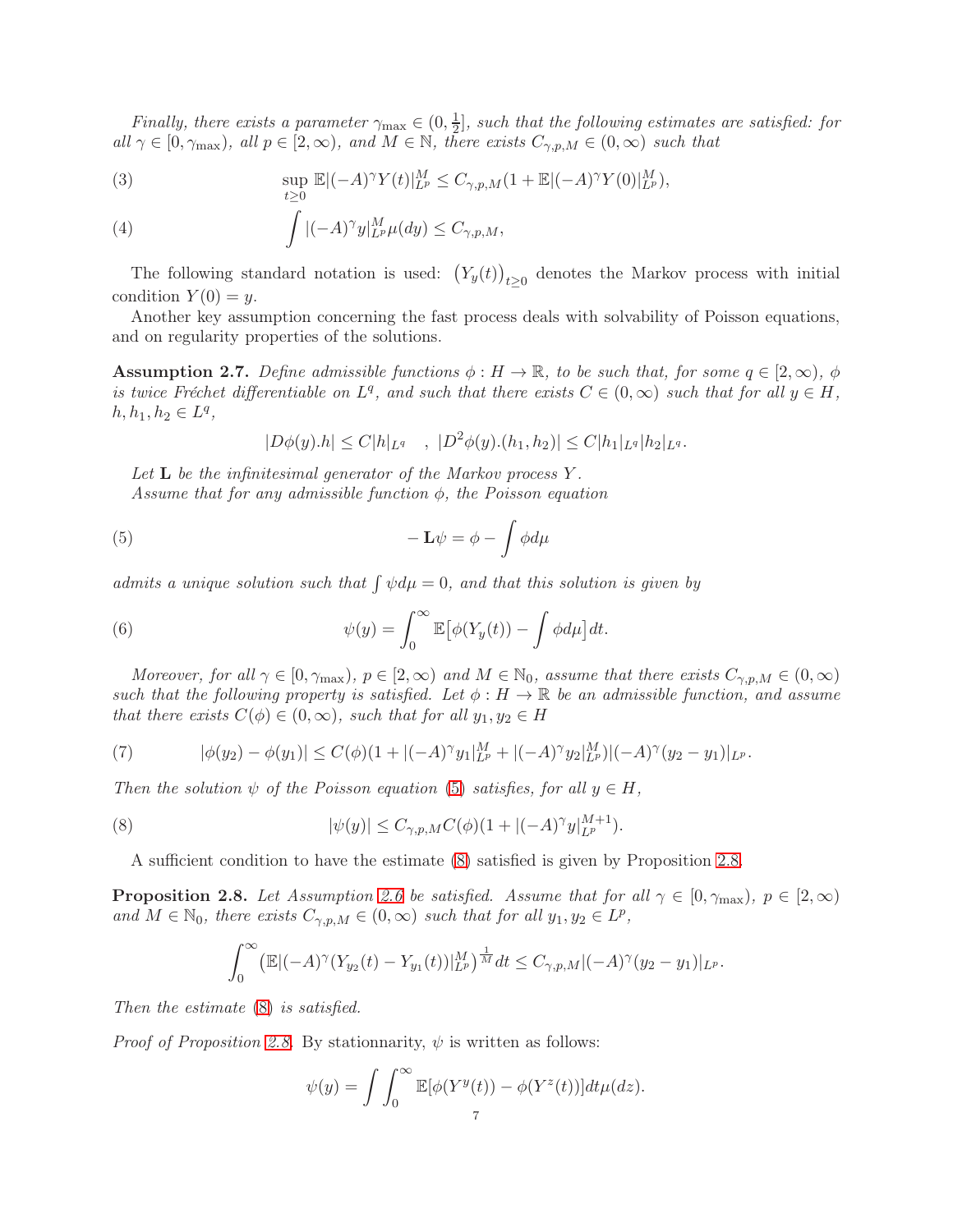Then, using [\(7\)](#page-6-3) and Assumption [2.6,](#page-5-1)

$$
\begin{split}\n|\psi(y)| &\leq C(\phi) \int \int_0^\infty \left( \mathbb{E} |(-A)^\gamma (Y^y(t) - Y^z(t)|_{L^p}^2)^\frac{1}{2} \left( 1 + (\mathbb{E}|(-A)^\gamma Y^y(t)|_{L^p}^{2M})^\frac{1}{2} + (\mathbb{E}|(-A)^\gamma Y^z(t)|_{L^p}^{2M})^\frac{1}{2} \right) dt \mu(dz) \\
&\leq C_{\gamma,p,M}(\phi) \int \int_0^\infty \left( \mathbb{E}|(-A)^\gamma (Y^y(t) - Y^z(t)|_{L^p}^2)^\frac{1}{2} dt \left( 1 + |(-A)^\gamma y|_{L^p}^M + |(-A)^\gamma z|_{L^p}^M \right) \mu(dz) \\
&\leq C_{\gamma,p,M}(\phi) \int |(-A)^\gamma (y-z)|_{L^p} \left| (1 + |(-A)^\gamma y|_{L^p}^M + |(-A)^\gamma z|_{L^p}^M \right) \mu(dz) \\
&\leq C_{\gamma,p,M} (1 + |(-A)^\gamma y|_{L^p}^{M+1}).\n\end{split}
$$

 $\Box$ 

2.5. Well-posedness and moment estimates. We are now in position to state (and give a sketch of proof of) a well-posedness result for [\(1\)](#page-2-0), for arbitrary  $\epsilon > 0$ . Without loss of generality, it is assumed that  $\epsilon \in (0,1)$ .

We also state moment estimates for  $X^{\epsilon}(t)$ . These estimates are uniform with respect to the parameter  $\epsilon \in (0,1)$ .

<span id="page-7-1"></span>**Proposition 2.9.** Let  $T \in (0,\infty)$ . For any  $x_0 \in H$ , any  $y_0 \in H$ , and any  $\epsilon \in (0,1)$ , the SPDE [\(1\)](#page-2-0) admits a unique mild solution, with initial conditions  $X^{\epsilon}(0) = x_0$ ,  $Y^{\epsilon}(0) = y_0$ , such that for all  $t\in[0,T],$ 

<span id="page-7-2"></span>(9) 
$$
X^{\epsilon}(t) = e^{tA}x_0 + \int_0^t e^{(t-s)A} F(X^{\epsilon}(s), Y^{\epsilon}(s)) ds + \int_0^t e^{(t-s)A} dW^Q(s).
$$

In addition, the following moment estimates are satisfied, uniformly with respect to  $\epsilon \in (0,1)$ : for any  $T \in (0,\infty)$ ,  $\alpha \in [0,\alpha_{\max})$ ,  $p \geq 2$  and  $M \in \mathbb{N}$ , there exists  $C_{\alpha,p,M}(T) \in (0,\infty)$ , such that for all  $x_0, y_0 \in L^p$ , such that  $\vert (-A)^\alpha x_0 \vert_{L^p} < \infty$ ,

<span id="page-7-0"></span>
$$
(10) \quad \sup_{\epsilon \in (0,1)} \sup_{t \in [0,T]} \mathbb{E}\big[ |(-A)^{\alpha} X^{\epsilon}(t)|_{L^{p}}^{M} \big] \leq C_{\alpha,p,M}(T) \big( 1 + |(-A)^{\alpha} x_{0}|_{L^{p}}^{M} + |y_{0}|_{L^{p}}^{M} + M_{\alpha,p}(Q^{\frac{1}{2}},T)^{M} \big).
$$

**Remark 2.10.** Using regularization properties of the semigroup  $(e^{tA})_{t\geq0}$ , the moment estimates [\(10\)](#page-7-0) may be replaced with

$$
\sup_{\epsilon \in (0,1)} \mathbb{E} \big[ |(-A)^{\alpha} X^{\epsilon}(t)|_{L^{p}}^{M} \big] \leq C_{\alpha,p,M}(T) \big( 1 + t^{-\alpha M} |x_{0}|_{L^{p}}^{M} + |y_{0}|_{L^{p}}^{M} + M_{\alpha,p}(Q^{\frac{1}{2}},T)^{M} \big).
$$

Therefore the regularity assumption on the initial condition  $x_0$  may be relaxed.

We conclude this section with a sketch of proof of Proposition [2.9.](#page-7-1)

*Proof of Proposition [2.9.](#page-7-1)* The existence and uniqueness of a mild solution  $(9)$  of  $(1)$  is obtained by a standard fixed point argument, see for instance [\[11\]](#page-30-2).

The proof of the moment estimates [\(10\)](#page-7-0) combines the following observations. On the one hand, by regularization properties of the semigroup and Lipschitz continuity of  $F$ ,

$$
\left| (-A)^{\alpha} \int_0^t e^{(t-s)A} F(X^{\epsilon}(s), Y^{\epsilon}(s)) ds \right|_{L^p} \leq C \int_0^t (t-s)^{-\alpha} \left( 1 + |X^{\epsilon}(s)|_{L^p} + |Y^{\epsilon}(s)|_{L^p} \right) ds.
$$

On the other hand, thanks to [\(2\)](#page-5-2), see Assumption [2.5,](#page-5-0) the moment estimate

$$
\mathbb{E}|(-A)^{\alpha} \int_{0}^{t} e^{(t-s)A} dW^{Q}(s)|_{L^{p}}^{2} \leq c_{p} \int_{0}^{T} \|(-A)^{\alpha} e^{tA} Q^{\frac{1}{2}} \|_{\mathcal{R}(L^{2}, L^{p})}^{2} dt = c_{p} M_{\alpha, p} (Q^{\frac{1}{2}}, T)^{2} < \infty
$$

for the stochastic convolution, is easily obtained, in the case  $M = 2$ . Higher order moments are estimated using a Burkholder-Davis-Gundy type inequality.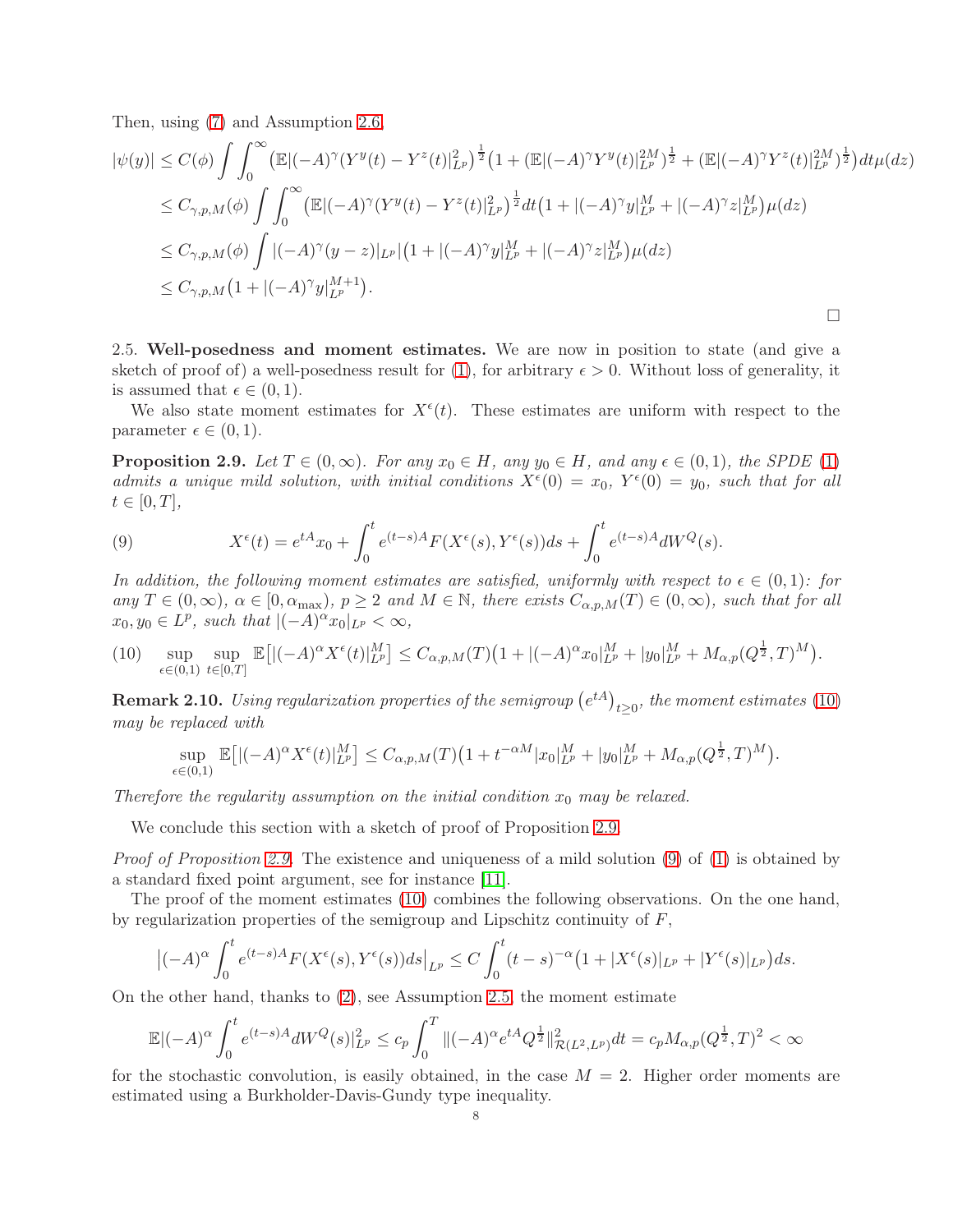The case  $\alpha = 0$  is treated using Gronwall inequality, and then the case  $\alpha \in (0, \alpha_{\text{max}})$  follows from the estimates above.

<span id="page-8-0"></span>This concludes the sketch of proof of Proposition [2.9.](#page-7-1)  $\Box$ 

## 3. The averaging principle

Let us first define the so-called averaged coefficient  $\overline{F}$ .

**Definition 3.1.** For any  $x \in L^2$ , define

(11) 
$$
\overline{F}(x) = \int F(x, y) d\mu(y) \in L^2,
$$

where  $\mu$  is the unique invariant probability distribution of the ergodic process Y, see Assumption [2.6.](#page-5-1)

Since F is the Nemytskii operator associated with a globally Lipschitz continuous function  $f$ , using Assumption [2.6,](#page-5-1) it is straightforward to check that  $\overline{F}(x) \in L^p$  if  $x \in L^p$ , for all  $p \in [2, \infty)$ .

The first and second order derivatives of the averaged coefficient  $\overline{F}$  satisfy the following estimates.

<span id="page-8-1"></span>**Proposition 3.2.** For all  $p \in [2, \infty)$ , there exists  $C_p \in (0, \infty)$  such that for all  $h \in L^p$ 

(12) 
$$
\sup_{x \in L^2} |D\overline{F}(x).h|_{L^p} \leq C_p |h|_{L^p}.
$$

For all  $p \in [2, \infty)$ , and  $p_1, p_2 \in [2, \infty)$ , such that  $\frac{1}{p} = \frac{1}{p_1}$  $\frac{1}{p_1} + \frac{1}{p_2}$  $\frac{1}{p_2}$ , there exists  $C_{p_1,p_2} \in (0,\infty)$  such that for all  $h_1 \in L^{p_1}$  and  $h_2 \in L^{p_2}$ ,

(13) 
$$
\sup_{x \in L^2} |D^2 \overline{F}(x) \cdot (h_1, h_2)|_{L^p} \leq C_{p_1, p_2} |h_1|_{L^{p_1}} |h_2|_{L^{p_2}}.
$$

*Proof of Proposition [3.2.](#page-8-1)* Note that for all  $x, y \in L^2$  and  $h \in L^p$ ,  $h_1 \in L^{p_1}$  and  $h_2 \in L^{p_2}$ ,

<span id="page-8-7"></span><span id="page-8-3"></span><span id="page-8-2"></span>
$$
D_x F(x, y).h = \partial_{z_1} f(x, y)h
$$
  

$$
D_x x F(x, y). (h_1, h_2) = \partial_{z_1}^2 f(x, y)h_1 h_2.
$$

The conclusion follows using boundedness of the first and second order derivatives of f, Hölder inequality, and integrating with respect to  $\mu(y)$ .

We are now in position to state a well-posedness result for the averaged equation:

(14) 
$$
d\overline{X}(t) = A\overline{X}(t)dt + \overline{F}(\overline{X}(t))dt + dW^{Q}(t).
$$

<span id="page-8-6"></span>**Proposition 3.3.** Let  $T \in (0,\infty)$ . For any  $x_0 \in H$ , the SPDE [\(14\)](#page-8-2) admits a unique mild solution, with initial condition  $\overline{X}(0) = x_0$ , such that for all  $t \in [0, T]$ ,

<span id="page-8-5"></span>(15) 
$$
\overline{X}(t) = e^{tA}x_0 + \int_0^t e^{(t-s)A}\overline{F}(\overline{X}(s))ds + \int_0^t e^{(t-s)A}dW^Q(s).
$$

In addition, the following moment estimates are satisfied, uniformly with respect to  $\epsilon \in (0,1)$ : for any  $T \in (0,\infty)$ ,  $\alpha \in [0,\alpha_{\max})$ ,  $p \geq 2$  and  $M \in \mathbb{N}$ , there exists  $C_{\alpha,p,M}(T) \in (0,\infty)$ , such that for all  $x_0, y_0 \in L^p$ , such that  $\vert (-A)^\alpha x_0 \vert_{L^p} < \infty$ ,

<span id="page-8-4"></span>(16) 
$$
\sup_{t\in[0,T]}\mathbb{E}\big[|(-A)^{\alpha}\overline{X}(t)|_{L^{p}}^{M}\big]\leq C_{\alpha,p,M}(T)\big(1+|(-A)^{\alpha}x_{0}|_{L^{p}}^{M}+M_{\alpha,p}(Q^{\frac{1}{2}},T)^{M}\big).
$$

The proof is omitted. Existence and uniqueness of the mild solution follows from the global Lipschitz continuity property of  $\overline{F}$  (thanks to [\(12\)](#page-8-3), see Proposition [3.2\)](#page-8-1). The moment estimates [\(16\)](#page-8-4) are proved using the same arguments as in the proof of Proposition [2.9,](#page-7-1) in particular using [\(2\)](#page-5-2), see Proposition [2.5.](#page-5-0)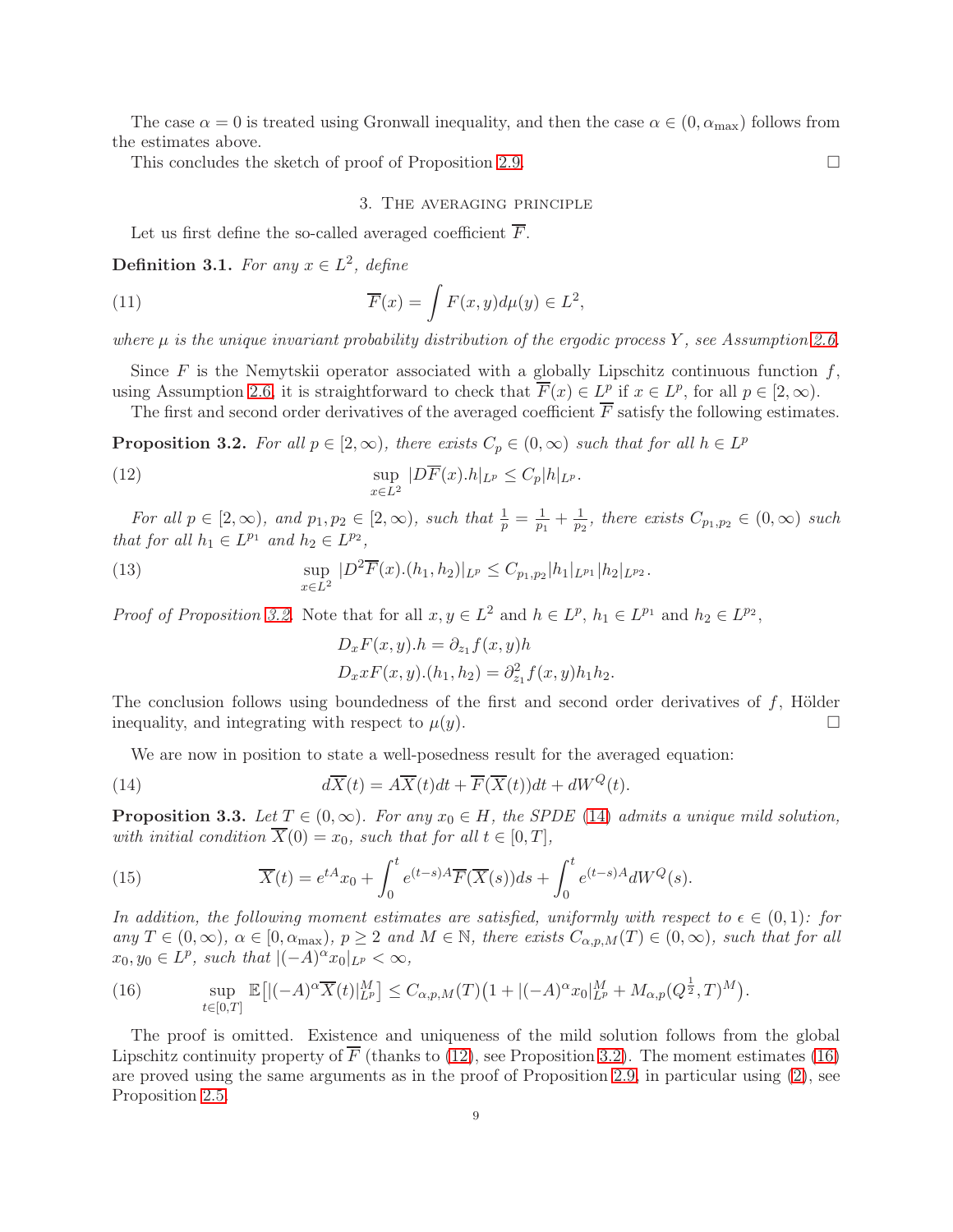To conclude this section, the infinitesimal generator associated with the averaged equation [\(14\)](#page-8-2) is introduced:

(17) 
$$
\overline{\mathcal{L}}\varphi(x) = \langle D_x \varphi(x), Ax + \overline{F}(x) \rangle + \frac{1}{2} \sum_{n \in \mathbb{N}} q_n D_x^2 \varphi(x). (f_n, f_n).
$$

<span id="page-9-0"></span>This definition makes sense for sufficiently regular functions  $\varphi: L^2 \to \mathbb{R}$ .

## <span id="page-9-3"></span>4. STATEMENTS OF THE MAIN RESULTS

This section is devoted to the statements of the main results of this article, concerning the error in the averaging principle. We exhibit both strong and weak orders of convergence, with respect to  $\epsilon$ . Two situations need to be considered, depending on the regularity properties of the slow and the fast component, more precisely in terms of  $\gamma_{\text{max}}$  (see Assumption [2.6\)](#page-5-1) and  $\alpha_{\text{max}}$  (see Assumption [2.5\)](#page-5-0).

Let us introduce Assumption [4.1](#page-9-1) (resp. Assumption [4.2\)](#page-9-2) which defines the *regular* case (resp. the general case).

<span id="page-9-1"></span>**Assumption 4.1.** The parameters  $\alpha_{\text{max}}$  and  $\gamma_{\text{max}}$  satisfy the condition

$$
\alpha_{\max} + \gamma_{\max} > 1.
$$

Moreover, assume that  $\text{Tr}(Q) = \sum_{n \in \mathbb{N}} q_n < \infty$ .

<span id="page-9-2"></span>Assumption 4.2. Assume that  $\left(\sum_{n\in\mathbb{N}}q_n^{\frac{\rho}{2}}\right)^{\frac{2}{\rho}}<\infty$ , for some

$$
\varrho \in \begin{cases} [2, \infty], \ d = 1, \\ [2, \frac{d}{d-2}), \ d = 2, \end{cases}
$$

with usual conventions if  $\varrho = \infty$  or if  $d = 2$ .

Let  $\alpha_{\text{max}} = \frac{1}{2}$  $rac{1}{2}(1-\frac{d}{2})$  $\frac{d}{2}(1-\frac{2}{\varrho})\big$ . Moreover, assume that  $\gamma_{\max} \leq \alpha_{\max}$ .

The definition of the parameter  $\alpha_{\text{max}}$  in Assumption [4.2](#page-9-2) is consistent with Assumption [2.5,](#page-5-0) see Proposition [8.1.](#page-21-1) Note that  $\alpha_{\text{max}} \in (0, \frac{1}{2})$  $\frac{1}{2}$ .

**Remark 4.3.** If Assumption [4.2](#page-9-2) is satisfied, the condition  $\alpha_{\text{max}} \geq \gamma_{\text{max}}$  is not restrictive. Indeed, in practice, when the regularity  $\alpha_{\text{max}}$  is given, one may always replace  $\gamma_{\text{max}}$  with  $\min(\alpha_{\text{max}}, \gamma_{\text{max}})$ without extra assumption.

**Remark 4.4.** The condition  $\text{Tr}(Q) < \infty$  in Assumption [4.1](#page-9-1) is not very restrictive. For instance, if  $\alpha_{\text{max}}$  is caracterized by the property that for all  $\alpha < \alpha_{\text{max}}$  and all  $p \in [2, \infty)$ ,  $\|(-A)^{\alpha - \frac{1}{2}}Q^{\frac{1}{2}}\|_{\mathcal{R}(L^2, L^p)} <$  $\infty$ , the condition is satisfied since  $\text{Tr}(Q) = ||Q^{\frac{1}{2}}||_{\mathcal{R}(L^2, L^2)} < \infty$ , with  $\alpha = \frac{1}{2} < \alpha_{\text{max}}$ .

First, in the very regular case (see Section [4.1\)](#page-10-2), the strong (resp. weak) order of convergence is equal to  $\frac{1}{2}$  (resp. 1). This coincides with the orders of convergence obtained in [\[3\]](#page-30-6), where no stochastic perturbation is acting in the slow component, *i.e.*  $Q = 0$  in [\(1\)](#page-2-0). The weak order 1 also essentially coincides with the result from [\[19\]](#page-30-11), where it is assumed that  $\alpha_{\text{max}} = 1$  and  $\gamma_{\text{max}} = 0$ . Moreover, this also coincides with the orders obtained in the case of SDEs (see for instance [\[30\]](#page-31-1)). In particular, these values are optimal in general.

Second, in the less regular case (see Section [4.2\)](#page-11-1), Assumption [4.2](#page-9-2) is satisfied, and it is proved that the strong (resp. weak) order of convergence is equal to  $\frac{\alpha_{\text{max}}}{1+\alpha_{\text{max}}-\gamma_{\text{max}}}$  (resp.  $\frac{2\alpha_{\text{max}}}{1+\alpha_{\text{max}}-\gamma_{\text{max}}}$ ). The proof is based on the application of the result in the regular case for a well-chosen approximate problem, with modified covariance operator Q. It is not known whether these strong and weak orders of convergence are optimal. On the one hand, observe the orders of convergence are maximal when  $\gamma_{\text{max}} = \alpha_{\text{max}}$ , in which case the strong and weak orders are  $\alpha_{\text{max}}$  and  $2\alpha_{\text{max}}$  respectively, hence are clearly related to the spatial and temporal regularity of the processes. On the other hand,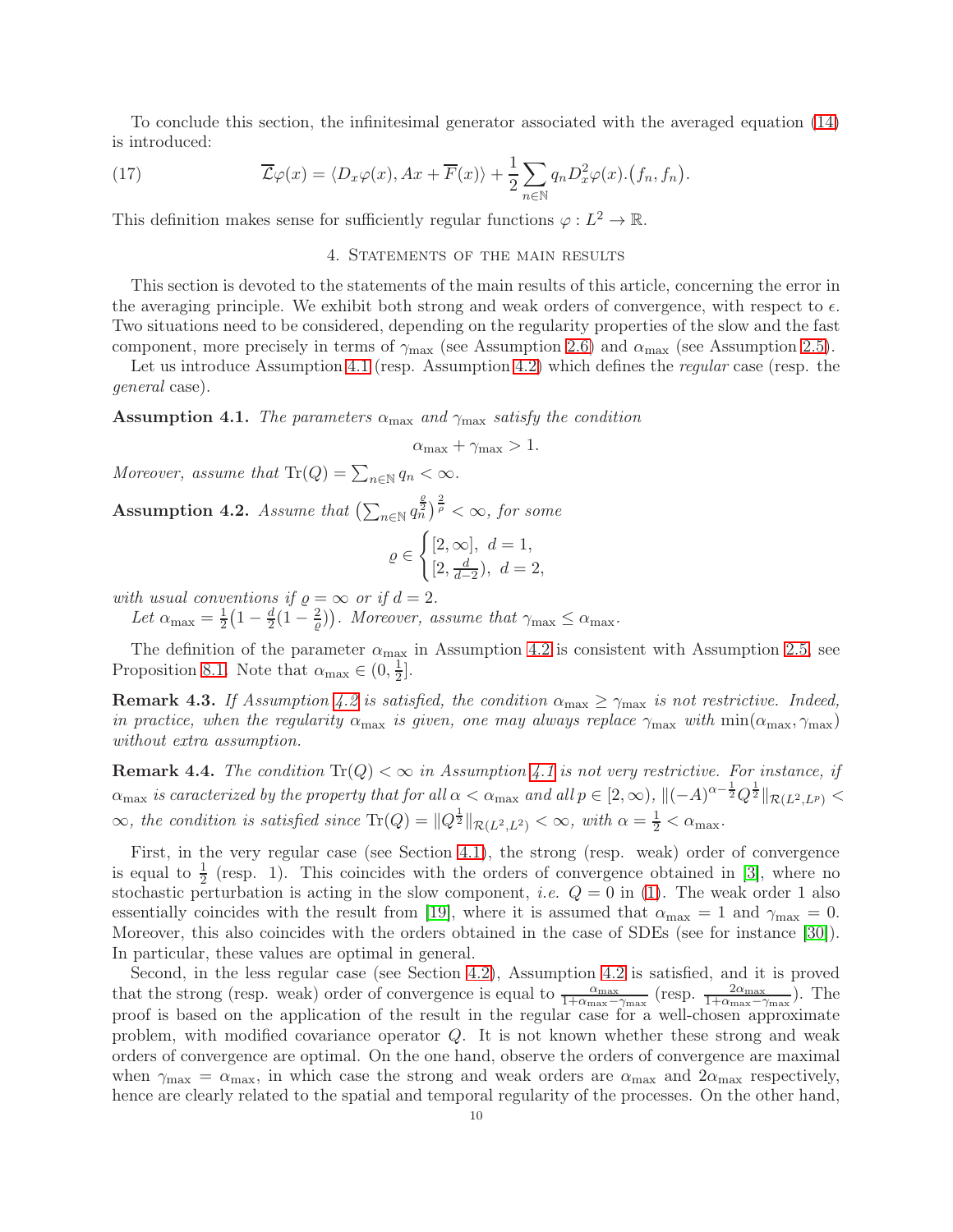when  $\gamma_{\text{max}}$  is arbitrarily small, the strong and weak orders of convergence are  $\frac{\alpha_{\text{max}}}{1+\alpha_{\text{max}}}$  and  $\frac{2\alpha_{\text{max}}}{1+\alpha_{\text{max}}}$ respectively. The application of the standard Khasminskii strategy would also lead to a strong order of convergence equal to  $\frac{\alpha_{\text{max}}}{1+\alpha_{\text{max}}}$ , see [\[3\]](#page-30-6). As a consequence, the additional use of regularity properties of the fast process in the analysis allows us to get improved orders of convergence.

<span id="page-10-2"></span>4.1. The very regular case. In this section, it is assumed that Assumption [4.1](#page-9-1) is satisfied. As a consequence, there exists  $\gamma \in (1 - \alpha_{\max}, \gamma_{\max})$ , such that  $M_{1-\gamma,p}(Q^{\frac{1}{2}}, T) < \infty$  for all  $p \in [2, \infty)$  and all  $T \in (0, \infty)$ , see [\(2\)](#page-5-2). In particular,

$$
M_{1-\gamma,8}(Q^{\frac{1}{2}},T)<\infty,
$$

for all  $T \in (0, \infty)$ ,.

<span id="page-10-3"></span> $t\in[0,T]$ 

We are now in position to provide precise statements of the results, concerning the order of convergence of the averaging error, in the regular case.

<span id="page-10-0"></span>**Theorem 4.5.** Let Assumption [4.1](#page-9-1) be satisfied. Let  $T \in (0, \infty)$ , and assume that the initial conditions  $x_0$ ,  $y_0$ , satisfy

$$
|(-A)^{1-\gamma}x_0|_{L^8} + |(-A)^{\gamma+\kappa}y_0|_{L^8} < \infty,
$$

for some  $\gamma \in (1 - \alpha_{\text{max}}, \gamma_{\text{max}})$  and some  $\kappa \in (0, \gamma_{\text{max}} - \gamma)$ . Then there exists  $C(T, x_0, y_0) \in (0, \infty)$  such that for all  $\epsilon \in (0, 1)$ ,

(18)  $\sup_{t\in[0,T]} \left( \mathbb{E}|X^{\epsilon}(t) - \overline{X}(t)|_{L^{2}}^{2} \right)^{\frac{1}{2}} \leq C(T,x_{0},y_{0}) \left( \text{Tr}(Q) + M_{1-\gamma,8}(Q^{\frac{1}{2}},T) \right)^{\frac{1}{2}} \epsilon^{\frac{1}{2}}.$ 

To state the weak error result, an appropriate notion of admissible test function is used.

**Definition 4.6.** Let  $\varphi: L^2 \to \mathbb{R}$ . It is called admissible if the following derivatives of  $\varphi$  exist and are continuous, and if the estimates below are satisfied.

• There exists  $C \in (0, \infty)$  such that for all  $x \in L^2$  and  $h \in L^2$ ,

$$
|D\varphi(x).h| \le C|h|_{L^2},
$$

and, for all  $x \in L^2$ ,  $h_1, h_2 \in L^2$ ,

$$
|D^2\varphi(x).(h_1,h_2)| \leq C |h_1|_{L^2} |h_2|_{L^2}.
$$

• For every  $p_1, p_2, p_3 \in [2, \infty)$  such that  $1 = \frac{1}{p_1} + \frac{1}{p_2}$  $\frac{1}{p_2} + \frac{1}{p_3}$  $\frac{1}{p_3}$ , there exists  $C_{p_1,p_2,p_3} \in (0,\infty)$  such that for all  $x \in L^2$ , and  $h_1 \in L^{p_1}, h_2 \in L^{p_2}, h_3 \in L^{p_3}$ ,

$$
|D^{3}\varphi(x).(h_1,h_2,h_3)| \leq C_{p_1,p_2,p_3} |h_1|_{L^{p_1}} |h_2|_{L^{p_2}} |h_3|_{L^{p_3}}.
$$

For instance, a function  $\varphi: L^2 \to \mathbb{R}$  of class  $\mathcal{C}^3$ , with bounded derivatives of order 1, 2, 3, is admissible. Other admissible functions are constructed as follows:

$$
\varphi(x) = \langle \omega, \tilde{\varphi}(x) \rangle,
$$

where  $\tilde{\varphi} : \mathbb{R} \to \mathbb{R}$  is of class  $\mathcal{C}_b^3$ , and  $\omega \in L^\infty$  is a weight function.

The weak error is estimated for the class of admissible test functions introduced above.

<span id="page-10-1"></span>**Theorem 4.7.** Let Assumption [4.1](#page-9-1) be satisfied. Let  $T \in (0,\infty)$ , and assume that the initial conditions  $x_0$ ,  $y_0$ , satisfy

$$
|(-A)^{1-\gamma}x_0|_{L^8}+|(-A)^{\gamma+\kappa}y_0|_{L^8}<\infty,
$$

for some  $\gamma \in (1 - \alpha_{\text{max}}, \gamma_{\text{max}})$  and some  $\kappa \in (0, \gamma_{\text{max}} - \gamma)$ . Let  $\varphi : L^2 \to \mathbb{R}$  be an admissible test function.

<span id="page-10-4"></span>There exists  $C(T, x_0, y_0, \varphi) \in (0, \infty)$  such that for all  $\epsilon \in (0, 1)$ ,

(19) 
$$
\sup_{t\in[0,T]}|\mathbb{E}[\varphi(X^{\epsilon}(t))]-\mathbb{E}[\varphi(\overline{X}(t))]|\leq C(T,x_0,y_0,\varphi)\big(\text{Tr}(Q)+M_{1-\gamma,4}(Q^{\frac{1}{2}},T)\big)\epsilon.
$$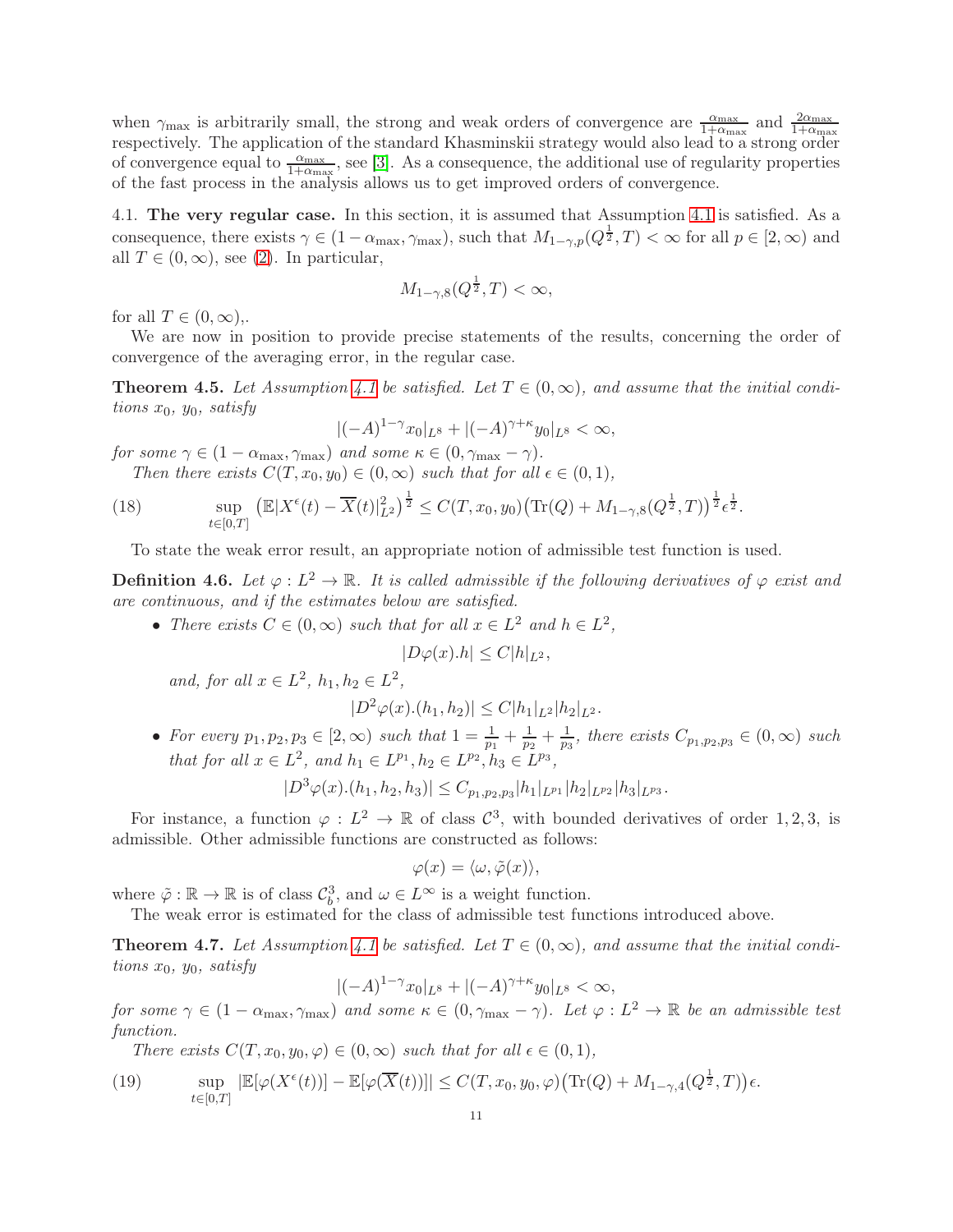The apparently strong conditions imposed on the initial conditions  $x_0$  and  $y_0$  may be weakened using standard arguments, thanks to the regularization properties of the semigroup  $(e^{tA})_{t\geq 0}$ , and minor modifications in the proofs. However, one could not consider the supremum over time  $t \in$  $[0, T]$  in [\(18\)](#page-10-3) and [\(19\)](#page-10-4). In addition, assuming that the initial conditions possess nice spatial regularity properties allows us to focus on the most important issues solved in this manuscript.

Note that the strong order of convergence is equal to  $\frac{1}{2}$ , whereas the weak order of convergence is equal to 1. As explained above, these values are optimal.

<span id="page-11-1"></span>The proofs of Theorems [4.5](#page-10-0) and [4.7](#page-10-1) are postponed to Sections [6](#page-13-0) and [7](#page-16-0) respectively.

### 4.2. The less regular case. In this section it is assumed that Assumption [4.2](#page-9-2) is satisfied. Let

$$
\beta_{\max} = \frac{\alpha_{\max}}{1 + \alpha_{\max} - \gamma_{\max}},
$$

and observe that  $\beta_{\text{max}} \leq \frac{1}{2}$  $\frac{1}{2}$ .

<span id="page-11-0"></span>**Theorem 4.8.** Let Assumption [4.2](#page-9-2) be satisfied. Let  $T \in (0,\infty)$ , and assume that the initial conditions  $x_0$ ,  $y_0$ , satisfy

$$
|(-A)^{1-\gamma}x_0|_{L^8} + |(-A)^{\gamma+\kappa}y_0|_{L^8} < \infty,
$$

for some  $\gamma \in (0, \gamma_{\text{max}})$  and some  $\kappa \in (0, \alpha_{\text{max}} - \gamma)$ .

For any  $\beta \in [0, \beta_{\max})$ , there exists  $C_{\beta}(T, x_0, y_0, Q) \in (0, \infty)$  such that for all  $\epsilon \in (0, 1)$ , the strong error is estimated by

(20) 
$$
\sup_{t \in [0,T]} ( \mathbb{E} |X^{\epsilon}(t) - \overline{X}(t)|_{L^{2}}^{2} )^{\frac{1}{2}} \leq C_{\beta}(T, x_{0}, y_{0}, Q) \epsilon^{\beta}.
$$

Moreover, let  $\varphi: L^2 \to \mathbb{R}$  be an admissible test function. For any  $\beta \in [0, \beta_{\max})$ , there exists  $C_{\beta}(T, x_0, y_0, Q, \varphi) \in (0, \infty)$  such that for all  $\epsilon \in (0, 1)$ , the weak error is estimated by

(21) 
$$
\sup_{t\in[0,T]}|\mathbb{E}[\varphi(X^{\epsilon}(t))]-\mathbb{E}[\varphi(\overline{X}(t))]|\leq C_{\beta}(T,x_0,y_0,Q,\varphi)\epsilon^{2\beta}.
$$

<span id="page-11-2"></span>Note that in Theorem [4.8,](#page-11-0) the weak order is equal to twice the strong order, as discussed above. The proof of Theorem [4.8](#page-11-0) is postponed to Section [8.](#page-21-0)

# <span id="page-11-3"></span>5. Auxiliary regularity results for solutions of the Poisson equation

This section is devoted to the analysis of the Poisson equation below: for any  $x \in L^2$  and  $\theta \in L^2$ , define  $\Phi(x, \cdot, \theta) : L^2 \to \mathbb{R}$  as the unique solution of

(22) 
$$
-\mathbf{L}\Phi(x,\cdot,\theta) = \langle F(x,\cdot) - \overline{F}(x),\theta \rangle,
$$

with the condition  $\int \Phi(x, \cdot, \theta) d\mu = 0$ . Observe that  $\theta \mapsto \Phi(x, y, \theta)$  is a (possibly unbounded) linear mapping.

Recall that  $\bf{L}$  is the generator of the Markov process Y. It is assumed that Assumption [2.7](#page-6-4) is satisfied.

The function  $\Phi$  plays a key role in the analysis of the error in the averaging principle, both in the strong and in the weak senses. It is straightforward to obtain estimates on  $\Phi(x, y, \theta)$ , on  $D_x\Phi(x,y,\theta)$ .h and on  $D_x^2\Phi(x,y,\theta)$ . $(h_1,h_2)$ , in terms on  $L^p$  norms of  $x, y, \theta, h, h_1, h_2$  (for well-chosen  $p$ ), see Lemmas [5.1,](#page-12-0) [5.3](#page-12-1) and [5.5](#page-13-1) below. The main original results in this manuscript are estimates of  $\Phi(x, y, \theta)$  in terms of  $|(-A)^{-\gamma} \theta|_{L^p}$  (see Lemma [5.2\)](#page-12-2), and of  $D_x \Phi(x, y, \theta)$ .h in terms of  $|(-A)^{-\gamma} h|_{L^p}$ (see Lemma [5.4\)](#page-13-2), for positive  $\gamma \in (0, \gamma_{\text{max}})$ . These two results are specific to the analysis of the averaging principle for parabolic SPDEs, and they allow us to exhibit the trade-off between the regularity properties of the slow and fast processes in the identification of the strong and weak orders of convergence discussed above. These results are consequences of Proposition [2.1.](#page-4-2)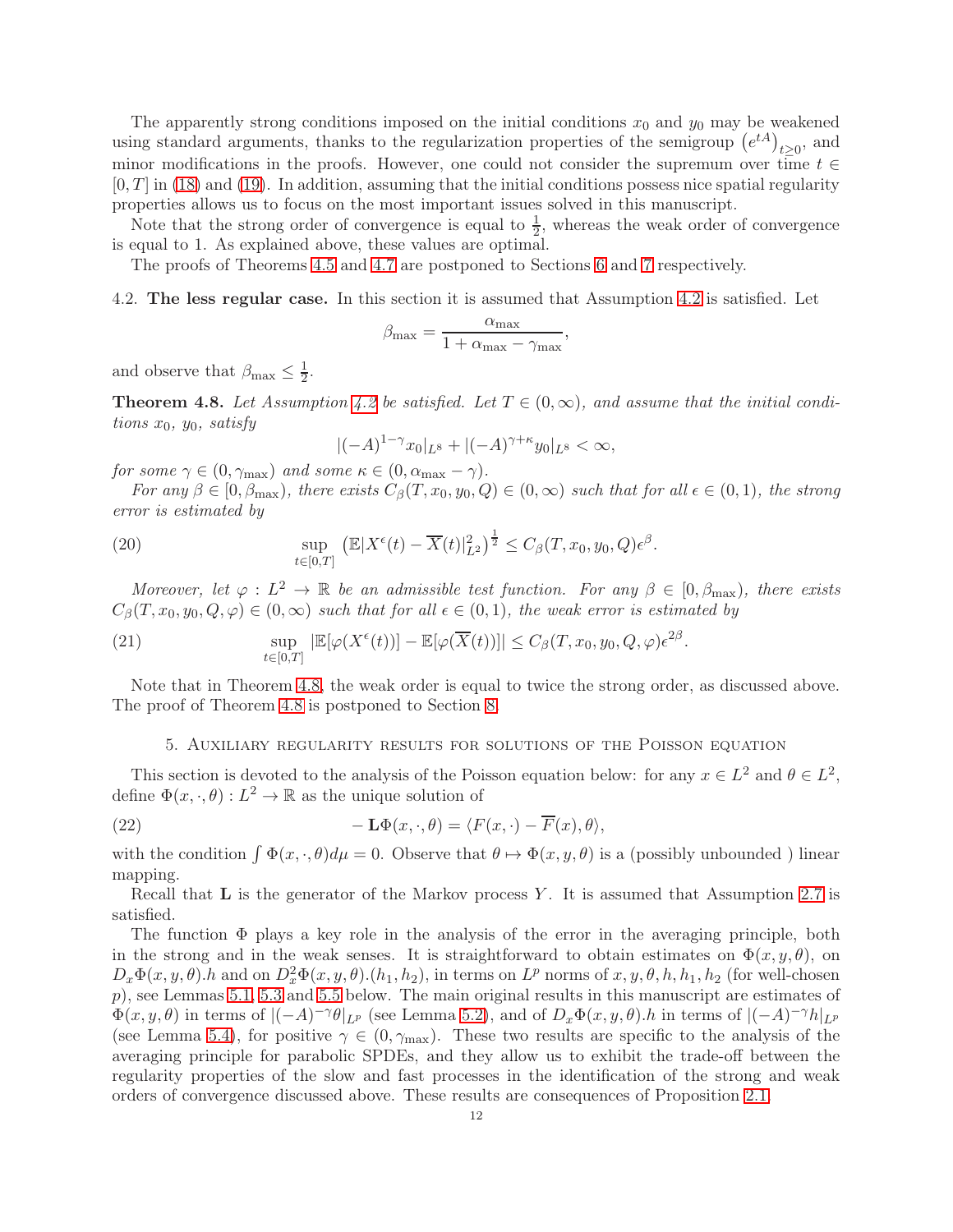First, Lemma [5.1](#page-12-0) and [5.2](#page-12-2) deal with estimates of  $\Phi(x, y, \theta)$ . In particular, note that Lemma 5.1 implies the well-posedness of [\(22\)](#page-11-3).

<span id="page-12-0"></span>**Lemma 5.1.** Let  $p \in [2, \infty)$  and  $p' = \frac{p}{p-1}$  $\frac{p}{p-1} \in (1,2]$ . There exists  $C_p \in (0,\infty)$ , such that for all  $x \in L^2$ ,  $y \in L^p$  and all  $\theta \in L^{p'}$ ,

$$
|\Phi(x, y, \theta)| \leq C_q (1 + |y|_{L^p}) |\theta|_{L^{p'}}.
$$

*Proof.* For any fixed  $x \in L^2$  and  $\theta \in L^2 \subset L^{p'}$ , the mapping  $y \mapsto \langle F(x, y) - \overline{F}(x), \theta \rangle$  is an admissible function (with  $q = 4$ ). In addition, using Lipschitz continuity of F, one has the estimate

 $|\langle F(x, y_2) - F(x, y_1), \theta \rangle| \leq |F(x, y_2) - F(x, y_1)|_{L^p} |\theta|_{L^{p'}} \leq C |y_2 - y_1|_{L^p} |\theta|_{L^{p'}}.$ 

This proves that [\(7\)](#page-6-3) is satisfied, with the parameters  $\alpha = 0$ , p, and  $M = 0$ . By Assumption [2.7,](#page-6-4) then  $(8)$  is satisfied, which concludes the proof of Lemma [5.1.](#page-12-0)

<span id="page-12-2"></span>**Lemma 5.2.** Let  $\gamma \in (0, \gamma_{\text{max}})$ . For all  $\kappa \in (0, \gamma_{\text{max}} - \gamma)$ , there exists  $C_{\gamma,\kappa} \in (0,\infty)$  such that for all  $x, y \in L^4$  and  $\theta \in L^2$ , then

$$
|\Phi(x, y, \theta)| \le C_{\gamma, \kappa} \left(1 + |(-A)^{\gamma + \kappa} x|_{L^4}^2 + |(-A)^{\gamma + \kappa} y|_{L^4}^2\right) |(-A)^{-\gamma} \theta|_{L^2}.
$$

Proof. Observe that

$$
|\langle F(x,y_2) - F(x,y_2), \theta \rangle| \le C_{\gamma} |(-A)^{\gamma} (F(x,y_2) - F(x,y_1))|_{L^2} |(-A)^{-\gamma} \theta|_{L^2}
$$
  
\n
$$
\le C_{\gamma} (1 + |(-A)^{\gamma + \kappa} x|_{L^4} + |(-A)^{\gamma + \kappa} y_1|_{L^4} + |(-A)^{\gamma + \kappa} y_2|_{L^4})
$$
  
\n
$$
|(-A)^{\gamma + \kappa} (y_2 - y_1)|_{L^4} |(-A)^{-\gamma} \theta|_{L^2},
$$

using the third inequality in Proposition [2.1.](#page-4-2) This proves that [\(7\)](#page-6-3) is satisfied, thus [\(8\)](#page-6-1) follows, and this concludes the proof of Lemma [5.2.](#page-12-2)

Lemmas [5.3](#page-12-1) and [5.4](#page-13-2) deal with the first order derivative of  $\Phi(x, y, \theta)$  with respect to x.

<span id="page-12-1"></span>**Lemma 5.3.** There exists  $C \in (0, \infty)$ , such that for all  $x \in L^2$ ,  $y, \theta, h \in L^4$ ,

$$
|\langle D_x \Phi(x, y, \theta), h \rangle| \le C(1 + |y|_{L^4}) \min(|\theta|_{L^4}|h|_{L^2}, |\theta|_{L^2}|h|_{L^4}).
$$

Moreover, for all  $x \in L^2$ ,  $y, h \in L^8$ ,  $\theta \in L^{\frac{4}{3}}$ , one has

$$
|\langle D_x \Phi(x, y, \theta), h \rangle| \le C(1+|y|_{L^8})|\theta|_{L^{\frac{4}{3}}}|h|_{L^8}.
$$

*Proof.* For all  $x, h \in L^2$ ,  $\theta \in L^4$ , the function  $y \mapsto \langle D_x \Phi(x, y, \theta), h \rangle$  solves the Poisson equation

$$
-\mathbf{L}\left(D_x\Phi(x,\cdot,\theta).h\right)=\phi_{x,\theta,h}
$$

where  $\phi_{x,\theta,h}(y) = \langle D_x(F(x,\cdot)-\overline{F}(x)),h,\theta\rangle$ . It is straightforward to check that  $\phi_{x,\theta,h}$  is an admissible function (by Assumption [2.2,](#page-4-1) f is of class  $\mathcal{C}^3$  with bounded derivatives), with  $q = 8$ .

Let  $x, h \in L^2$  and  $\theta \in L^4$ , then for all  $y_1, y_2 \in L^4$ , one has

$$
|\phi_{x,\theta,h}(y_2) - \phi_{x,\theta,h}(y_1)| = |\langle D_x(F(x,y_2) - F(x,y_1)), h, \theta \rangle|
$$
  
=  $|\langle (\partial_{z_1} f(x, y_2) - \partial_{z_1} f(x, y_1))h, \theta \rangle|$   
=  $|\langle (\partial_{z_1} f(x, y_2) - \partial_{z_1} f(x, y_1))\theta, h \rangle|$   
 $\leq C|y_2 - y_1|_{L^4} \min(|\theta|_{L^4}|h|_{L^2}, |\theta|_{L^2}|h|_{L^4}),$ 

using Hölder inequality and by boundedness of the first-order partial derivative  $\partial_{z_1} f(z_1, z_2)$ . Alternatively,

$$
|\phi_{x,\theta,h}(y_2) - \phi_{x,\theta,h}(y_1)| \le C|y_2 - y_1|_{L^8} |\theta_{L^{\frac{4}{3}}}|h|_{L^8}.
$$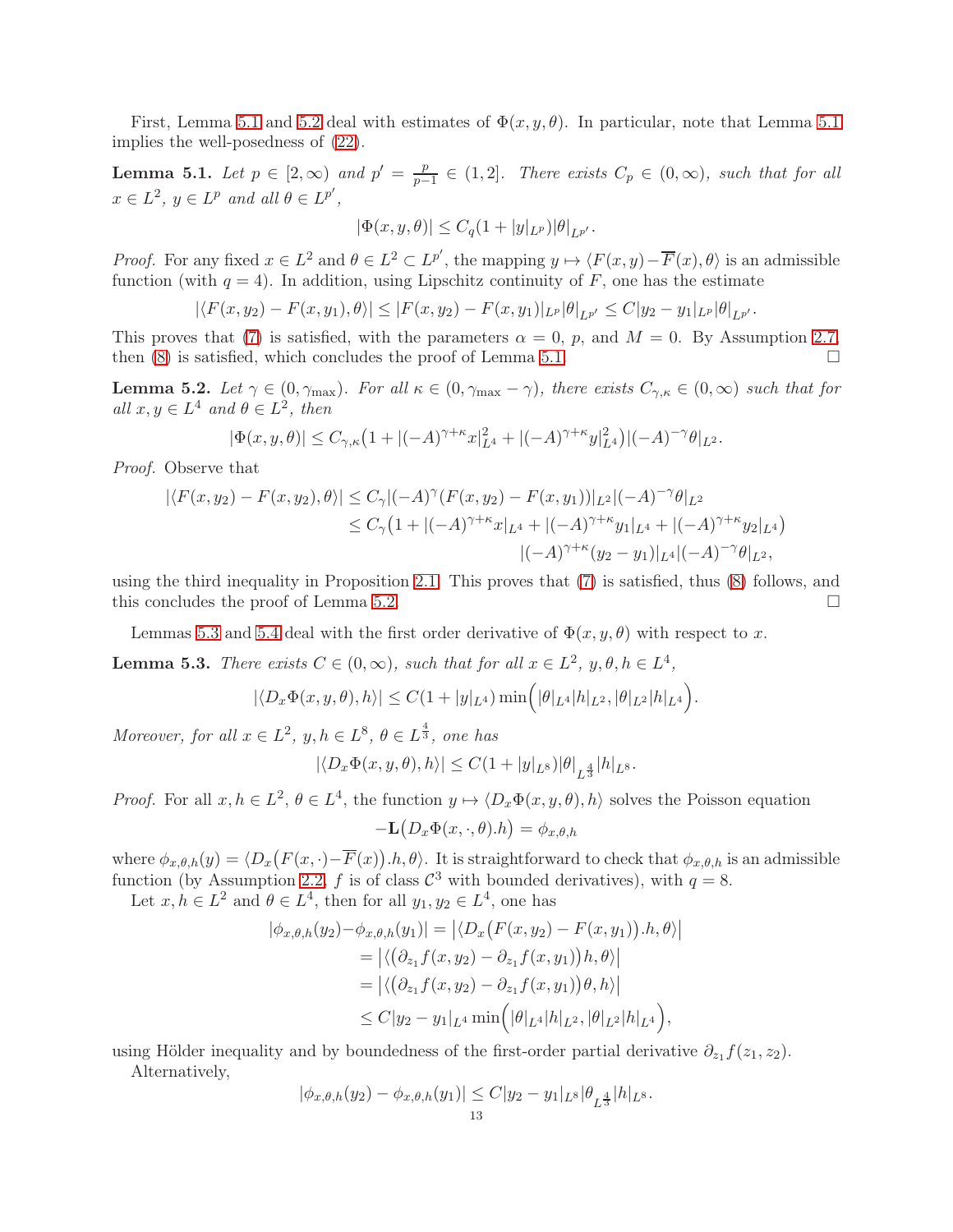Thus [\(7\)](#page-6-3), and consequently [\(8\)](#page-6-1), are satisfied, for an appropriate choice of the parameters. This concludes the proof of Lemma [5.3.](#page-12-1)  $\Box$ 

<span id="page-13-2"></span>**Lemma 5.4.** Let  $\gamma \in (0, \gamma_{\text{max}})$ . For all  $\kappa \in (0, \gamma_{\text{max}} - \gamma)$ , there exists  $C_{\gamma,\kappa} \in (0,\infty)$  such that for all  $x, y, \theta \in H$ , then

$$
|\langle D_x \Phi(x, y, \theta), h \rangle| \leq C_{\gamma, \kappa} \left(1 + |(-A)^{\gamma + \kappa} x|_{L^8}^2 + |(-A)^{\gamma + \kappa} y|_{L^8}^2\right)
$$
  

$$
\min\left(|(-A)^{\gamma + \frac{\kappa}{2}} \theta|_{L^4}|(-A)^{-\gamma} h|_{L^2}, |(-A)^{\gamma + \frac{\kappa}{2}} \theta|_{L^2}|(-A)^{-\gamma} h|_{L^4}\right).
$$

*Proof.* Let  $x, \theta, h$  be fixed. Proceeding as in the proof of Lemma [5.3,](#page-12-1) for all  $y_1, y_2 \in H$ ,

$$
|\phi_{x,\theta,h}(y_2)-\phi_{x,\theta,h}(y_1)|=|\langle (\partial_x f(x,y_2)-\partial_x f(x,y_1))h,\theta\rangle|=|\langle (\partial_x f(x,y_2)-\partial_x f(x,y_1))\theta,h\rangle|,
$$

thus, thanks to Hölder inequality and to the first inequality in Proposition [2.1,](#page-4-2) it is sufficient to consider

 $|(-A)^{\gamma+\frac{\kappa}{2}}(\partial_x f(x,y_2) - \partial_x f(x,y_1))|_{L^4} \leq C_{\gamma,\kappa}(1+|(-A)^{\gamma+\kappa}y_1|_{L^8} + |(-A)^{\gamma+\kappa}y_2|_{L^8})|(-A)^{\gamma+\kappa}(y_2-y_1)|_{L^8},$ thanks to the second inequality of Proposition [2.1.](#page-4-2) It remains to use Assumption [2.7](#page-6-4) to conclude the proof of Lemma [5.3.](#page-12-1)

Finally, it remains to state and prove a result, Lemma [5.5,](#page-13-1) concerning the second order derivative.

<span id="page-13-1"></span>**Lemma 5.5.** There exists  $C \in (0, \infty)$  such that for all  $x \in L^2$   $y, \theta \in L^4$  and  $h_1, h_2 \in L^8$ ,

$$
|D_x^2 \Phi(x, y, \theta) \cdot (h_1, h_2)| \le C(1 + |y|_{L^4}) \min\Big(|\theta|_{L^4} |h_1|_{L^4} |h_2|_{L^4}, |\theta|_{L^2} |h_1|_{L^8} |h_2|_{L^8}\Big).
$$

*Proof.* For all  $x, \theta, h_1, h_2$ , the function  $y \mapsto D_x^2 \Phi(x, y, \theta)$ . $(h_1, h_2)$  solves the Poisson equation

$$
-\mathbf{L}(D_x^2\Phi(x,\cdot,\theta).(h_1,h_2)) = \phi_{x,\theta,h_1,h_2}^{(2)}
$$

where  $\phi_{x,\theta}^{(2)}$  $x_{x,\theta,h_1,h_2}(y) = \langle D_x^2(F(x,\cdot)-\overline{F}(x)), (h_1,h_2), \theta \rangle$ . It is straightforward to check that  $\phi_{x,\theta,h}^{(2)}$  is an admissible function (thanks to Assumption [2.2,](#page-4-1)  $f$  is of class  $\mathcal{C}^4$  with bounded derivatives of order  $1, \ldots, 4$ .

For all  $y_1, y_2 \in H$ , using boundedness of the third-order derivative  $\partial_x^{(3)} f$  and Hölder inequality, one obtains

$$
|\phi_{x,\theta,h_1,h_2}^{(2)}(y_2) - \phi_{x,\theta,h_1,h_2}^{(2)}(y_1)| \le C|y_2 - y_1|_{L^4} \min\Big(|\theta|_{L^4}|h_1|_{L^4}|h_2|_{L^4}, |\theta|_{L^2}|h_1|_{L^8}|h_2|_{L^8}\Big).
$$

<span id="page-13-0"></span>Thus it remains to apply Assumtion [2.7](#page-6-4) to conclude the proof of Lemma [5.5.](#page-13-1)  $\Box$ 

## 6. Proof of Theorem [4.5](#page-10-0)

The goal of this section is to provide a proof of Theorem [4.5,](#page-10-0) *i.e.* that under Assumption [4.1,](#page-9-1) the strong order of convergence in the averaging principle is equal to  $\frac{1}{2}$ .

Let  $T \in (0,\infty)$ . Thanks to Assumption [4.1,](#page-9-1) let also  $\gamma \in (1 - \alpha_{\text{max}}, \gamma_{\text{max}})$ ,  $\kappa \in (0, \gamma_{\text{max}} - \gamma)$ , and let the initial conditions  $x_0$  and  $y_0$  satisfy  $|(-A)^{1-\gamma}x_0|_{L^8} + |(-A)^{\gamma+\kappa}y_0|_{L^8} < \infty$ .

Introduce the auxiliary function  $\delta F(x, y) = F(x, y) - \overline{F}(x)$ . Thanks to the mild formulations [\(9\)](#page-7-2) and [\(15\)](#page-8-5), the following decomposition of the averaging error is obtained:

$$
X^{\epsilon}(t) - \overline{X}(t) = \int_0^t e^{(t-s)A} \left( F(X^{\epsilon}(s), Y^{\epsilon}(s)) - F(\overline{X}(s), Y^{\epsilon}(s)) \right) ds
$$

$$
+ \int_0^t e^{(t-s)A} \delta F(\overline{X}(s), Y^{\epsilon}(s)) ds.
$$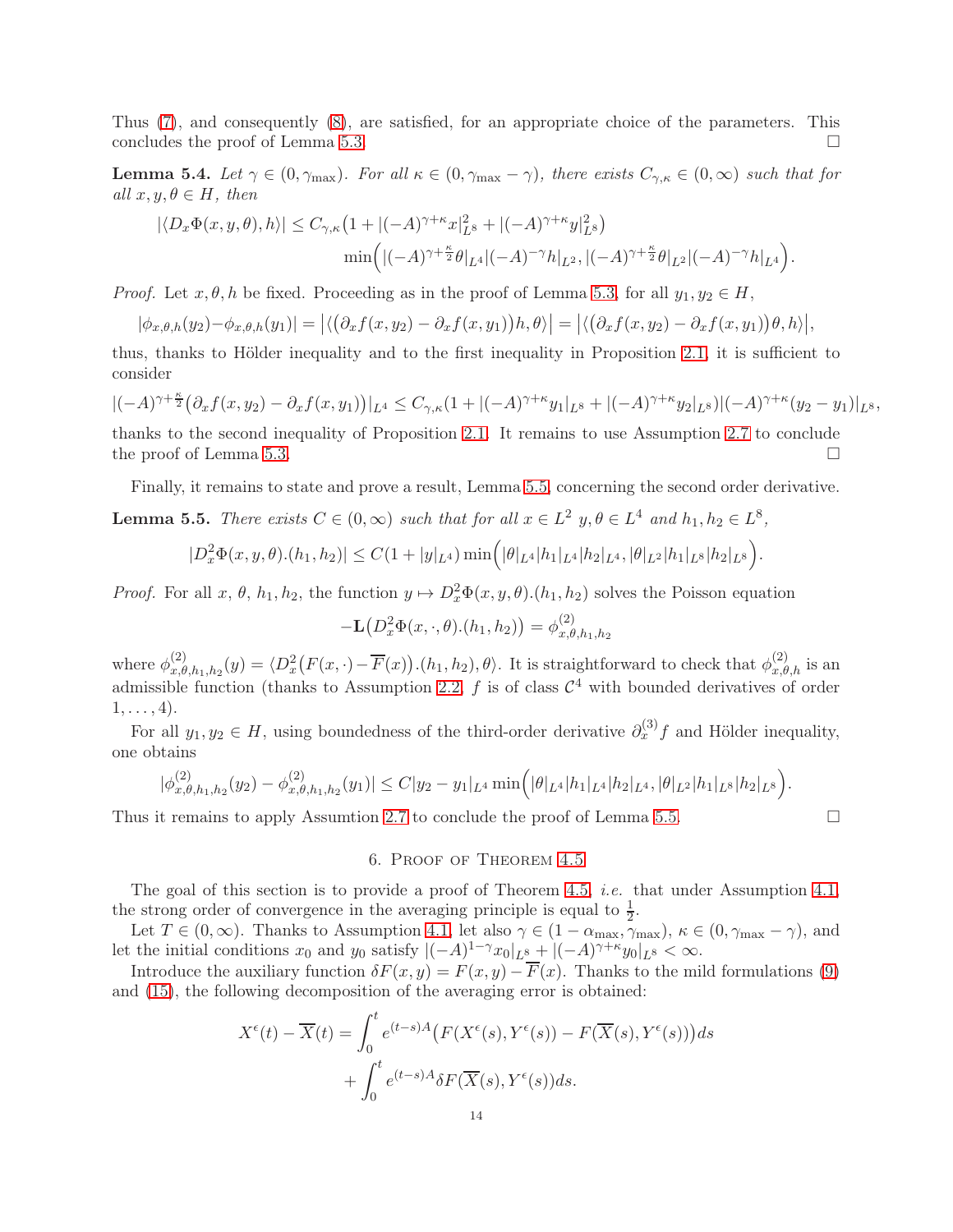Recall that  $F$  is globally Lipschitz-continuous, thanks to Assumption [2.2.](#page-4-1) The mean-square error is then bounded from above as follows:

$$
\mathbb{E}|X^{\epsilon}(t) - \overline{X}(t)|^{2} \le CT \int_{0}^{t} \mathbb{E}|X^{\epsilon}(s) - \overline{X}(s)|^{2} ds + 2 \int_{0}^{t} \int_{s}^{t} \mathbb{E}[\langle e^{(t-s)A} \delta F(\overline{X}(s), Y^{\epsilon}(s)), e^{(t-r)A} \delta F(\overline{X}(r), Y^{\epsilon}(r))\rangle] dr ds.
$$

Let  $\theta_{s,t}(r) = e^{(2t-s-r)A} \delta F(\overline{X}(s), Y^{\epsilon}(s))$ . Observe that  $\partial_r \theta_{s,t}(r) = -\underline{A} \theta_{s,t}(r)$ . Using the defi-nition [\(22\)](#page-11-3) of  $\Phi$ , considering the quantity  $\mathbb{E}\Phi(\overline{X}(t), Y^{\epsilon}(t), \theta_{s,t}(t)) - \mathbb{E}\Phi(\overline{X}(s), Y^{\epsilon}(s), \theta_{s,t}(s))$ , and applying Itô formula, one obtains

$$
\int_{s}^{t} \mathbb{E} \Big[ \langle e^{(t-s)A} \delta F(\overline{X}(s), Y^{\epsilon}(s)), e^{(t-r)A} \delta F(\overline{X}(r), Y^{\epsilon}(r)) \rangle \Big] dr
$$
  

$$
= \int_{s}^{t} \mathbb{E} \Big[ -\mathbf{L} \Phi \big( \overline{X}(r), Y^{\epsilon}(r), \theta_{s,t}(r) \big) \Big] dr
$$
  

$$
= \mathcal{I}_{1}^{\epsilon}(s,t) + \mathcal{I}_{2}^{\epsilon}(s,t) + \mathcal{I}_{3}^{\epsilon}(s,t),
$$

where

(23) 
$$
\mathcal{I}_1^{\epsilon}(s,t) = \epsilon \mathbb{E} \Phi(\overline{X}(s), Y^{\epsilon}(s), \theta_{s,t}(s)) - \epsilon \mathbb{E} \Phi(\overline{X}(t), Y^{\epsilon}(t), \theta_{s,t}(t))
$$

(24) 
$$
\mathcal{I}_2^{\epsilon}(s,t) = -\epsilon \int_s^t \mathbb{E}\Big[\Phi\big(\overline{X}(r), Y^{\epsilon}(r), A\theta_{s,t}(r)\big)\Big] dr,
$$

(25) 
$$
\mathcal{I}_3^{\epsilon}(s,t) = \epsilon \int_s^t \mathbb{E}\Big[\overline{\mathcal{L}}\Phi\big(\overline{X}(r), Y^{\epsilon}(r), \theta_{s,t}(r)\big)\Big] dr,
$$

where  $\overline{\mathcal{L}}$  is the infinitesimal generator associated with the averaged equation [\(14\)](#page-8-2), see [\(17\)](#page-9-3).

For future use, a more detailed decomposition of the third term is introduced:  $\mathcal{I}_3^{\epsilon}(s,t)$  =  $\mathcal{I}_{3,1}^{\epsilon}(s,t) + \mathcal{I}_{3,2}^{\epsilon}(s,t) + \mathcal{I}_{3,3}^{\epsilon}(s,t)$ , with

(26) 
$$
\mathcal{I}_{3,1}^{\epsilon}(s,t) = \epsilon \int_s^t \mathbb{E}\langle \overline{F}(\overline{X}(r)), D_x \Phi(\overline{X}(r), Y^{\epsilon}(r), \theta_{s,t}(r)) \rangle dr
$$

(27) 
$$
\mathcal{I}_{3,2}^{\epsilon}(s,t) = \epsilon \int_s^t \mathbb{E} \langle A\overline{X}(r), D_x \Phi(\overline{X}(r), Y^{\epsilon}(r), \theta_{s,t}(r)) \rangle dr
$$

(28) 
$$
\mathcal{I}_{3,3}^{\epsilon}(s,t) = \frac{\epsilon}{2} \int_{s}^{t} \mathbb{E} \text{Tr}\Big(QD_x^2 \Phi\big(\overline{X}(r), Y^{\epsilon}(r), \theta_{s,t}(r)\big)\Big) dr
$$

Lemmas [6.1,](#page-14-0) [6.2](#page-14-1) and [6.3](#page-14-2) below state the necessary estimates in order to conclude the analysis of the strong error. Observe that Assumption [4.1](#page-9-1) is only used effectively in Lemma [6.3.](#page-14-2)

<span id="page-14-0"></span>**Lemma 6.1.** There exists  $C(T) \in (0, \infty)$ , such that, for all  $\epsilon \in (0, 1)$ ,

$$
\sup_{0 \le s \le t \le T} |\mathcal{I}_1^{\epsilon}(s,t)| \le C(T)\epsilon (1+|x_0|^2_{L^2}+|y_0|^2_{L^2}).
$$

<span id="page-14-1"></span>**Lemma 6.2.** There exists  $C(T) \in (0, \infty)$ , such that, for all  $\epsilon \in (0, 1)$ ,

$$
\sup_{0 \le s < t \le T} (t - s)^{\frac{1}{2}} |\mathcal{I}_2^{\epsilon}(s, t)| \le C(T) \epsilon (1 + |x_0|_{L^2}^2 + |y_0|_{L^2}^2).
$$

<span id="page-14-2"></span>**Lemma 6.3.** Let Assumption [4.1](#page-9-1) be satisfied, and let  $\gamma \in (1 - \alpha_{\text{max}}, \gamma_{\text{max}})$  and  $\kappa \in (0, \gamma)$ . There exists  $C_{\gamma,\kappa}(T) \in (0,\infty)$  such that, for all  $\epsilon \in (0,1)$ ,

$$
|\mathcal{I}_3^\epsilon(s,t)| \leq C_{\gamma,\kappa}(T) (t-s)^{-\gamma-\frac{\kappa}{2}} \epsilon \big(1+|(-A)^{\gamma+\kappa}x_0|_{L^8}^3+|(-A)^{\gamma+\kappa}y_0|_{L^8}^3\big) \big(1+|(-A)^{1-\gamma}x_0|_{L^8}+M_{1-\gamma,8}(Q^\frac{1}{2})+\text{Tr}(Q)\big).
$$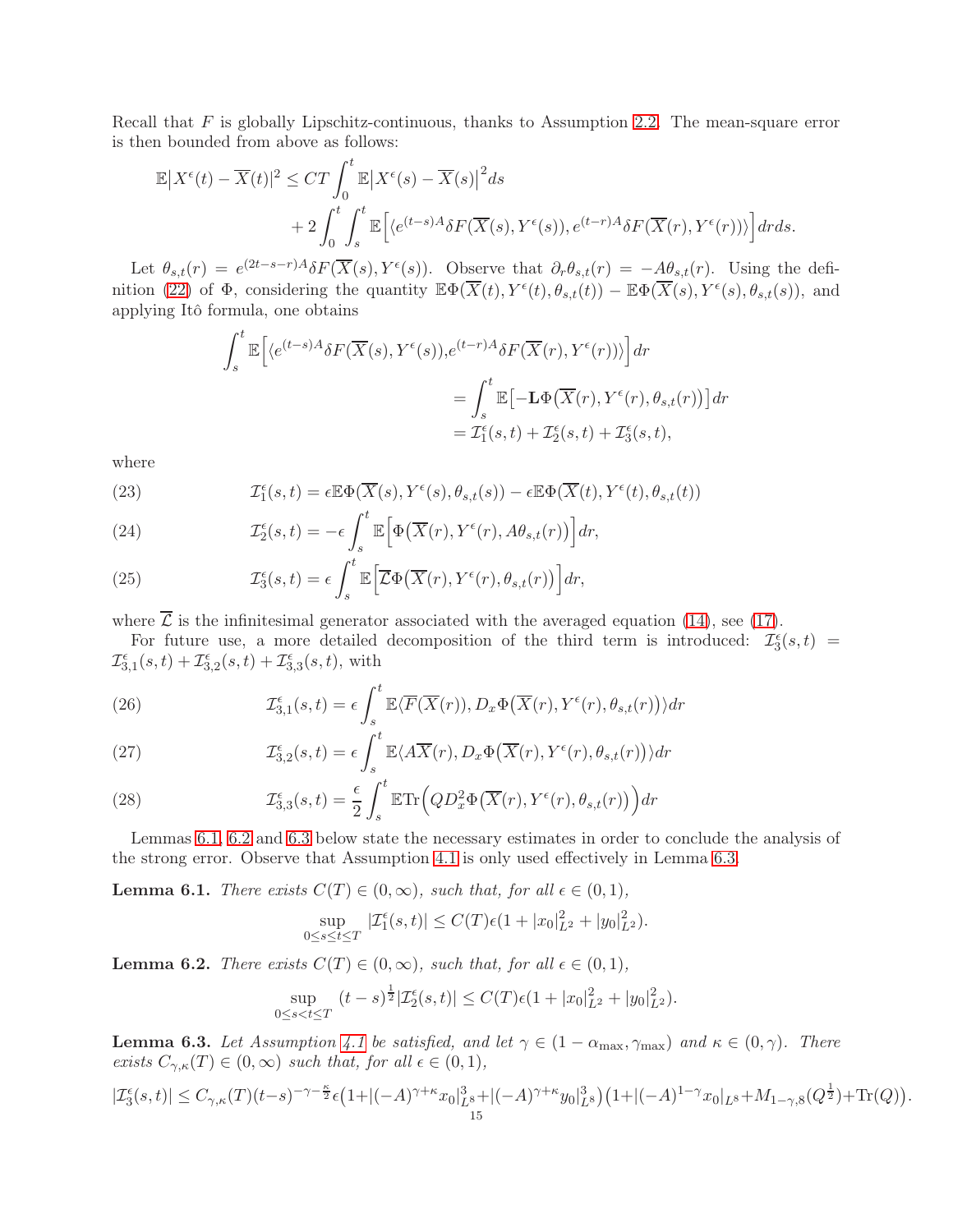The proofs of the three auxiliary lemmas above is provided below, then the proof of Theorem [4.5](#page-10-0) is concluded.

Proof of Lemma [6.1.](#page-14-0) For  $r \in \{s, t\}$ , note that  $\mathbb{E}|\theta_{s,t}(r)|_{L^2}^2 \leq C(1+|x_0|_{L^2}^2+|y_0|_{L^2}^2)$ , since F has at most linear growth, and thanks to moment estimates, in Proposition [3.3](#page-8-6) and in Assumption [2.6.](#page-5-1) Thus, thanks to Lemma [5.1.](#page-12-0)

$$
\mathbb{E}|\Phi(\overline{X}(r), Y^{\epsilon}(r), \theta_{s,t}(r))| \leq C(1 + (\mathbb{E}|Y^{\epsilon}(r)|_{L^{2}}^{2})^{\frac{1}{2}})(\mathbb{E}|\theta_{s,t}(r)|_{L^{2}}^{2})^{\frac{1}{2}} \leq C(1+|y_{0}|_{L^{2}})(1+|x_{0}|_{L^{2}}+|y_{0}|_{L^{2}}),
$$

which concludes the proof.

*Proof of Lemma [6.2.](#page-14-1)* For  $r \in (s, t)$ , using Lemma [5.1,](#page-12-0) and Assumption [2.6,](#page-5-1)

$$
\mathbb{E}|\Phi(\overline{X}(r), Y^{\epsilon}(r), A\theta_{s,t}(r))| \leq C(1+|y_0|_{L^2})(\mathbb{E}|A\theta_{s,t}(r)|_{L^2}^2)^{\frac{1}{2}} \leq C\|Ae^{(2t-s-r)A}\|_{\mathcal{L}(L^2, L^2)}(1+|x_0|_{L^2}^2+|y_0|_{L^2}^2).
$$

It is straightforward to check that  $\int_s^t \| A e^{(2t-s-r)A} \|_{\mathcal{L}(H)} dr \leq C(T) \| (-A)^{\frac{1}{2}} e^{(t-s)A} \|_{\mathcal{L}(L^2, L^2)} \leq C(T) (t-s)$  $(s)^{-\frac{1}{2}}$ , thus one obtains

$$
(t-s)^{\frac{1}{2}}|\mathcal{I}_2^{\epsilon}(s,t)| \le C(T)\epsilon (1+|x_0|_{L^2}^2+|y_0|_{L^2}^2),
$$

which concludes the proof.

Proof of Lemma [6.3.](#page-14-2) First, proceeding as in the proof of Lemma [6.1,](#page-14-0) and using the global Lipschitz continuity of  $\overline{F}$ , it is straightforward to check that

$$
|\mathcal{I}_{3,1}^{\epsilon}(s,t)| \leq C_T \epsilon (1+|x_0|^3_{L^2}+|y_0|^3_{L^2}).
$$

Second, let  $\gamma \in [0, \gamma_{\text{max}})$ , and  $\kappa \in (\gamma_{\text{max}} - \gamma)$ . Thanks to Lemma [5.4,](#page-13-2) and Hölder inequality, one obtains

$$
|\mathcal{I}_{3,2}^{\epsilon}(s,t)| \leq C\epsilon \int_{s}^{t} (\mathbb{E}|(-A)^{1-\gamma}\overline{X}(r)|_{L^{2}}^{4})^{\frac{1}{4}} (\mathbb{E}|(-A)^{\gamma+\frac{\kappa}{2}}\theta_{s,t}(r)|_{L^{4}}^{2})^{\frac{1}{2}}
$$
  

$$
(1+(\mathbb{E}|(-A)^{\gamma+\kappa}\overline{X}(r)|_{L^{8}}^{8})^{\frac{1}{4}}+(\mathbb{E}|(-A)^{\gamma+\kappa}Y^{\epsilon}(r)|_{L^{8}}^{8})^{\frac{1}{4}})dr
$$
  

$$
\leq C\epsilon(t-s)^{-\gamma-\frac{\kappa}{2}}(1+|x_{0}|_{L^{4}}+|y_{0}|_{L^{4}})\sup_{r\in[0,T]} (\mathbb{E}|(-A)^{1-\gamma}\overline{X}(r)|_{L^{2}}^{4})^{\frac{1}{4}}
$$
  

$$
(1+|(-A)^{\gamma+\kappa}y_{0}|_{L^{8}}^{2}+\sup_{r\in[0,T]} (\mathbb{E}|(-A)^{\gamma+\kappa}\overline{X}(r)|_{L^{8}}^{8})^{\frac{1}{4}}).
$$

Using the conditions on  $\gamma$  and  $\kappa$  above, and the moment estimates, one obtains

 $|\mathcal{I}^{\epsilon}_{3,2}(s,t)|\leq C_{\gamma,\kappa,T}\epsilon (t-s)^{-\gamma-\frac{\kappa}{2}}(1+|(-A)^{1-\gamma}x_0|_{L^8}^3+|(-A)^{\gamma+\kappa}y_0|_{L^8}^3)\left(1+|(-A)^{1-\gamma}x_0|_{L^8}+M_{1-\gamma,8}(Q^{\frac{1}{2}})\right).$ It remains to deal with the trace term,  $\mathcal{I}_{3,3}^{\epsilon}$ . Using Lemma [5.5](#page-13-1) and Assumption [2.5,](#page-5-0)

$$
|\mathcal{I}_{3,3}^{\epsilon}(s,t)| \le C\epsilon \int_{s}^{t} \sum_{n\in\mathbb{N}} q_{n} |D_{x}^{2} \Phi(\overline{X}(r), Y^{\epsilon}(r), \theta_{s,t}(r)).(f_{n}, f_{n})| dr
$$
  

$$
\le C\epsilon \sum_{n\in\mathbb{N}} q_{n} |f_{n}|_{L^{4}}^{2} \int_{s}^{t} (\mathbb{E}|\theta_{s,t}(r)|_{L^{4}}^{2})^{\frac{1}{2}} (1 + (\mathbb{E}|Y^{\epsilon}(r)|_{L^{4}}^{2})^{\frac{1}{2}}) dr
$$
  

$$
\le C\epsilon \text{Tr}(Q)(1 + |x_{0}|_{L^{4}}^{2} + |y_{0}|_{L^{4}}^{2}).
$$

Gathering the estimates on  $|\mathcal{I}_{3,1}^{\epsilon}(s,t)|, |\mathcal{I}_{3,2}^{\epsilon}(s,t)|$  and  $|\mathcal{I}_{3,3}^{\epsilon}(s,t)|$  then concludes the proof of Lemma [6.3.](#page-14-2)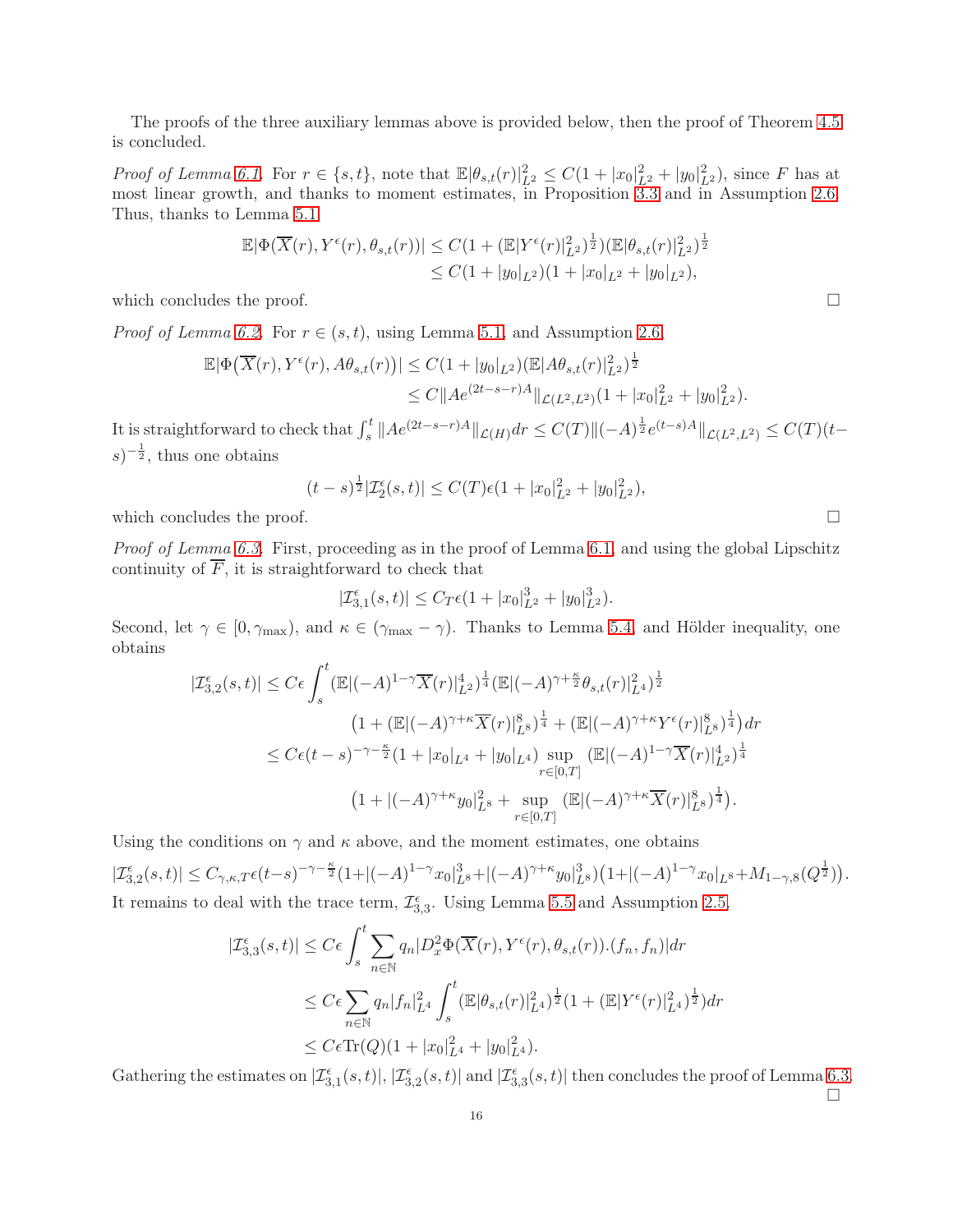Note that the assumption that  $\text{Tr}(Q) = \sum_{n \in \mathbb{N}} q_n$  is finite may be removed, using further regularity properties of the second order derivative  $D_x^2\Phi$ . However, this does not seem to improve the result.

*Proof of Theorem [4.5.](#page-10-0)* Gathering estimates from Lemmas [6.1,](#page-14-0) [6.2](#page-14-1) and [6.3,](#page-14-2) gives

$$
\mathbb{E}|X^{\epsilon}(t) - \overline{X}(t)|_{L^{2}}^{2} \le CT \int_{0}^{t} \mathbb{E}|X^{\epsilon}(s) - \overline{X}(s)|_{L^{2}}^{2} ds + \int_{0}^{t} (|\mathcal{I}_{1}^{\epsilon}(s,t)| + |\mathcal{I}_{2}^{\epsilon}(s,t)| + |\mathcal{I}_{3}^{\epsilon}(s,t)|) ds
$$
  

$$
\le CT \int_{0}^{t} \mathbb{E}|X^{\epsilon}(s) - \overline{X}(s)|_{L^{2}}^{2} ds + C(T, x_{0}, y_{0})M_{1-\gamma,8}(Q^{\frac{1}{2}}, T)\epsilon.
$$

<span id="page-16-0"></span>It remains to apply Gronwall Lemma to conclude the proof.

7. Proof of Theorem [4.7](#page-10-1)

The goal of this section is to provide a proof of Theorem [4.7,](#page-10-1) *i.e.* that under Assumption [4.1,](#page-9-1) the weak order of convergence in the averaging principle is equal to 1.

Let  $T \in (0,\infty)$ . Thanks to Assumption [4.1,](#page-9-1) let also  $\gamma \in (1 - \alpha_{\max}, \gamma_{\max})$ ,  $\kappa \in (0, \gamma_{\max} - \gamma)$ , and let the initial conditions  $x_0$  and  $y_0$  satisfy  $|(-A)^{1-\gamma}x_0|_{L^8} + |(-A)^{\gamma+\kappa}y_0|_{L^8} < \infty$ .

A key tool in the analysis is the function  $\overline{u}$  defined below:

(29) 
$$
\overline{u}(t,x) = \mathbb{E}[\varphi(\overline{X}^x(t))].
$$

Note that  $\overline{u}$  is the solution of the Kolmogorov equation

<span id="page-16-5"></span>
$$
\partial_t \overline{u} = \overline{\mathcal{L}u},
$$

with initial condition  $\overline{u}(0, \cdot) = \varphi$ , where  $\overline{\mathcal{L}}$  is the infinitesimal generator associated with the averaged equation  $(14)$ , see  $(17)$ .

To deal with this infinite dimensional PDE, usually an auxiliary approximation procedure is employed, see for instance [\[7\]](#page-30-18), in order to justify the computations. To simplify notation, this is omitted in this manuscript.

The regularity properties stated in Proposition [7.1](#page-16-1) play a fundamental role in the analysis of the weak error below.

<span id="page-16-1"></span>**Proposition 7.1** (Regularity properties of the derivatives of  $\overline{u}$ ). Let  $\varphi$  be an admissible test function. For all  $\beta < 1$ , there exists  $C_{\beta}(T) \in (0, \infty)$ , such that for all  $t \in (0, T]$ ,

<span id="page-16-2"></span>(30) 
$$
|D_x\overline{u}(t,x) \cdot (-A)^\beta h| \leq C_\beta(T) t^{-\beta} |h|_{L^2},
$$

and for all  $\beta_1, \beta_2 \in (0,1)$  such that  $\beta_1 + \beta_2 < 1$ , there exists  $C_{\beta_1, \beta_2}(T) \in (0,\infty)$ , such that for all  $t \in (0,T],$ 

<span id="page-16-3"></span>(31) 
$$
\left|D_x^2 \overline{u}(t,x).\left((-A)^{\beta_1}h_1, (-A)^{\beta_2}h_2\right)\right| \leq C_{\beta_1,\beta_2}(T)t^{-\beta_1-\beta_2}|h_1|_{L^2}|h_2|_{L^2}.
$$

In addition, for  $p_1, p_2, p_3 \in [2, \infty)$  such that  $1 = \frac{1}{p_1} + \frac{1}{p_2}$  $\frac{1}{p_2} + \frac{1}{p_3}$  $\frac{1}{p_3}$ , there exists  $C_{p_1,p_2,p_3} \in (0,\infty)$ , such that for all  $t \in [0, T]$ ,

<span id="page-16-4"></span>(32) 
$$
|D_x^3 \overline{u}(t,x) \cdot (h_1,h_2,h_3)| \leq C_{p_1,p_2,p_3}(T) |h_1|_{L^{p_1}} |h_2|_{L^{p_2}} |h_3|_{L^{p_3}}.
$$

Regularity properties for infinite dimensional Kolmogorov equations, as stated in Proposition [7.1,](#page-16-1) are now a classical tool in the analysis of parabolic SPDEs. We refer to [\[7\]](#page-30-18) for a recent overview of this topic and for further results. A sketch of proof is provided at the end of this section.

For the analysis of the averaging error, in the weak sense, the fundamental object is the auxiliary function  $v$  defined by

(33) 
$$
v(t, x, y) = \Phi(x, y, D_x \overline{u}(t, x)),
$$

where the first order derivative  $D_x\overline{u}(t,x)$  is interpreted as an element of  $L^2$ .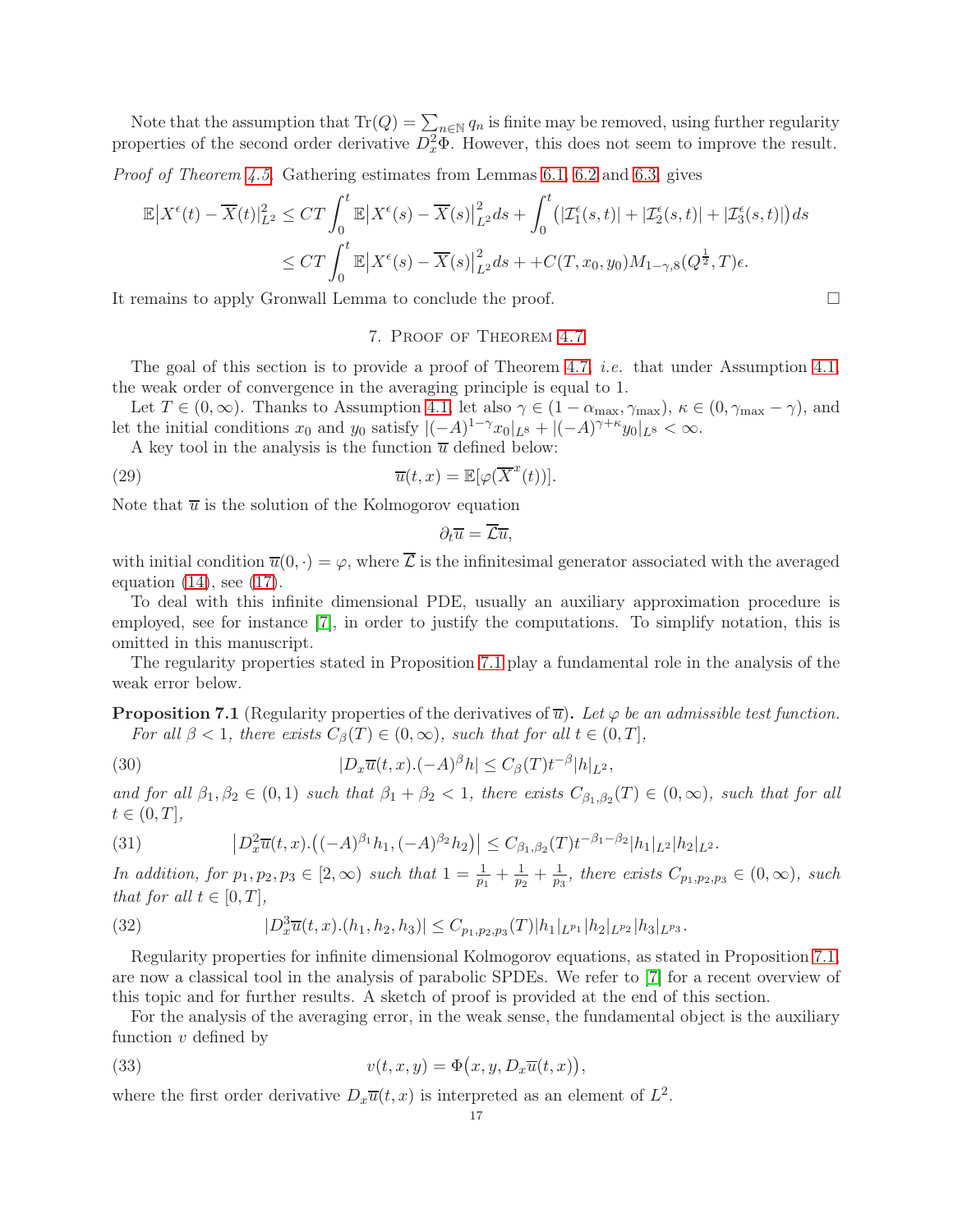By construction,  $v(t, x, \cdot)$  is the solution of the Poisson equation [\(22\)](#page-11-3) with  $\theta = D_x \overline{u}(t, x)$ , *i.e.* one has the fundamental identity

(34) 
$$
-\mathbf{L}v(t,x,y) = \langle F(x,y) - \overline{F}(x), D_x\overline{u}(t,x) \rangle.
$$

For all  $y \in L^2$ , denote by  $\mathcal{L}_y$  is the infinitesimal generator given by

<span id="page-17-0"></span>
$$
\mathcal{L}_y\varphi(x) = \langle D_x\varphi(x), Ax + F(x, y) \rangle + \frac{1}{2} \sum_{n \in \mathbb{N}} q_n D_x^2 \varphi(x, y) \cdot (f_n, f_n),
$$

for functions  $\varphi: x \in L^2 \mapsto \varphi(x) \in \mathbb{R}$ , depending only on the slow variable x.

Applying Itô formula, the weak error is written as

$$
\mathbb{E}[\varphi(X^{\epsilon}(T))] - \mathbb{E}[\varphi(\overline{X}(T))] = \mathbb{E}[\overline{u}(0, X^{\epsilon}(T))] - \mathbb{E}[\overline{u}(T, X^{\epsilon}(0))]
$$
\n
$$
= \int_{0}^{T} \mathbb{E}\left[-\partial_{t}\overline{u}(T-t, X^{\epsilon}(t)) + \mathcal{L}_{Y^{\epsilon}(t)}\overline{u}(T-t, X^{\epsilon}(t))\right]dt
$$
\n
$$
= \int_{0}^{T} \mathbb{E}\left[(\mathcal{L}_{Y^{\epsilon}(t)} - \overline{\mathcal{L}})\overline{u}(T-t, X^{\epsilon}(t))\right]dt
$$
\n
$$
= \int_{0}^{T} \mathbb{E}\left[\langle F(X^{\epsilon}(t), Y^{\epsilon}(t)) - \overline{F}(X^{\epsilon}(t)), D_{x}\overline{u}(T-t, X^{\epsilon}(t))\rangle\right]dt
$$
\n
$$
= \int_{0}^{T} \mathbb{E}\left[-\mathbf{L}v(T-t, X^{\epsilon}(t), Y^{\epsilon}(t))\right]dt,
$$

thanks to the identity [\(34\)](#page-17-0). To exploit this formula for the weak error, note that the Itô formula applied with the function  $v$  yields the identity

$$
\mathbb{E}[v(0, X^{\epsilon}(T), Y^{\epsilon}(T))] = \mathbb{E}[v(T, X^{\epsilon}(0), Y^{\epsilon}(0)] + \int_{0}^{T} \mathbb{E}[(\mathcal{L}_{Y^{\epsilon}(t)} + \frac{1}{\epsilon} \mathbf{L} - \partial_{t})v(T - t, X^{\epsilon}(t), Y^{\epsilon}(t))]dt.
$$

As a consequence, the weak error has the following decomposition

(35) 
$$
\mathbb{E}[\varphi(X^{\epsilon}(T))] - \mathbb{E}[\varphi(\overline{X}(T))] = \mathcal{J}_{1}^{\epsilon} + \mathcal{J}_{2}^{\epsilon} + \mathcal{J}_{3}^{\epsilon},
$$

where

<span id="page-17-1"></span>
$$
\mathcal{J}_1^{\epsilon} = \epsilon \big(\mathbb{E}[v(T, X^{\epsilon}(0), Y^{\epsilon}(0)] - \mathbb{E}[v(0, X^{\epsilon}(T), Y^{\epsilon}(T))]\big)
$$
  

$$
\mathcal{J}_2^{\epsilon} = -\epsilon \int_0^T \mathbb{E}\big[\partial_t v(T - t, X^{\epsilon}(t), Y^{\epsilon}(t))\big] dt
$$
  

$$
\mathcal{J}_3^{\epsilon} = \epsilon \int_0^T \mathbb{E}\big[\mathcal{L}_{Y^{\epsilon}(t)}v(T - t, X^{\epsilon}(t), Y^{\epsilon}(t))\big] dt,
$$

and the third expresion is decomposed as  $\mathcal{J}_3^{\epsilon} = \mathcal{J}_{3,1}^{\epsilon} + \mathcal{J}_{3,2}^{\epsilon} + \mathcal{J}_{3,3}^{\epsilon}$ , where

$$
\mathcal{J}_{3,1}^{\epsilon} = \epsilon \int_0^T \mathbb{E} \left[ \langle F(X^{\epsilon}(t), Y^{\epsilon}(t)), D_x v(T - t, X^{\epsilon}(t), Y^{\epsilon}(t)) \rangle \right] dt
$$
  

$$
\mathcal{J}_{3,2}^{\epsilon} = \epsilon \int_0^T \mathbb{E} \left[ \langle AX^{\epsilon}(t), D_x v(T - t, X^{\epsilon}(t), Y^{\epsilon}(t)) \rangle \right] dt
$$
  

$$
\mathcal{J}_{3,3}^{\epsilon} = \frac{\epsilon}{2} \int_0^T \mathbb{E} \left[ \sum_{n \in \mathbb{N}} q_n D_x^2 v(T - t, X^{\epsilon}(t), Y^{\epsilon}(t)).(f_n, f_n) \right] dt.
$$

Theorem [4.7](#page-10-1) is then a straightforward consequence of the three auxiliary results stated below.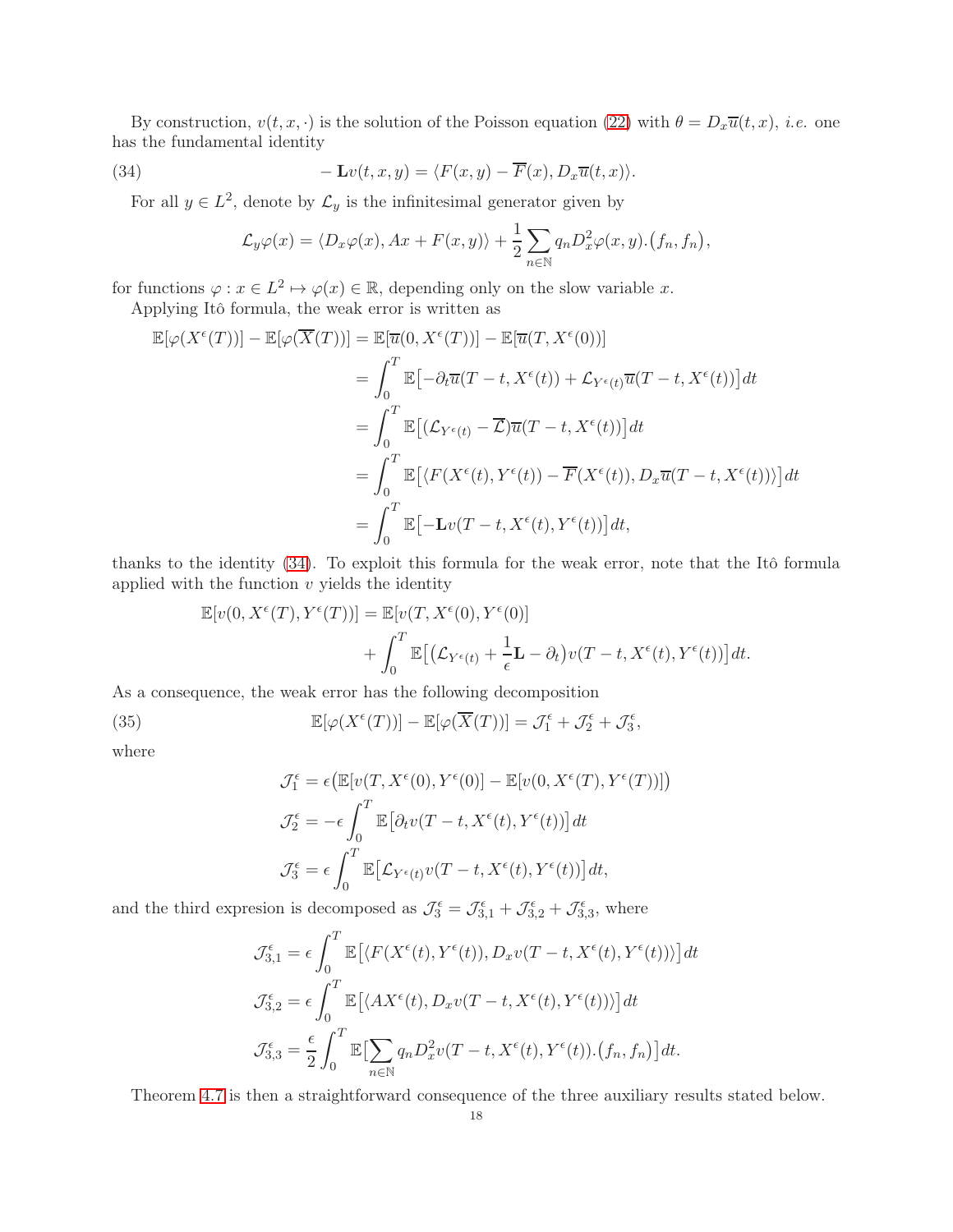<span id="page-18-1"></span>**Lemma 7.2.** There exists  $C(T) \in (0,\infty)$ , such that, for all  $\epsilon \in (0,1)$ , and all  $x_0, y_0 \in H$ ,  $|\mathcal{J}_1^{\epsilon}| \leq C(T)\epsilon(1+|y_0|_{L^2}).$ 

<span id="page-18-2"></span>**Lemma 7.3.** Let  $\kappa \in (0, \gamma_{\text{max}})$ . There exists  $C_{\kappa}(T) \in (0, \infty)$ , such that, for all  $\epsilon \in (0, 1)$ , and all  $x_0, y_0 \in H$ ,

$$
|\mathcal{J}_2^{\epsilon}| \le C_{\kappa}(T)\epsilon \big(1+|(-A)^{2\kappa}x_0|_{L^4}^2+|(-A)^{2\kappa}y_0|_{L^4}^2\big).
$$

<span id="page-18-0"></span>**Lemma 7.4.** Let  $\gamma \in (1 - \alpha_{\text{max}}, \gamma_{\text{max}})$  and  $\kappa \in (0, \gamma_{\text{max}} - \gamma)$ . There exists  $C_{\gamma,\kappa}(T) \in (0,\infty)$  such that, for all  $\epsilon \in (0,1)$ , and all  $x_0, y_0 \in L^8$ ,

$$
|\mathcal{J}_3^{\epsilon}| \leq C_{\gamma,\kappa}(T)\epsilon \left(1+|(-A)^{\gamma+\kappa}x_0|_{L^8}^2+|(-A)^{\gamma+\kappa}y_0|_{L^8}^2\right)\left(1+|(-A)^{1-\gamma}x_0|_{L^4}+\text{Tr}(Q)+M_{\alpha,4}(Q^{\frac{1}{2}},T)\right).
$$

Note that Assumption [4.1](#page-9-1) is only required in Lemma [7.4.](#page-18-0)

*Proof of Lemma [7.2.](#page-18-1)* Thanks to Lemma [5.1](#page-12-0) and Proposition [7.1,](#page-16-1) for all  $t \in [0, T]$ ,  $x, y \in L^2$ ,

$$
|v(t, x, y)| = |\Phi(x, y, D_x \overline{u}(t, x)| \le C(1 + |y|)|D_x \overline{u}(t, x)|_{L^2} \le C(T, \varphi)(1 + |y|_{L^2}).
$$

Combined with Assumption [2.6,](#page-5-1) this estimate concludes the proof of Lemma [7.2.](#page-18-1)  $\Box$ 

*Proof of Lemma [7.3.](#page-18-2)* Since the mapping  $\theta \in H \mapsto \Phi(x, y, \theta)$  is a continuous linear mapping (thanks to Lemma [5.1\)](#page-12-0), one has the following expression,

$$
\partial_t v(t, x, y) = \Phi(x, y, \partial_t D_x \overline{u}(t, x))
$$
  
=  $\Phi(x, y, D_x \partial_t \overline{u}(t, x))$   
=  $\Phi(x, y, D_x (\overline{\mathcal{L}u}(t, x)))$   
=  $\Phi(x, y, \Theta_1(t, x)) + \Phi(x, y, \Theta_2(t, x)) + \Phi(x, y, \Theta_3(t, x)),$ 

where

(36) 
$$
\langle \Theta_1(t,x),h\rangle = \langle Ah + D\overline{F}(x).h, D_x\overline{u}(t,x)\rangle,
$$

(37) 
$$
\langle \Theta_2(t,x),h\rangle = D_x^2 \overline{u}(t,x) . (h, Ax + \overline{F}(x)),
$$

(38) 
$$
\langle \Theta_3(t,x),h\rangle = \frac{1}{2} \sum_{n\in\mathbb{N}} q_n D_x^3 \overline{u}(t,x) . (f_n, f_n, h).
$$

Let  $\kappa \in (0,1)$ . Thanks to [\(30\)](#page-16-2), one has

$$
|\langle \Theta_1(t,x),h\rangle| \leq C_{\kappa}(T)t^{-1+\kappa}|(-A)^{\kappa}h|_{L^2},
$$

which implies  $|(-A)^{-\kappa} \Theta_1(t,x)|_{L^2} \leq C_{\kappa}(T) t^{-1+\kappa}$ . Thus, thanks to Lemma [5.2,](#page-12-2)

$$
\left|\Phi\big(x,y,\Theta_1(t,x)\big)\right| \le C_\kappa(T)t^{-1+\kappa}\big(1+|(-A)^{2\kappa}x|_{L^4}^2+|(-A)^{2\kappa}y|_{L^4}^2\big).
$$

Thanks to [\(31\)](#page-16-3), one has

$$
|\Theta_2(t,x)|_{L^2} = \sup_{h \in L^2, |h|_{L^2} \le 1} |\langle \Theta_2(t,x), h \rangle| \le C_{\kappa}(T) t^{-1+\kappa} (1 + |(-A)^{\kappa} x|_{L^2}).
$$

Thus, thanks to Lemma [5.1,](#page-12-0)

$$
|\Phi(x, y, \Theta_2(t, x))| \le C_{\kappa}(T)t^{-1+\kappa}(1 + |(-A)^{\kappa}x|_{L^2}^2 + |y|_{L^2}^2).
$$

Finally, thanks to [\(32\)](#page-16-4) and Assumption [2.5,](#page-5-0) one has, for all  $h \in L^4$ ,

$$
|\langle \Theta_3(t, x), h \rangle| \le C(T) \sum_{n \in \mathbb{N}} q_n |f_n|_{L^8}^2 |h|_{L^4} \le C(T) |h|_{L^4},
$$

*i.e.*  $|\Theta_3(t,x)|_{L^{\frac{4}{3}}} = \sup_{b \in I^4 \setminus [b]}$  $h \in L^4, |h|_{L^4} \leq 1$  $|\langle \Theta_3(t, x), h \rangle| \leq C(T)$ . Thus Lemma [5.1](#page-12-0) yields

$$
|\Phi(x, y, \Theta_3(t, x))| \le C(T)(1 + |y|_{L^4}).
$$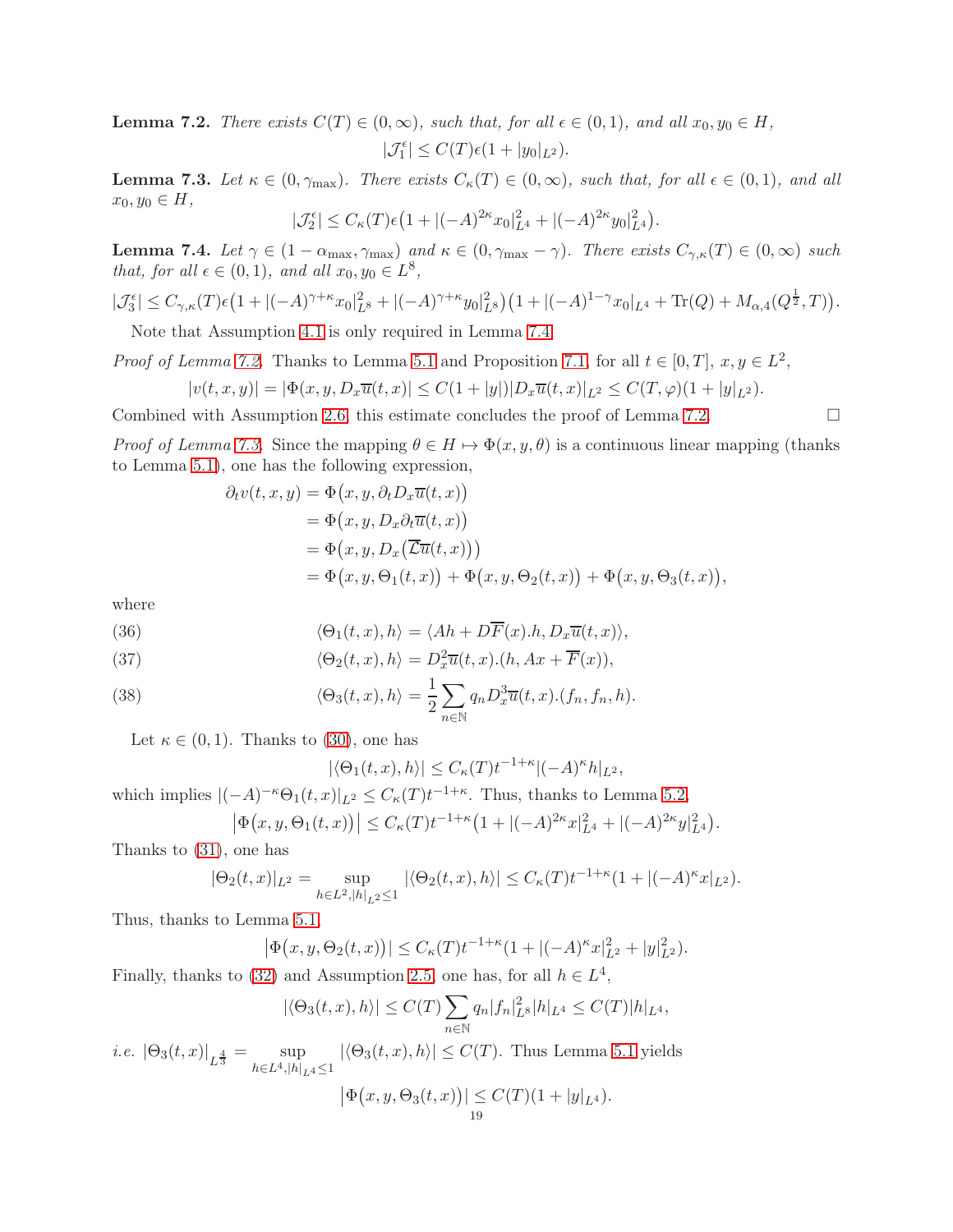Gathering the above estimates then yields, if  $2\kappa < \gamma_{\text{max}}$ ,

$$
|\mathcal{J}_2^{\epsilon}| \le C_{\kappa}(T)\epsilon \int_0^T (1+t^{-1+\kappa}) \mathbb{E} (1+|(-A)^{2\kappa} X^{\epsilon}(t)|_{L^4}^2 + |(-A)^{2\kappa} Y^{\epsilon}(t)|_{L^4}^2) dt
$$
  
 
$$
\le C_{\kappa}(T) T^{\kappa} (1+|(-A)^{2\kappa} x_0|_{L^4}^2 + |(-A)^{2\kappa} y_0|_{L^4}^2).
$$

This concludes the proof of Lemma [7.3.](#page-18-2)

*Proof of Lemma [7.4.](#page-18-0)* Note that the first-order derivative of v with respect to x satisfies the following identity:

$$
\langle D_x v(t,x,y),h\rangle = \Phi(x,y,D_x^2\overline{u}(t,x).(h,\cdot)) + \langle D_x \Phi(x,y,D_x\overline{u}(t,x)),h\rangle.
$$

Observe that  $|D_x^2\overline{u}(t,x) \cdot (h, \cdot)|_{L^2} \leq C|h|_{L^2}$ , thanks to [\(31\)](#page-16-3), with  $\beta_1 = \beta_2 = 0$ . Then, thanks to Lemma [5.1](#page-12-0) and Lemma [5.3,](#page-12-1) one obtains

$$
|\langle D_x v(t, x, y), h \rangle| \le C(1 + |y|_{L^2}) |D_x^2 \overline{u}(t, x) \cdot (h, \cdot)|_{L^2} + C(1 + |y|_{L^4}) |D_x \overline{u}(t, x)|_{L^2} |h|_{L^4}
$$
  
\n
$$
\le C(1 + |y|_{L^4}) |h|_{L^4}.
$$

Since  $F$  has at most linear growth, using moment estimates then yields

$$
\mathbb{E}|\mathcal{J}_{3,1}^{\epsilon}| \le C(T)\epsilon (1+|x_0|_{L^4}^2+|y_0|_{L^4}^2).
$$

To treat the second term,  $\mathcal{J}_{3,2}^{\epsilon}$ , observe that  $[D_x^2\overline{u}(t,x)(h,\cdot)|_{L^2}\leq C_{\kappa}t^{-1+\kappa}|(-A)^{-1+\kappa}h|_{L^2}$ , for all  $\kappa \in (0,1],$  thanks to [\(31\)](#page-16-3). In addition,  $|(-A)^{1-\kappa}D_x\overline{u}(t,x)|_{L^2} \leq C_{\kappa}t^{-1+\kappa}$ , thanks to [\(30\)](#page-16-2). Then, thanks to Lemma [5.1](#page-12-0) and Lemma [5.4,](#page-13-2)

$$
|\langle D_x v(t, x, y), h \rangle| \leq C_{\kappa} (1 + |y|_{L^2}) t^{-1 + \kappa} |(-A)^{-1 + \kappa} h|_{L^2} + C_{\gamma, \kappa} (1 + |(-A)^{\gamma + \kappa} x|_{L^8}^2 + |(-A)^{\gamma + \kappa} y|_{L^8}^2) t^{-\gamma - \frac{\kappa}{2}} |(-A)^{-\gamma} h|_{L^4},
$$

where  $\gamma < \gamma_{\text{max}}$  and  $\kappa \in (0, \gamma_{\text{max}} - \gamma)$ .

As a consequence

$$
|\mathcal{J}_{3,2}^{\epsilon}| \leq C_{\kappa} \epsilon \int_0^T \left(1 + \mathbb{E}|Y^{\epsilon}(t)|_{L^2}^2\right)^{\frac{1}{2}} \left(\mathbb{E}|(-A)^{\kappa} X^{\epsilon}(t)|_{L^2}^2\right)^{\frac{1}{2}} (T-t)^{-1+\kappa} dt + C_{\gamma,\kappa} \epsilon \int_0^T \left(1 + \mathbb{E}|(-A)^{\gamma+\kappa} X^{\epsilon}(t)|_{L^8}^4 + |(-A)^{\gamma+\kappa} Y^{\epsilon}(t)|_{L^8}^4\right)^{\frac{1}{2}} \left(\mathbb{E}|(-A)^{1-\gamma} X^{\epsilon}(t)|_{L^4}^2\right)^{\frac{1}{2}} (T-t)^{-\gamma-\frac{\kappa}{2}} dt.
$$

It remains to use the condition that  $\gamma \in (1 - \alpha_{\text{max}}, \gamma_{\text{max}})$ , thanks to Assumption [4.1.](#page-9-1) Note that  $\gamma + \kappa \leq \gamma_{\text{max}} \leq \frac{1}{2} \leq 1 - \gamma$ . Finally, thanks to moment estimates,

$$
|\mathcal{J}_{3,2}^{\epsilon}| \leq C_{\gamma,\kappa} \epsilon \left(1+|(-A)^{\gamma+\kappa}x_0|_{L^8}^2+|(-A)^{\gamma+\kappa}y_0|_{L^8}^2\right)\left(1+|(-A)^{1-\gamma}x_0|_{L^4}+M_{1-\gamma,4}(Q^{\frac{1}{2}},T)\right).
$$

It remains to deal with the third term,  $\mathcal{J}_{3,3}^{\epsilon}$ . Note that the second-order derivative of v with respect to  $x$  satisfies the identity

$$
D_x^2 v(t, x, y) \cdot (h, h) = \Phi(x, y, D_x^3 \overline{u}(t, x) \cdot (h, h, \cdot)) + 2 \langle D_x \Phi(x, y, D_x^2 \overline{u}(t, x) \cdot (h, \cdot)), h \rangle
$$
  
+ 
$$
D_x^2 \Phi(x, y, D_x \overline{u}(t, x)) \cdot (h, h).
$$

First, observe that  $|D_x^3\overline{u}(t,x) \cdot (h,h,k)| \leq C |h|_{L^4}^2 |k|_{L^2}$ , thanks to [\(32\)](#page-16-4). Equivalently, this means that  $|D_x^3\overline{u}(t,x)(h,h,\cdot)|_{L^2} \leq C|h|_{L^4}^2$ , then Lemma [5.1](#page-12-0) yields

$$
|\Phi(x, y, D_x^3\overline{u}(t, x).(h, h, \cdot))| \leq C(1+|y|_{L^2})|h|_{L^4}^2.
$$

Second, thanks to Lemma [5.3,](#page-12-1)

$$
\left| \langle D_x \Phi(x, y, D_x^2 \overline{u}(t, x), (h, \cdot)), h \rangle \right| \le C(1 + |y|_{L^4}) |h|_{L^4} |D_x^2 \overline{u}(t, x), (h, \cdot)|_{L^2}
$$
  

$$
\le C(1 + |y|_{L^4}) |h|_{L^4}^2.
$$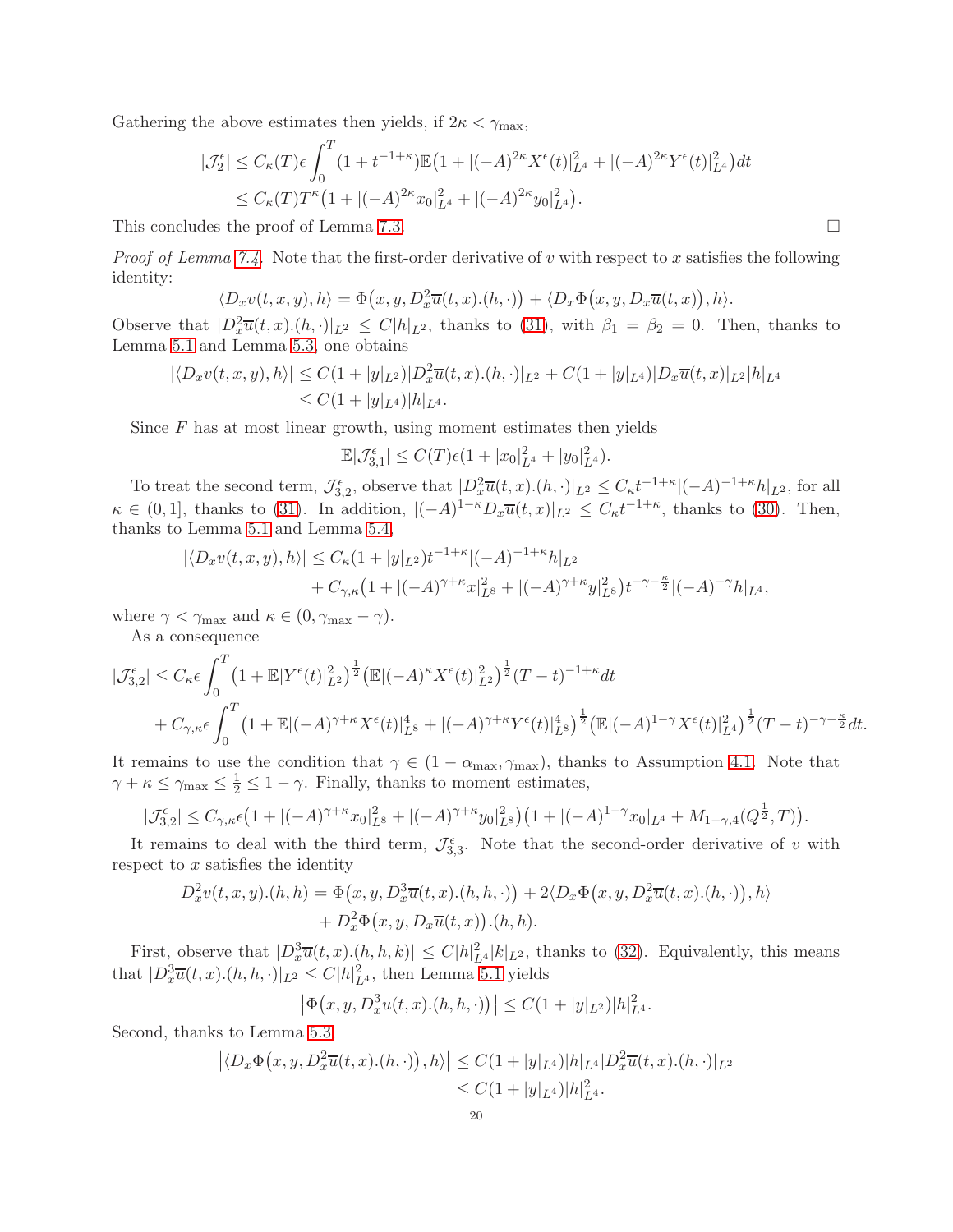Finally, Lemma [5.5](#page-13-1) and [\(30\)](#page-16-2) yield

 $\left|D_x^2\Phi(x,y,D_x\overline{u}(t,x))\cdot(h,h)\right| \leq C\left(1+|y|_{L^4}\right)|D_x\overline{u}(t,x)|_{L^2}|h|_{L^8}^2 \leq C\left(1+|y|_{L^4}\right)|h|_{L^4}^2.$ 

As a consequence, one obtains

$$
|\mathcal{J}_{3,3}^{\epsilon}| = \left| \frac{\epsilon}{2} \int_0^T \sum_{n \in \mathbb{N}} q_n \mathbb{E} \left[ D_x^2 v(T - t, X^{\epsilon}(t), Y^{\epsilon}(t)) \cdot (f_n, f_n) \right] dt \right|
$$
  

$$
\leq C \epsilon \sum_{n \in \mathbb{N}} q_n |f_n|_{L^4}^2 \int_0^T \left( 1 + \mathbb{E} |Y^{\epsilon}(t)|_{L^4} \right) dt
$$
  

$$
\leq C(T) \text{Tr}(Q) \epsilon (1 + |y_0|_{L^4}),
$$

thanks to Assumption [2.5,](#page-5-0) and a moment estimate, see Assumption [2.6.](#page-5-1)

Gathering the estimates for  $\mathcal{J}_{3,1}^{\epsilon}$ ,  $\mathcal{J}_{3,2}^{\epsilon}$  and  $\mathcal{J}_{3,3}^{\epsilon}$ , one obtains

$$
|\mathcal{J}_3^{\epsilon}| \le C_{\gamma,\kappa} \epsilon \left(1 + |(-A)^{1-\gamma} x_0|_{L^8}^4 + |(-A)^{\gamma+\kappa} y_0|_{L^8}^4\right).
$$

This concludes the proof of Lemma [7.4.](#page-18-0)

We are now in position to conclude the proof of Theorem [4.7.](#page-10-1)

Proof. Thanks to the decomposition [\(35\)](#page-17-1) of the weak error, it suffices to gather the estimates of Lemmas [7.2,](#page-18-1) [7.3](#page-18-2) and [7.4](#page-18-0) to conclude.  $\Box$ 

To conclude this section, we provide a sketch of proof of Proposition [7.1,](#page-16-1) which states the regularity properties for the spatial derivatives of  $\overline{u}(t, x)$  used above.

Sketch of proof of Proposition [7.1.](#page-16-1) The proof is based on computing the derivatives of  $\overline{u}$  in terms of tangent processes, which are solutions of PDEs with random coefficients (noise is additive in [\(14\)](#page-8-2)). A mild formulation and regularity properties of the semigroup  $(e^{tA})_{t\geq 0}$  yield the required estimates.

• First-order derivative.

Note that

$$
D_x\overline{u}(t,x).h = \mathbb{E}\big[D\varphi(\overline{X}^x(t)).\eta^h(t)\big],
$$

where

$$
\eta^{h}(t) = e^{tA}h + \int_{0}^{t} e^{(t-s)A} D\overline{F}(\overline{X}^{x}(s)).\eta^{h}(s)ds.
$$

Thanks to the global Lipschitz continuity of the averaged coefficient  $F$ , one obtains, for all  $t \in (0, T],$ 

$$
|\eta^{h}(t)|_{L^{2}} \leq C_{p,\beta} t^{-\beta} |(-A)^{-\beta}h|_{L^{2}} + \int_{0}^{t} |\eta^{h}(s)|_{L^{2}} ds.
$$

An application of Gronwall Lemma yields

$$
|\eta^{h}(t)|_{L^{2}} \leq C_{\beta}(T)t^{-\beta}|(-A)^{-\beta}h|_{L^{2}},
$$

hence [\(30\)](#page-16-2)

• Second-order derivative.

Note that

$$
D_x^2 \overline{u}(t, x) \cdot (h_1, h_2) = \mathbb{E}\left[ \langle D\varphi(\overline{X}^x(t)), \zeta^{h_1, h_2}(t) \rangle \right] + \mathbb{E}\left[ D^2 \varphi(\overline{X}^x(s)) \cdot (\eta^{h_1}(t), \eta^{h_2}(t)) \right]
$$

,

where

$$
\zeta^{h_1,h_2}(t) = \int_0^t e^{(t-s)A} D\overline{F}(\overline{X}^x(s)).\zeta^{h_1,h_2}(s)ds + \int_0^t e^{(t-s)A} D^2 \overline{F}(\overline{X}^x(s)).(\eta^{h_1}(s),\eta^{h_2}(s))ds.
$$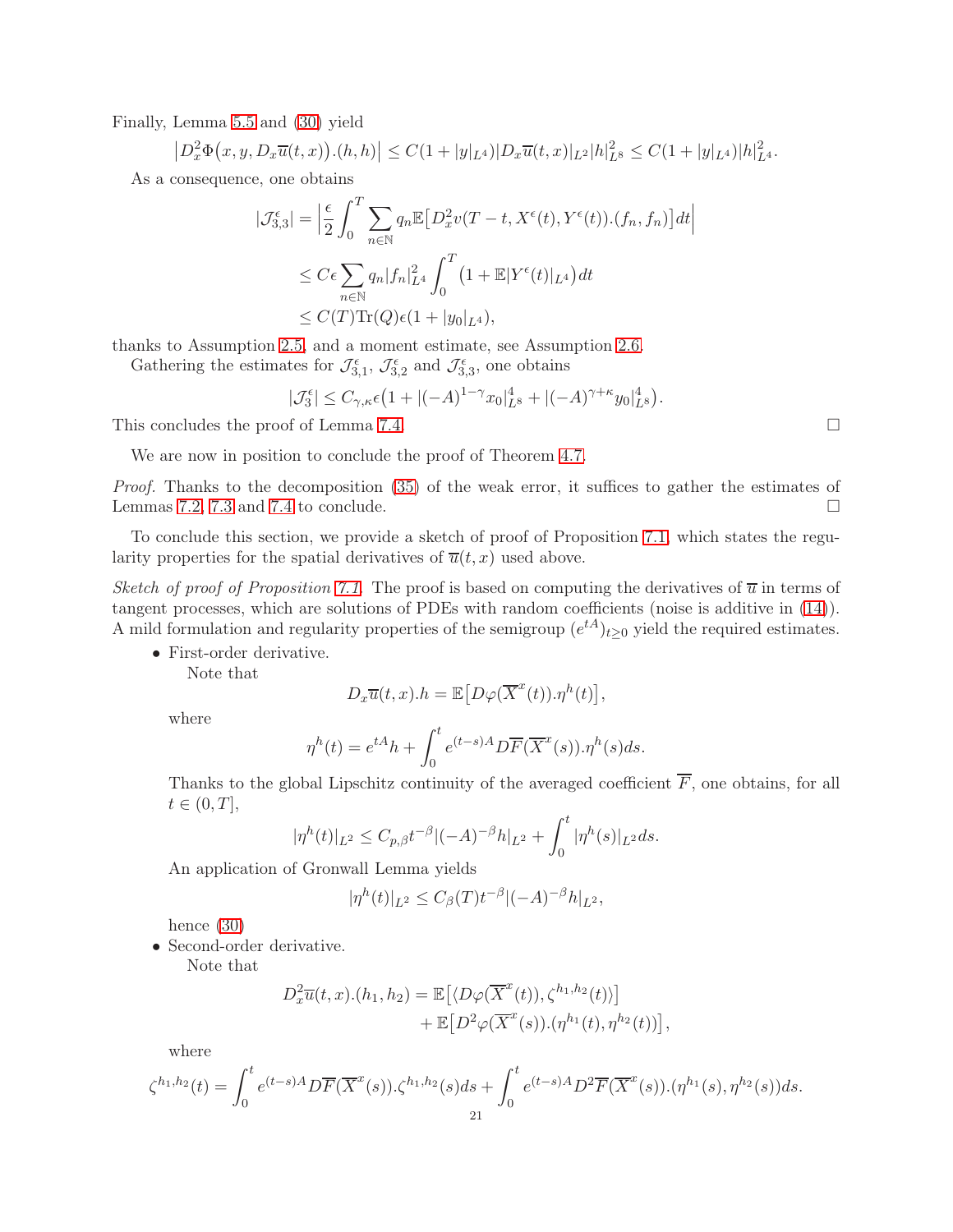First,  $\varphi$  is an admissible test function, thus one obtains

$$
\mathbb{E}\big[D^2\varphi(\overline{X}^x(s))\cdot(\eta^{h_1}(t),\eta^{h_2}(t))\big]\leq C\mathbb{E}\big[|\eta^{h_1}(t)|_{L^2}|\eta^{h_2}(t)|_{L^2}\big],
$$

which is treated using the estimate proved above.

To treat the second term, the inequality  $||e^{tA}||_{\mathcal{L}(L^1,L^2)} \leq C_d t^{-\frac{d}{4}}$  is used. This may be proved as follows. First, by a duality argument,  $||e^{tA}||_{\mathcal{L}(L^1,L^2)} = ||e^{tA}||_{\mathcal{L}(L^2,L^{\infty})}$ . In addition, by Jensen inequality, one has

$$
e^{tA}x(\xi)^2 = \left(\int K(t,\xi,\eta)x(\eta)d\eta\right)^2 \le \int K(t,\xi,\eta)x(\eta)^2 d\eta \le C_d t^{-\frac{d}{2}}|x|_{L^2}^2,
$$

where K is the kernel associated with the semigroup. As a consequence, one has  $||e^{tA}||_{\mathcal{L}(L^2, L^{\infty})} \le$  $C_d t^{-\frac{d}{4}}$ . Note that  $\frac{d}{4} < 1$  if  $d \in \{1, 2, 3\}$ .

Thanks to [\(12\)](#page-8-3) and [\(13\)](#page-8-7), and the estimate above, one obtains, with the application of Gronwall Lemma,

$$
\begin{aligned} |\zeta^{h_1,h_2}(t)|_{L^2} &\le C_p \int_0^t |\zeta^{h_1,h_2}(s)|_{L^2} ds + C_{\beta_1,\beta_2} \int_0^t (t-s)^{-\frac{d}{4}} s^{-\beta_1-\beta_2} ds |(-A)^{-\beta_1} h_1|_{L^2} |(-A)^{-\beta_2} h_2|_{L^2} \\ &\le C_{\beta_1,\beta_2}(T)|(-A)^{-\beta_1} h_1|_{L^2}|(-A)^{-\beta_2} h_2|_{L^2} .\end{aligned}
$$

It is then straightforward to obtain [\(31\)](#page-16-3).

• Third-order derivative: the proof is omitted, since the computations are similar.

 $\Box$ 

## 8. Proof of Theorem [4.8](#page-11-0)

<span id="page-21-0"></span>This section is devoted to the proof of Theorem [4.8.](#page-11-0) Let Assumption [4.2](#page-9-2) be satisfied. First, let us justify the definition of

$$
\alpha_{\max} = \frac{1}{2} \Big( 1 - \frac{d}{2} \big( 1 - \frac{2}{\varrho} \big) \Big).
$$

<span id="page-21-1"></span>**Proposition 8.1.** Let Assumption [4.2](#page-9-2) be satisfied. Then [\(2\)](#page-5-2) is satisfied: for all  $\alpha \in [0, \alpha_{\text{max}})$  and all  $p \geq 2$ ,

$$
M_{\alpha,p}(Q^{\frac{1}{2}},T)<\infty.
$$

Proof of Proposition [8.1.](#page-21-1) Let  $\varsigma = \frac{\rho}{\rho - 2} > 1$ , and note that  $1 = \frac{2}{\rho} + \frac{1}{\varsigma}$ .

Using the ideal property for  $\gamma$ -Radonifying operators,

$$
\int_0^T \|e^{tA}(-A)^\alpha Q^{\frac{1}{2}}\|_{\mathcal{R}(L^2, L^p)}^2 dt \le \int_0^T \|e^{\frac{t}{2}A}(-A)^\alpha\|_{\mathcal{L}(L^p, L^p)}^2 \|e^{\frac{t}{2}A}Q^{\frac{1}{2}}\|_{\mathcal{R}(L^2, L^p)}^2 dt
$$
  

$$
\le C_{\alpha, p} \int_0^T t^{-2\alpha} \left| \sum_{n \in \mathbb{N}} q_n (e^{tA} f_n)^2 \right|_{L^{\frac{p}{2}}} dt.
$$

Using Hölder inequality, for all  $\xi \in \mathcal{D}$ , and all  $t > 0$ ,

$$
\sum_{n\in\mathbb{N}} q_n \left(e^{tA} f_n\right)^2(\xi) \le \left(\sum_{n\in\mathbb{N}} q_n^{\frac{\theta}{2}}\right)^{\frac{2}{\varrho}} \left(\sum_{n\in\mathbb{N}} \left(e^{tA} f_n\right)^{2\varsigma}(\xi)\right)^{\frac{1}{\varsigma}} \le C(Q) \left(\sup_{k\in\mathbb{N}} \left(e^{tA} f_k\right)^{\frac{2(\varsigma-1)}{\varsigma}}(\xi)\right) \left(\sum_{n\in\mathbb{N}} \left(e^{tA} f_n\right)^2(\xi)\right)^{\frac{1}{\varsigma}}.
$$

Recall that K is the kernel associated with the semigroup  $(e^{tA})_{t\geq 0}$ .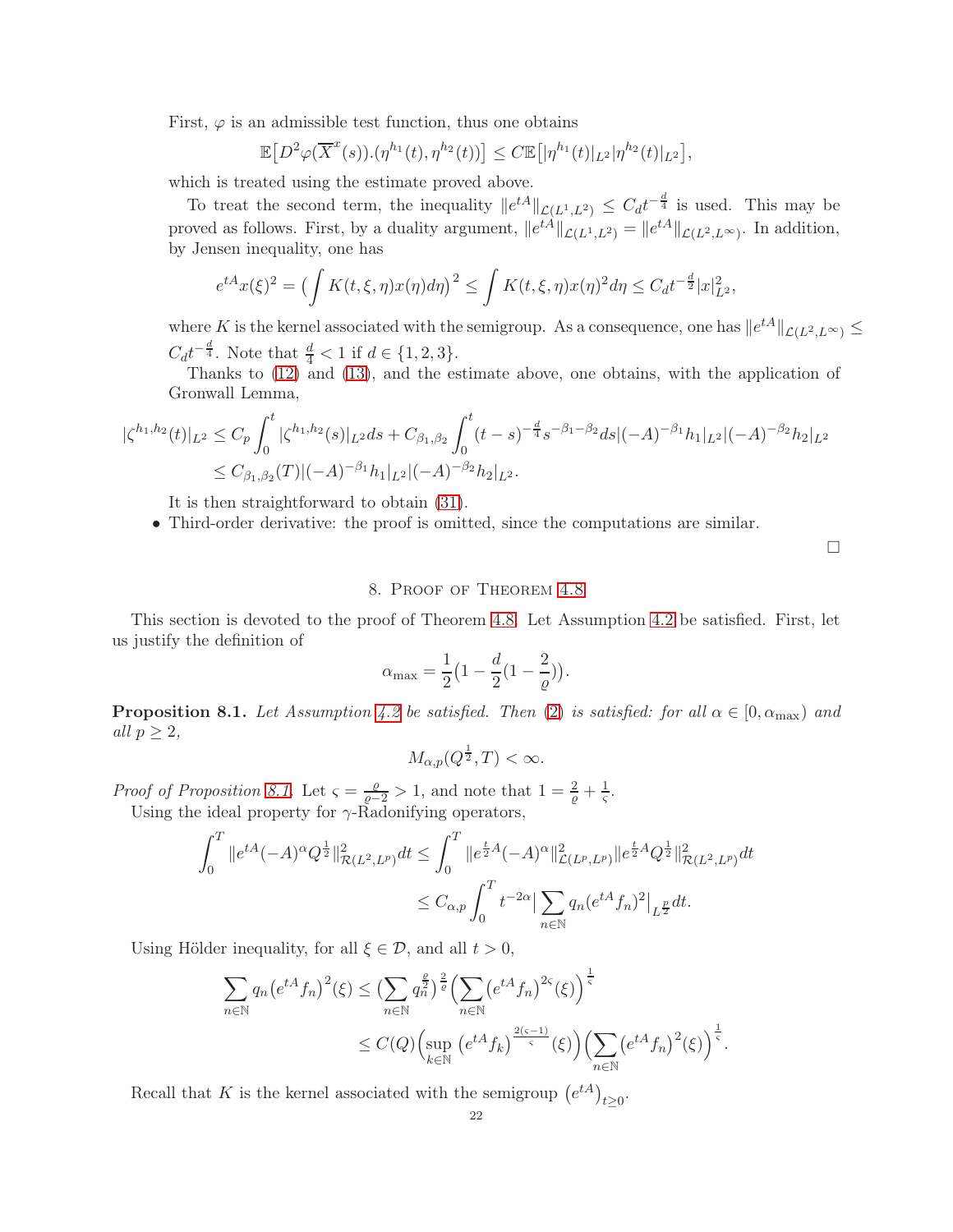On the one hand, Assumption [2.5](#page-5-0) implies that for all  $z \in \mathcal{D}$ ,

$$
\sup_{k \in \mathbb{N}} |e^{tA} f_k(\xi)| \le \int_{\mathcal{D}} K(t, z, \cdot) \sup_{k \in \mathbb{N}} |f_k|_{L^{\infty}} \le C.
$$

On the other hand,  $(f_n)_{n\in\mathbb{N}}$  is a complete orthonormal system of  $L^2$ , hence

$$
\sum_{n \in \mathbb{N}} \left( e^{tA} f_n \right)^2(\xi) = \sum_{n \in \mathbb{N}} \langle K(t, \xi, \cdot), f_n \rangle^2 = |K(t, \xi, \cdot)|_{L^2}^2
$$

$$
= \int_{\mathcal{D}} K(t, z, \eta)^2 d\eta
$$

$$
\leq Ct^{-\frac{d}{2}} \int_{\mathcal{D}} K(t, \xi, \eta) d\eta = Ct^{-\frac{d}{2}},
$$

using the properties of the kernel K stated above.

Finally, for all  $t > 0$  and all  $z \in \mathcal{D}$ , one obtains

$$
\left| \sum_{n \in \mathbb{N}} q_n (e^{tA} f_n)^2 \right|_{L^{\frac{p}{2}}} \le C t^{-\frac{d}{2\varsigma}},
$$

thus

$$
\int_0^T \|e^{tA}(-A)^\alpha Q^{\frac{1}{2}}\|_{\mathcal{R}(L^2, L^p)}^2 dt \le C \int_0^T t^{-2\alpha - \frac{d}{2\varsigma}} dt.
$$

It remains to check that  $2\alpha - \frac{d}{2\varsigma} = 2\alpha - \frac{d}{2}(1 - \frac{2}{\varrho}) < 1$  for  $\alpha < \alpha_{\text{max}} = \frac{1}{2}(1 - \frac{d}{2}(1 - \frac{2}{\varrho}))$ . This concludes the proof of Proposition [8.1.](#page-21-1)

The approximation argument is based on the following estimate.

<span id="page-22-0"></span>**Lemma 8.2.** Let Assumption [4.2](#page-9-2) be satisfied. For all  $\alpha \in [0, \alpha_{\text{max}}), \gamma \in [0, \gamma_{\text{max}}),$  such that  $\alpha \geq \gamma$ and  $\alpha + \gamma \leq 1$ , all  $T \in (0, \infty)$  and  $p \geq 2$ , there exists  $C_{\alpha, \gamma, p}(Q, T) \in (0, \infty)$ , such that for all  $\delta > 0$ ,

(39) 
$$
\text{Tr}(e^{2\delta A}Q) + M_{1-\gamma,p}(e^{\delta A}Q^{\frac{1}{2}},T) \leq C_{\alpha,\gamma,p}(Q,T)\delta^{\alpha+\gamma-1}.
$$

Proof of Lemma [8.2.](#page-22-0) First, note that

$$
M_{1-\gamma,p}(e^{\delta A} Q^{\frac{1}{2}}, T) \le ||(-A)^{1-\gamma-\alpha} e^{\delta A}||_{\mathcal{L}(L^p, L^p)} M_{\alpha,p}(Q^{\frac{1}{2}}, T),
$$

and that  $\|(-A)^{1-\gamma+\alpha}e^{\delta A}\|_{\mathcal{L}(L^p,L^p)} \leq C_{\alpha,\gamma}\delta t^{\gamma+\alpha-1}$ , in the regime  $\alpha+\gamma\leq 1$ .

To deal with the trace term, we use the Hölder type inequality for Schatten norms  $\|\cdot\|_{\mathcal{L}_{\varrho}(L^2)}$ , with parameter  $\varrho \in [1,\infty]$ , see for instance [\[23,](#page-31-13) Corollary D.2.4, Appendix D]. One obtains

$$
\mathrm{Tr}(e^{2\delta A}Q) = \|e^{2\delta A}Q\|_{\mathcal{L}_1(L^2)} \le \|e^{2\delta t A}\|_{\mathcal{L}_\varsigma(L^2)} \|Q\|_{\mathcal{L}_{\frac{\rho}{2}}(L^2)},
$$

where  $1 = \frac{2}{\varrho} + \frac{1}{\varsigma}$  $\frac{1}{\varsigma}$ . By assumption,  $||Q||_{\mathcal{L}_{\frac{\varrho}{2}}(L^2)} < \infty$ . In addition,

$$
||e^{2\delta t A}||_{\mathcal{L}_{\varsigma}(L^2)}^{\varsigma} \le \sum_{n \in \mathbb{N}} |e^{2\delta A} e_n|_{L^2}^{\varsigma} \le \sum_{n \in \mathbb{N}} e^{-2\varsigma \delta \lambda_n} \le C_{\varsigma} \delta^{-\frac{d}{2}},
$$

using  $\lambda_n \underset{n\to\infty}{\sim} c_d n^{\frac{2}{d}}$ . As a consequence,

$$
\text{Tr}(e^{2\delta A}Q) \le C_{\varsigma} \delta^{-\frac{d}{2\varsigma}} = C_{\varsigma} \delta^{2\alpha_{\max}-1} \le C_{\varsigma} \delta^{2\alpha-1},
$$

using the definition of  $\alpha_{\text{max}} = \frac{1}{2}$  $rac{1}{2}(1-\frac{d}{2})$  $\frac{d}{2}(1-\frac{2}{\varrho}% )^{2}$  $\left(\frac{2}{\varrho}\right)\right)=\frac{1}{2}$  $rac{1}{2}(1-\frac{d}{2\varsigma})$  $\frac{d}{2\varsigma}$ .

Finally, one concludes using  $2\alpha - 1 \leq \alpha + \gamma - 1 \leq 0$ .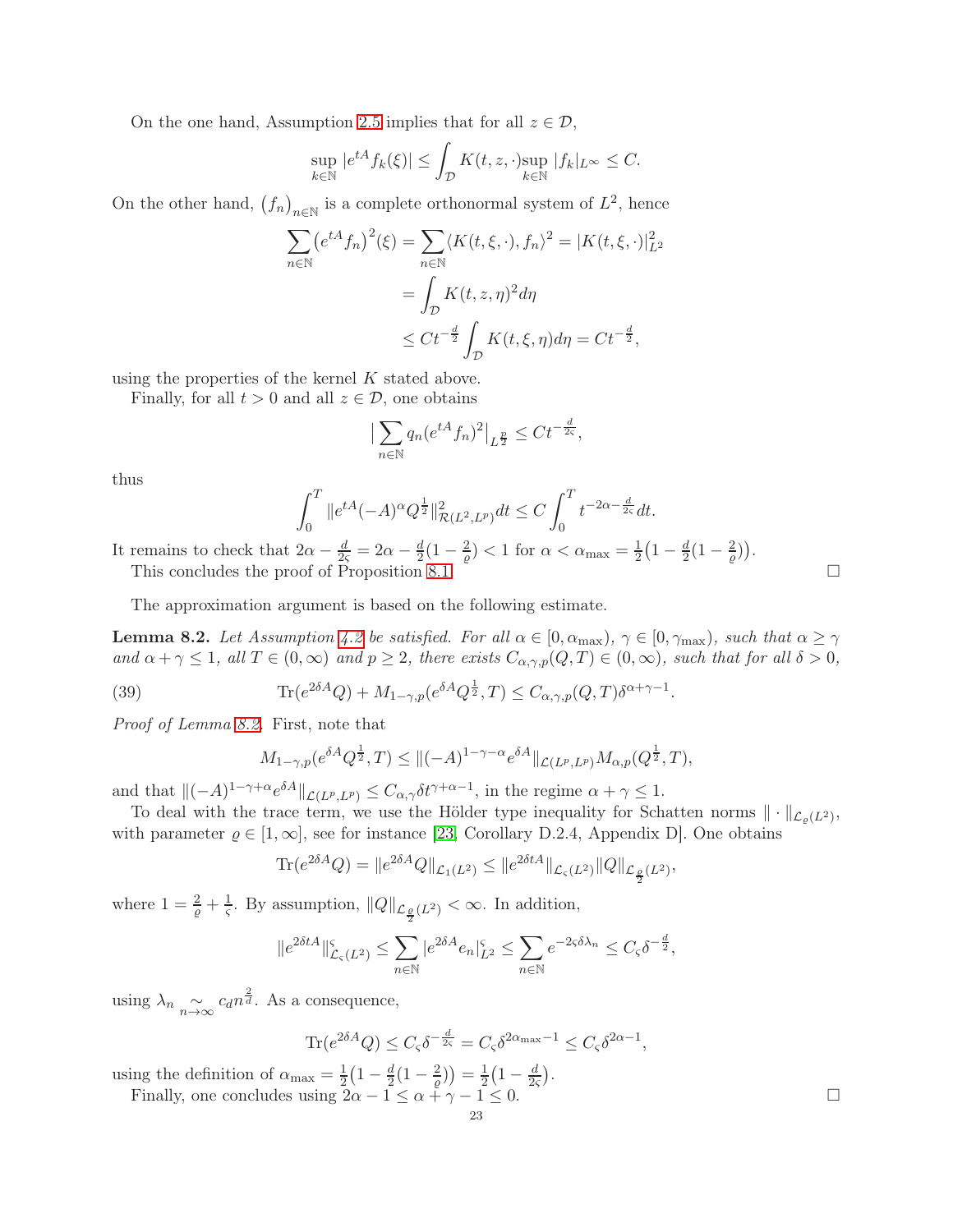The result of Lemma [8.2](#page-22-0) motivates the introduction of the following auxiliary SPDE problems, where  $Q^{\frac{1}{2}}$  is replaced by  $e^{\delta A} Q^{\frac{1}{2}}$ . For all  $\delta > 0$  (this parameter will be chosen below),  $X_{\delta}^{\epsilon}$  and  $\overline{X}_{\delta}$ are solutions of

(40)  
\n
$$
dX_{\delta}^{\epsilon}(t) = AX_{\delta}^{\epsilon}(t)dt + F(X_{\delta}^{\epsilon}(t), Y^{\epsilon}(t))dt + e^{\delta A}dW^{Q}(t),
$$
\n
$$
d\overline{X}_{\delta}(t) = A\overline{X}_{\delta}(t)dt + \overline{F}(\overline{X}(t))dt + e^{\delta A}dW^{Q}(t),
$$

with initial conditions  $X_{\delta}^{\epsilon}(0) = \overline{X}_{\delta} = x_0$ .

<span id="page-23-2"></span>Then Theorem [4.8](#page-11-0) follows from Lemmas [8.3](#page-23-0) and [8.4](#page-23-1) stated below.

First, thanks to Lemma [8.2,](#page-22-0) the strong and weak convergence results, with orders  $\frac{1}{2}$  and 1, from Theorems [4.5](#page-10-0) and [4.7](#page-10-1) may be applied when considering the auxiliary processes  $X_{\delta}^{\epsilon}$  and  $\overline{X}_{\delta}$  defined by [\(40\)](#page-23-2).

<span id="page-23-0"></span>**Lemma 8.3.** Let Assumption [4.2](#page-9-2) be satisfied. Let  $T \in (0,\infty)$ , and assume that the initial conditions  $x_0$ ,  $y_0$ , satisfy

$$
|(-A)^{1-\gamma}x_0|_{L^8}+|(-A)^{\gamma+\kappa}y_0|_{L^8}<\infty,
$$

with  $\gamma \in (0, \gamma_{\text{max}})$  and  $\kappa \in (0, \gamma_{\text{max}} - \gamma)$ .

Let  $\varphi$  be an admissible test function.

For all  $\alpha \in (0, \alpha_{\max})$ , there exist  $C_{\alpha,\gamma}(T, x_0, y_0, Q) \in (0, \infty)$  and  $C_{\alpha,\gamma}(T, x_0, y_0, Q, \varphi) \in (0, \infty)$ , such that for all  $\epsilon \in (0,1)$  and  $\delta > 0$ ,

$$
\sup_{t\in[0,T]} \left( \mathbb{E}|X_{\delta}^{\epsilon}(t) - \overline{X}_{\delta}(t)|_{L^{2}}^{2} \right)^{\frac{1}{2}} \leq C_{\alpha,\gamma}(T,x_{0},y_{0},Q)\delta^{-\frac{1-\alpha-\gamma}{2}}\epsilon^{\frac{1}{2}}
$$

and

$$
\sup_{t\in[0,T]}|\mathbb{E}[\varphi(X_{\delta}^{\epsilon}(t))]-\mathbb{E}[\varphi(\overline{X}_{\delta}(t))]|\leq C_{\alpha,\gamma}(T,x_0,y_0,Q,\varphi)\delta^{-(1-\alpha-\gamma)}\epsilon.
$$

Second, the distances between  $X_\delta^\epsilon$  and  $X^\epsilon$ , and between  $\overline{X}_\delta$  and  $\overline{X}$ , are estimated in the following result, using standard arguments.

<span id="page-23-1"></span>**Lemma 8.4.** Let Assumption [4.2](#page-9-2) be satisfied. Let  $T \in (0, \infty)$ , and assume that  $x_0 \in L^2$  and  $y_0 \in L^2$ . Let  $\varphi$  be an admissible test function. Let  $\alpha \in [0, \alpha_{\text{max}})$ . There exist  $C_{\alpha}(T, x_0, y_0, Q) \in (0, \infty)$  and  $C_{\alpha}(T, x_0, y_0, Q, \varphi) \in (0, \infty)$  such that for all  $\epsilon \in (0, 1)$  and  $\delta > 0$ , one has

$$
\sup_{t \in [0,T]} \left( \mathbb{E} |X^{\epsilon}_{\delta}(t) - X^{\epsilon}(t)|_{L^{2}}^{2} \right)^{\frac{1}{2}} + \sup_{t \in [0,T]} \left( \mathbb{E} |\overline{X}_{\delta}(t) - \overline{X}(t)|_{L^{2}}^{2} \right)^{\frac{1}{2}} \leq C_{\alpha}(T, x_{0}, y_{0}, Q) \delta^{\alpha}.
$$

and

$$
\sup_{t\in[0,T]}|\mathbb{E}[\varphi(X_{\delta}^{\epsilon}(t))]-\mathbb{E}[\varphi(X^{\epsilon}(t))]|+\sup_{t\in[0,T]}|\mathbb{E}[\varphi(\overline{X}_{\delta}(t))]-\mathbb{E}[\varphi(\overline{X}(t))]|\leq C_{\alpha}(T,x_0,y_0,Q,\varphi)\delta^{2\alpha}.
$$

Proof of Lemma [8.3.](#page-23-0) This is a straightforward application of Theorems [4.5](#page-10-0) and [4.7](#page-10-1) combined with Lemma [8.2.](#page-22-0)

Proof of Lemma [8.4.](#page-23-1) Consider first the estimates of the strong error. Since the nonlinear operators F and  $\overline{F}$  are globally Lispchitz continuous, it is sufficient to prove the following estimate:

$$
\mathbb{E} \Big| \int_0^t e^{(t-s)A} (e^{\delta A} - I) dW^Q(s) \Big|_{L^2}^2 ds = \int_0^t \|e^{sA} (e^{\delta A} - I) Q^{\frac{1}{2}}\|_{\mathcal{R}(L^2, L^2)}^2 ds
$$
  
\n
$$
\leq \| (e^{\delta A} - I)(-A)^{-\alpha} \|_{\mathcal{L}(L^2, L^2)}^2 \int_0^t \|e^{sA} (-A)^{\alpha} Q^{\frac{1}{2}}\|_{\mathcal{R}(L^2, L^2)}^2 ds
$$
  
\n
$$
\leq C_{\alpha} \delta^{2\alpha} M_{\alpha, 2}(Q, T)^2,
$$

and to the strong error estimates are straightforward consequences of the Gronwall Lemma.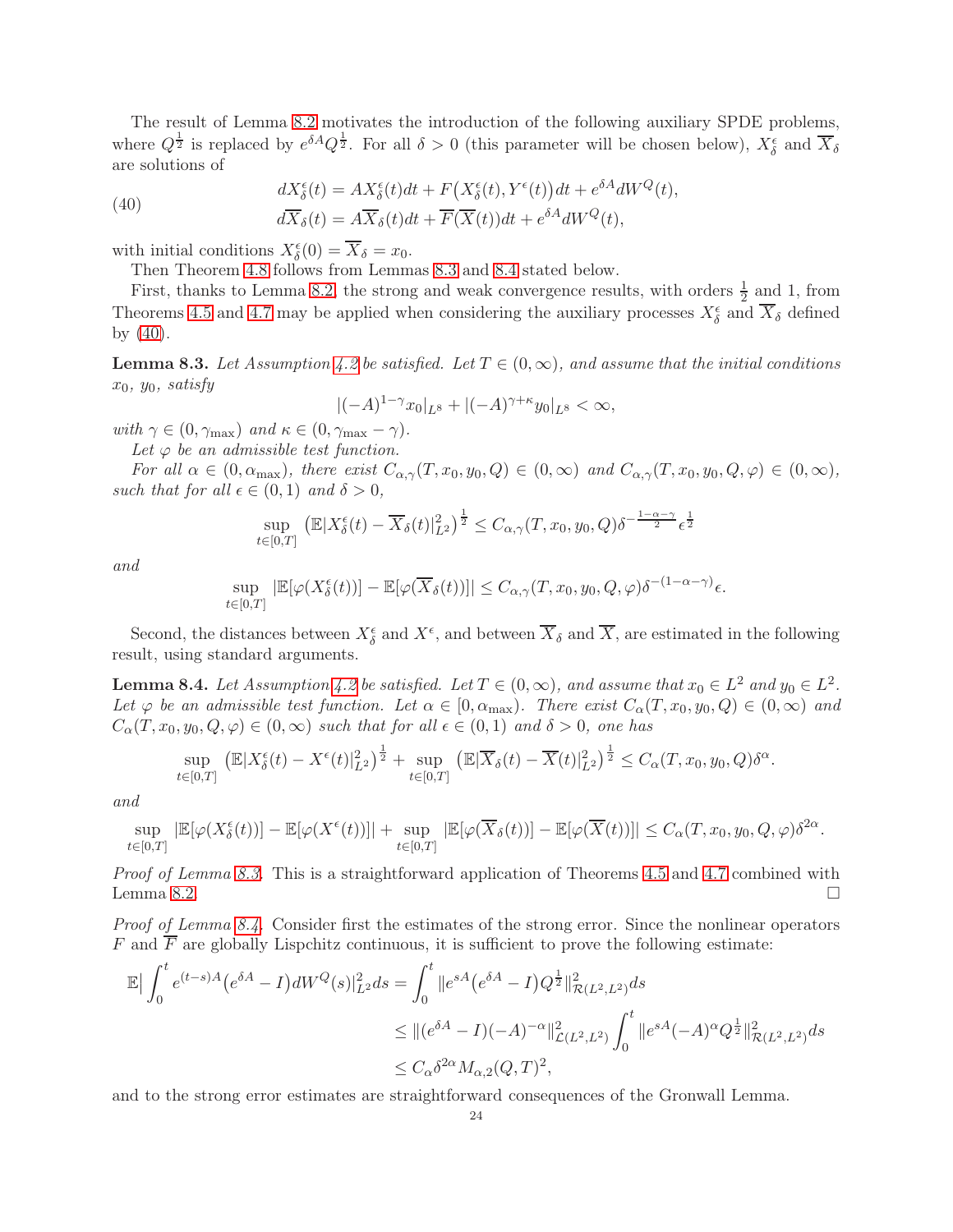It remains to prove the estimates of the weak error. Since the argument is the same for both estimates, we only deal with the second one. Note that

$$
\mathbb{E}[\varphi(\overline{X}_{\delta}(t))] - \mathbb{E}[\varphi(\overline{X}(t))] = \mathbb{E}[\overline{u}(0,\overline{X}_{\delta}(t))] - \mathbb{E}[\overline{u}(t,\overline{X}_{\delta}(0))],
$$

where  $\overline{u}$  is defined by the expression [\(29\)](#page-16-5). Observe that, even if Assumption [4.2](#page-9-2) is satisfied instead of Assumption [4.1,](#page-9-1) the regularity estimates on spatial derivatives of  $\overline{u}$  stated in Proposition [7.1](#page-16-1) remain valid without modification.

Using Itô formula, one obtains

$$
\mathbb{E}[\varphi(\overline{X}_{\delta}(t))] - \mathbb{E}[\varphi(\overline{X}(t))]
$$
\n
$$
= \mathbb{E} \int_{0}^{t} \sum_{n \in \mathbb{N}} q_{n} \Big( D^{2} \overline{u}(t-s, \overline{X}_{\delta}(s)).(e^{\delta A} f_{n}, e^{\delta A} f_{n}) - D^{2} \overline{u}(t-sn, \overline{X}_{\delta}(s)).(f_{n}, f_{n}) \Big) ds
$$
\n
$$
= \mathbb{E} \int_{0}^{t} \Big( \text{Tr} \big( D^{2} \overline{u}(t-s, \overline{X}_{\delta}(s)) e^{\delta A} Q e^{\delta A} \big) - \text{Tr} \big( D^{2} \overline{u}(t-s, \overline{X}_{\delta}(s)) Q \big) \Big) ds
$$
\n
$$
= \mathbb{E} \int_{0}^{t} \text{Tr} \big( D^{2} \overline{u}(t-s, \overline{X}_{\delta}(s)) (e^{\delta A} - I) Q e^{\delta A} \big) ds
$$
\n
$$
+ \mathbb{E} \int_{0}^{t} \text{Tr} \big( D^{2} \overline{u}(t-s, \overline{X}_{\delta}(s)) Q (e^{\delta A} - I) \big) ds,
$$

where  $D^2\overline{u}(t,x)$  is interpreted as a bounded, self-adjoint, linear operator from  $L^2$  to  $L^2$ , instead of a symmetric, bilinear form on  $L^2$ , using Riesz Theorem: for all  $h \in L^2$ ,  $D^2\overline{u}(t, x)$ . $h \in L^2$  is caracterized by

$$
\langle D^2 \overline{u}(t, x)h, \cdot \rangle = D^2 \overline{u}(t, x). (h, \cdot).
$$

Let  $\alpha \in (0, \alpha_{\max})$  and  $\kappa \in (0, \alpha_{\max} - \alpha)$ . Then, using the Hölder type inequality for Schatten norms, for all  $0 \leq s < t \leq T$ ,

$$
\begin{split} \left| \text{Tr}\left( D^2 \overline{u}(t-s, \overline{X}_{\delta}(s)) \left( e^{\delta A} - I \right) Q e^{\delta A} \right) \right| &= \| D^2 \overline{u}(t-s, \overline{X}_{\delta}(s)) \left( e^{\delta A} - I \right) Q e^{\delta A} \|_{\mathcal{L}_1(L^2)} \\ &\leq \| D^2 \overline{u}(t-s, \overline{X}_{\delta}(s)) (-A)^{1-2\kappa} \|_{\mathcal{L}_{\infty}(L^2)} \| (-A)^{-1+2\kappa} (I - e^{\delta A}) \|_{\mathcal{L}_{\varsigma}(L^2)} \| Q \|_{\mathcal{L}_{\frac{\varrho}{2}}(L^2)}, \end{split}
$$

where  $1 = \frac{2}{e} + \frac{1}{s}$ . By assumption, one has  $||Q||_{\mathcal{L}_{\frac{\rho}{2}}} < \infty$ . In addition, thanks to Proposition [7.1,](#page-16-1) one has

$$
||D^2\overline{u}(t-s,\overline{X}_{\delta}(s))(-A)^{1-2\kappa}||_{\mathcal{L}_{\infty}(L^2)} = ||D^2\overline{u}(t-s,\overline{X}_{\delta}(s))(-A)^{1-2\kappa}||_{\mathcal{L}(L^2,L^2)} \leq C_{\kappa}(t-s)^{-1+2\kappa}.
$$

Finally,  $(-A)^{-1+2\kappa}(I - e^{\delta A})$  is a self-adjoint, compact, linear operator, thus, for  $\alpha \leq \frac{1}{2}$ , one has

$$
\begin{aligned} \|(-A)^{-1+2\kappa}(I-e^{\delta A})\|_{\mathcal{L}_{\varsigma}(L^{2})}^{s} &= \sum_{n\in\mathbb{N}}\lambda_{n}^{-(1-2\kappa)\varsigma}(1-e^{-\delta\lambda_{n}})^{s} \\ &\leq C_{\alpha}\delta^{2\alpha\varsigma}\sum_{n\in\mathbb{N}}\lambda_{n}^{-(1-2\kappa-2\alpha)\varsigma}.\end{aligned}
$$

Finally, with the condition  $\alpha + \kappa < \alpha_{\text{max}} = \frac{1}{2}$  $rac{1}{2}(1-\frac{d}{20})$  $\frac{d}{2\varsigma}$ ), one has  $(1 - 2\kappa - 2\alpha)\varsigma > \frac{d}{2}$ , thus  $\sum_{n\in\mathbb{N}}\lambda_n^{-(1-2\kappa-2\alpha)\varsigma}<\infty.$ 

Finally, one obtains

$$
\left| \text{Tr}\left( D^2 \overline{u}(t-s, \overline{X}_{\delta}(s)) \left( e^{\delta A} - I \right) Q e^{\delta A} \right) \right| \leq C_{\alpha} \delta^{2\alpha} (t-s)^{-1+2\kappa},
$$

and similarly

$$
\left| \text{Tr}\left( D^2 \overline{u}(t-s, \overline{X}_{\delta}(s)) Q(e^{\delta A} - I) \right) \right| \leq C_{\alpha} \delta^{2\alpha} (t-s)^{-1+2\kappa}.
$$

It is then straightforward to conclude that

$$
\left| \mathbb{E}[\varphi(\overline{X}_{\delta}(t))] - \mathbb{E}[\varphi(\overline{X}(t))] \right| \leq C_{\alpha} \delta^{2\alpha}
$$

.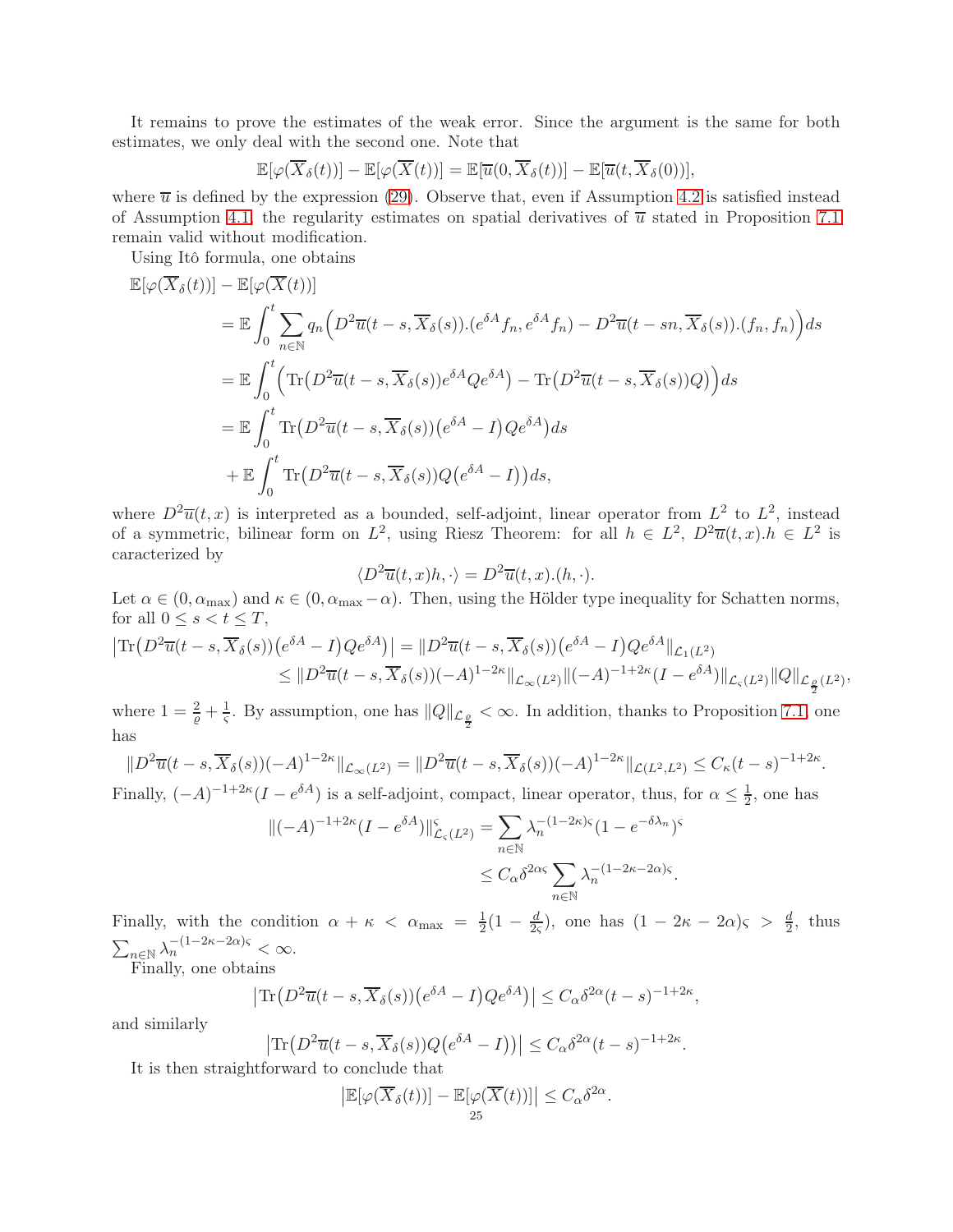This concludes the proof of Lemma [8.4.](#page-23-1)

We are now in position to provide the proof of Theorem [4.8,](#page-11-0) which consists in choosing  $\delta$  in terms of  $\epsilon$  to maximize the order of convergence.

Proof of Theorem [4.8.](#page-11-0) Thanks to the strong and weak error estimates from Lemmas [8.3](#page-23-0) and [8.4,](#page-23-1) one obtains, for all  $\epsilon \in (0,1)$  and  $\delta > 0$ ,

$$
\sup_{t\in[0,T]} \left( \mathbb{E}|X^{\epsilon}(t) - \overline{X}(t)|_{L^{2}}^{2} \right)^{\frac{1}{2}} \leq C_{\alpha,\gamma}(T, x_{0}, y_{0}, Q) \left( \delta^{-\frac{1-\alpha-\gamma}{2}} \epsilon^{\frac{1}{2}} + \delta^{\alpha} \right),
$$
  
\n
$$
\sup_{t\in[0,T]} |\mathbb{E}[\varphi(X^{\epsilon}(t))] - \mathbb{E}[\varphi(\overline{X}(t))]| \leq C_{\alpha,\gamma}(T, x_{0}, y_{0}, Q, \varphi) \left( \delta^{-(1-\alpha-\gamma)} \epsilon + \delta^{2\alpha} \right).
$$

Choosing  $\delta = \epsilon^{\frac{1}{1+\alpha-\gamma}}$ , with  $\alpha_{\text{max}} - \alpha$  and  $\gamma_{\text{max}} - \gamma$  arbitrarily small then concludes the proof.  $\square$ 

**Remark 8.5.** Let us replace Assumption [4.2](#page-9-2) by the following condition:  $\alpha_{\text{max}} \in [0, 1)$  is such that for all  $\alpha \in [0, \alpha_{\max}$  and all  $p \geq 2$ , one has  $\Vert (-A)^{\alpha-\frac{1}{2}}Q^{\frac{1}{2}} \Vert_{\mathcal{R}(L^2, L^p)} < \infty$ . Then the results of this section can be generalized as follows, using similar techniques. Lemma [8.3](#page-23-0) holds true, whereas Lemma [8.4](#page-23-1) needs to be modified: the strong error remains bounded by  $C_{\alpha} \delta^{\alpha}$ , and the weak error is bounded by  $C_{\alpha} \delta^{\min(1,2\alpha)}$ . On the one hand, if  $\alpha_{\max} \geq \frac{1}{2}$ , the situation is the same as in Theorem [4.8.](#page-11-0) On the other hand, if  $\alpha_{\text{max}} \geq \frac{1}{2}$  $\frac{1}{2}$ , the strong and the weak rates one obtains using the approximation approach considered above, are  $\frac{\alpha_{\text{max}}}{1+\alpha_{\text{max}}-\gamma_{\text{max}}}$  and  $\frac{1}{2-\alpha_{\text{max}}-\gamma_{\text{max}}}$  respectively. This statement and the approach are not satisfactory in this case since the weak order is not equal to twice the strong order anymore. Whether this issue can be fixed, and whether the rates of convergence given above are optimal, is left for future works.

### 9. Efficient numerical approximation of the slow component

<span id="page-25-0"></span>The goal of this section is to describe a temporal discretization scheme for the slow component  $X^{\epsilon}$ in [\(1\)](#page-2-0), which is stable and efficient when  $\epsilon \to 0$ . Indeed, given a time-step size  $h > 0$ , stability for the discretization of the evolutions of  $X^{\epsilon}$  and  $Y^{\epsilon}$  requires to choose h such that  $h = O(\epsilon)$ . The scheme proposed below is based on Heterogeneous Multiscale Methods, see [\[4\]](#page-30-7) and references therein. Instead of using a single time-step size  $h > 0$ , two time-step sizes  $\Delta t > 0$  and  $\delta t > 0$ are introduced. The slow component  $X^{\epsilon}$  is discretized using a macro-scheme, with time-step size  $\Delta t$ : the scheme is constructed such that  $\Delta t$  does not depend on the small parameter  $\epsilon$ . The fast component  $Y^{\epsilon}$  is discretized using a micro-scheme, with time-step size  $\delta t$ . Since in [\(1\)](#page-2-0), the fast component  $Y^{\epsilon}(t) = Y(\epsilon^{-1}t)$  is not coupled with the slow component  $X^{\epsilon}$ , in this manuscript we can rely on a discretization of the process Y, with a time-step size  $\tau > 0$ .

The detailed construction of the scheme is presented and discussed in Section [9.1.](#page-25-1) Convergence results are stated in Section [9.2.](#page-27-0) The proofs are omitted, since they would be similar to those in [\[4\]](#page-30-7), where the slow component was not driven by a stochastic forcing.

<span id="page-25-1"></span>9.1. Construction of the scheme. As explained above, the main parameters of the multiscale scheme are the macro-time step size  $\Delta t > 0$  and the micro-time step size  $\tau > 0$ . Two other integer parameters M and  $M_a \in \{1, ..., M\}$  are used, to insert data from the micro-scheme into the macro-scheme, in terms of temporal averages.

In this section, to avoid cumbersome notation, precise regularity conditions, and dependence in error estimates, on the initial conditions  $x_0, y_0$  are not indicated.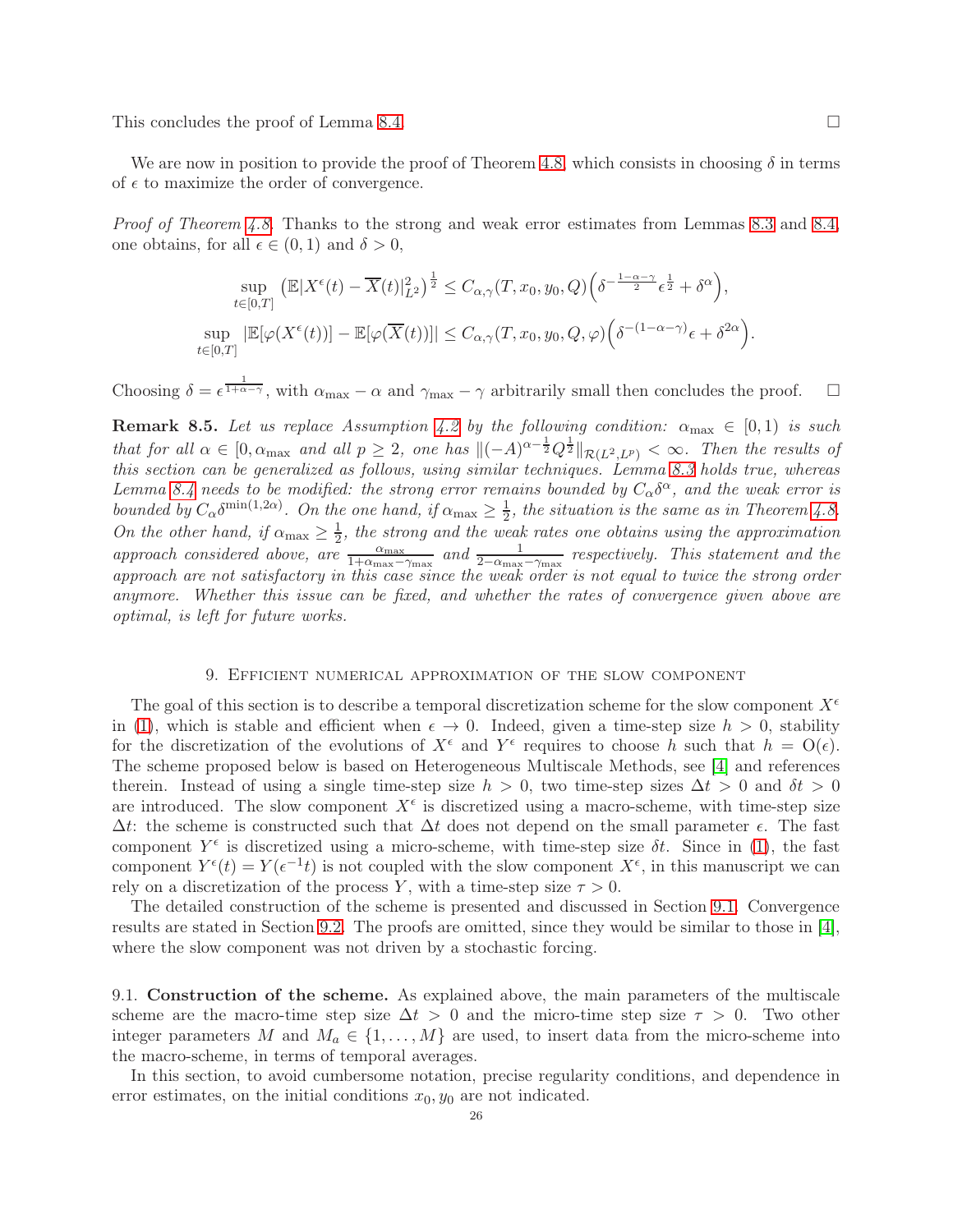9.1.1. *Micro-scheme*. Let  $(Y_m^{\tau})_{m \in \mathbb{N}_0}$  be computed using a numerical integrator  $\Phi^{\tau}$  for the stochastic process  $(Y(t))_{t\geq 0}$ . It is assumed that this discrete-time process defines an ergodic Markov chain on  $L^2$ , with unique invariant probability distribution denoted by  $\mu^{\tau}$ .

It is natural, see for instance [\[4\]](#page-30-7), to assume that the error between  $\mu$  and  $\mu^{\tau}$  is of the order  $\tau^{2\gamma}$ , for all  $\gamma \in [0, \gamma_{\max})$ , in the following sense: for all functions  $\varphi: L^2 \to \mathbb{R}$  of class  $\mathcal{C}^2$ , with bounded first and second order derivatives, and all  $\gamma \in [0, \gamma_{\text{max}})$ , there exists  $C_{\gamma}(\varphi) \in (0, \infty)$  such that

(41) 
$$
|\int \varphi d\mu^{\tau} - \int \varphi d\mu| \leq C_{\gamma}(\varphi) \tau^{2\gamma}.
$$

Moreover, define an averaged coefficient  $\overline{F}^{\tau}$  with respect to the probability distribution  $\mu^{\tau}$ :

(42) 
$$
\overline{F}^{\tau}(x) = \int F(x, y) d\mu^{\tau}(y), \ \forall x \in L^2.
$$

The approximation result above is extended as follows: assume that, for all  $\gamma \in [0, \gamma_{\text{max}})$ , there exists  $C_{\gamma} \in (0, \infty)$ , such that

<span id="page-26-0"></span>
$$
\sup_{x \in L^2} |\overline{F}(x) - \overline{F}^\tau(x)|_{L^2} \le C_\gamma \tau^{2\gamma}.
$$

The conditions above are satisfied if  $Y$  is the solution of a parabolic semilinear SPDE, driven by additive noise, and  $Y^{\tau}$  is obtained applying the linear-implicit Euler scheme, under suitable conditions on the nonlinearity in the equation, see [\[5\]](#page-30-20).

To state convergence results, notation concerning the speed of convergence to equilibrium is introduced. Let  $\rho : (0, \infty) \to (0, \infty)$  be non-increasing,  $\rho(t) \to 0$ , and assume that

(43) 
$$
|\mathbb{E}[\varphi(Y_m^{\tau})] - \int \varphi d\mu^{\tau}| \leq C(\varphi)\rho(m\tau),
$$

and that

<span id="page-26-2"></span>
$$
\sup_{x \in L^2} \left| \mathbb{E} [F(x, Y_m^{\tau})] - \overline{F}^{\tau}(x) \right|_{L^2} \le C \rho(m\tau).
$$

Finally, define the following quantities

$$
R_1(M, M_a, \tau) = \frac{1}{M_a} \sum_{m=M-M_a+1}^{M} \rho(m\tau) , R_2(M, M_a, \tau) = \frac{1}{M_a^2} \sum_{M-M_a+1 \le m_1 < m_2 \le M} \rho((m_2 - m_1)\tau).
$$

Using a Cesaro type argument, for fixed  $\tau > 0$ , if  $M_a \to \infty$ , then both  $R_1(M, M_a, \tau) \to 0$  and  $R_2(M, M_a, \tau) \to 0$ . If  $M - M_a \to \infty$ , then also  $R_1(M, M_a, \tau) \to 0$ .

More precisely, if  $\rho(t) = e^{-ct}$  for some  $c > 0$ , note that there exists  $C \in (0, \infty)$  such that for all  $M_a \leq M$  and all  $\tau > 0$ ,

<span id="page-26-1"></span>
$$
R_1(M, M_a, \tau) \le \frac{Ce^{-c(M-M_a+1)\tau}}{M_a \tau + 1}
$$
,  $R_2(M, M_a, \tau) \le \frac{C}{M_a \tau + 1}$ .

9.1.2. Macro-scheme. We are now in position to define the macro-scheme. The principle is to approximate  $\overline{X}(t)$  instead of  $X^{\epsilon}(t)$ , thanks to the averaging principle, and using error estimates given by Theorems [4.5,](#page-10-0) [4.7](#page-10-1) and [4.8.](#page-11-0) It is thus sufficient to compute an approximation of the averaged coefficient  $F$ , using the ergodicity of the micro-scheme and the error estimate [\(41\)](#page-26-0), and to apply a standard integrator with time-step size  $\Delta t > 0$ .

Set  $Y^{\tau}_{n,m} = Y^{\tau}_{nM_t+m}$  for all  $n \in \mathbb{N}$ , and  $m \in \{0, \ldots, M\}$ . The macro-scheme is based on the linear implicit Euler scheme: define

(44) 
$$
X_{n+1} = S_{\Delta t}(X_n + \Delta t \tilde{F}_n + \Delta W_n^Q),
$$

$$
Z_7
$$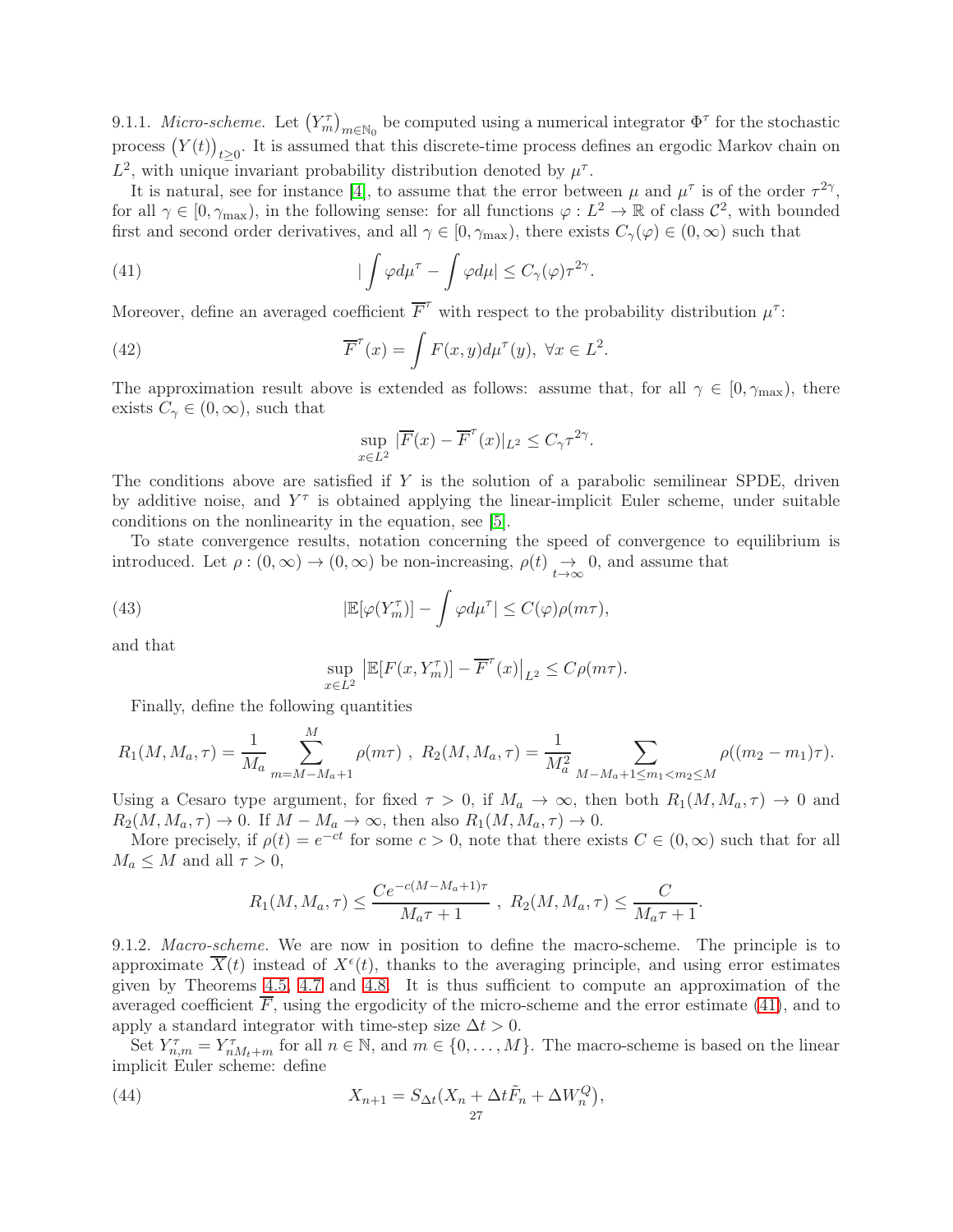where  $X_0^{\epsilon} = x_0$ ,  $S_{\Delta t} = (I - \Delta t A)^{-1}$ ,  $\Delta W_n^Q = W^Q((n+1)\Delta) - W^Q(n\Delta t)$  are Wiener increments, and with the following approximation of the nonlinearity,

(45) 
$$
\tilde{F}_n = \frac{1}{M_a} \sum_{m=M-M_a+1}^{M} F(X_n, Y_{n,m}^{\tau}),
$$

<span id="page-27-0"></span>computed as a temporal average, depending on the parameters  $M_a$  and  $M$ .

### 9.2. Convergence of the multiscale scheme [\(44\)](#page-26-1)-[\(45\)](#page-27-1).

9.2.1. Auxiliary schemes. In order to analyze the multi-scale scheme given by  $(44)-(45)$  $(44)-(45)$ , and to give a clear discussion, several schemes are introduced.

First, applying the same integrator as in [\(44\)](#page-26-1), i.e. the linear implicit Euler scheme, to discretize the averaged SPDE [\(14\)](#page-8-2), introduce the following scheme,

<span id="page-27-1"></span>
$$
\overline{X}_{n+1} = S_{\Delta t} \left( \overline{X}_n + \Delta t \overline{F} \left( \overline{X}_n \right) + \Delta W_n^Q \right), \quad \overline{X}_0 = x_0.
$$

Second, due to the error in sampling the invariant distribution  $\mu$  using the micro-scheme with time-step size  $\tau > 0$ , define a modified averaged equation

<span id="page-27-4"></span>
$$
d\overline{X}^{\tau}(t) = A\overline{X}^{\tau}(t)dt + \overline{F}^{\tau}(\overline{X}^{\tau}(t))dt + dW^{Q}(t), \ \overline{X}^{\tau}(0) = x_{0},
$$

and the associated numerical discretization

(46) 
$$
\overline{X}_{n+1}^{\tau} = S_{\Delta t} \left( \overline{X}_n^{\tau} + \Delta t \overline{F}^{\tau} \left( \overline{X}_n^{\tau} \right) + \Delta W_n^Q \right), \quad \overline{X}_0^{\tau} = x_0.
$$

Based on the literature concerning the numerical analysis of SPDEs, rates of convergence for these numerical schemes are assumed to be as follows: for all  $T \in (0,\infty)$ , all  $\alpha \in [0,\alpha_{\max})$ , and all test functions  $\varphi$  of class  $\mathcal{C}_b^2$ ,

<span id="page-27-3"></span>(47)  
\n
$$
\sup_{0 \le t \le T} \left( \mathbb{E} |\overline{X}(n\Delta t) - \overline{X}_n|^2 \right)^{\frac{1}{2}} \le C_\alpha(T) \Delta t^{\min(\alpha, \frac{1}{2})},
$$
\n
$$
\sup_{0 \le t \le T} \left| \mathbb{E}[\varphi(\overline{X}(n\Delta t))] - \mathbb{E}[\varphi(\overline{X}_n)] \right| \le C_\alpha(T, \varphi) \Delta t^{\min(2\alpha, 1)}.
$$

9.2.2. Error estimates. Proposition [9.1](#page-27-2) below states a general convergence result, depending on the parameters  $\Delta t$ ,  $\tau$ , M and  $M_a$ .

Let  $\beta_{\text{max}} = \frac{1}{2}$  when Assumption [4.1](#page-9-1) is satisfied, and recall that  $\beta_{\text{max}} = \frac{\alpha_{\text{max}}}{1 + \alpha_{\text{max}}}$  $\frac{\alpha_{\max}}{1+\alpha_{\max}-\gamma_{\max}}$  if Assumption [4.2](#page-9-2) is satisfied.

<span id="page-27-2"></span>**Proposition 9.1.** For all  $T \in (0,\infty)$ , all  $\alpha \in [0,\alpha_{\max})$ ,  $\gamma \in [0,\gamma_{\max})$ , and  $\beta \in [0,\beta_{\max})$ , there exists  $C_{\alpha,\gamma,\beta}(T) \in (0,\infty)$  such that the strong error is of size (48)

<span id="page-27-5"></span>sup  $0 \leq n \Delta t \leq T$  $\left( \mathbb{E}|X_n - X^{\epsilon}(n\Delta t)|_{L^2}^2 \right)^{\frac{1}{2}} \leq C_{\alpha,\gamma,\beta}(T) \left( \epsilon^{\beta} + \Delta t^{\min(\alpha,\frac{1}{2})} + \tau^{2\gamma} \right)$ 

$$
+ C_{\alpha,\gamma,\beta}(T) \Big(\sqrt{R_1(M,M_a,\tau)} + \sqrt{\Delta t} \big(\frac{1}{\sqrt{M_a}} + \sqrt{R_2(M,M_a,\tau)}\big)\Big),\,
$$

and, for all test functions  $\varphi$  of class  $C_b^2$ , there exists  $C_{\alpha,\gamma,\beta}(T,\varphi) \in (0,\infty)$  such that the weak error is of size

(49)

<span id="page-27-6"></span>
$$
\sup_{0 \le n \Delta t \le T} \left| \mathbb{E}[\varphi(X_n)] - \mathbb{E}[\varphi(X^{\epsilon}(n\Delta t))] \right| \le C_{\alpha,\gamma,\beta}(T,\varphi) \left(\epsilon^{2\beta} + \Delta t^{\min(2\alpha,1)} + \tau^{2\gamma}\right) + C_{\alpha,\gamma,\beta}(T,\varphi) \left(R_1(M,M_a,\tau) + \Delta t \left(\frac{1}{M_a} + R_2(M,M_a,\tau)\right)\right).
$$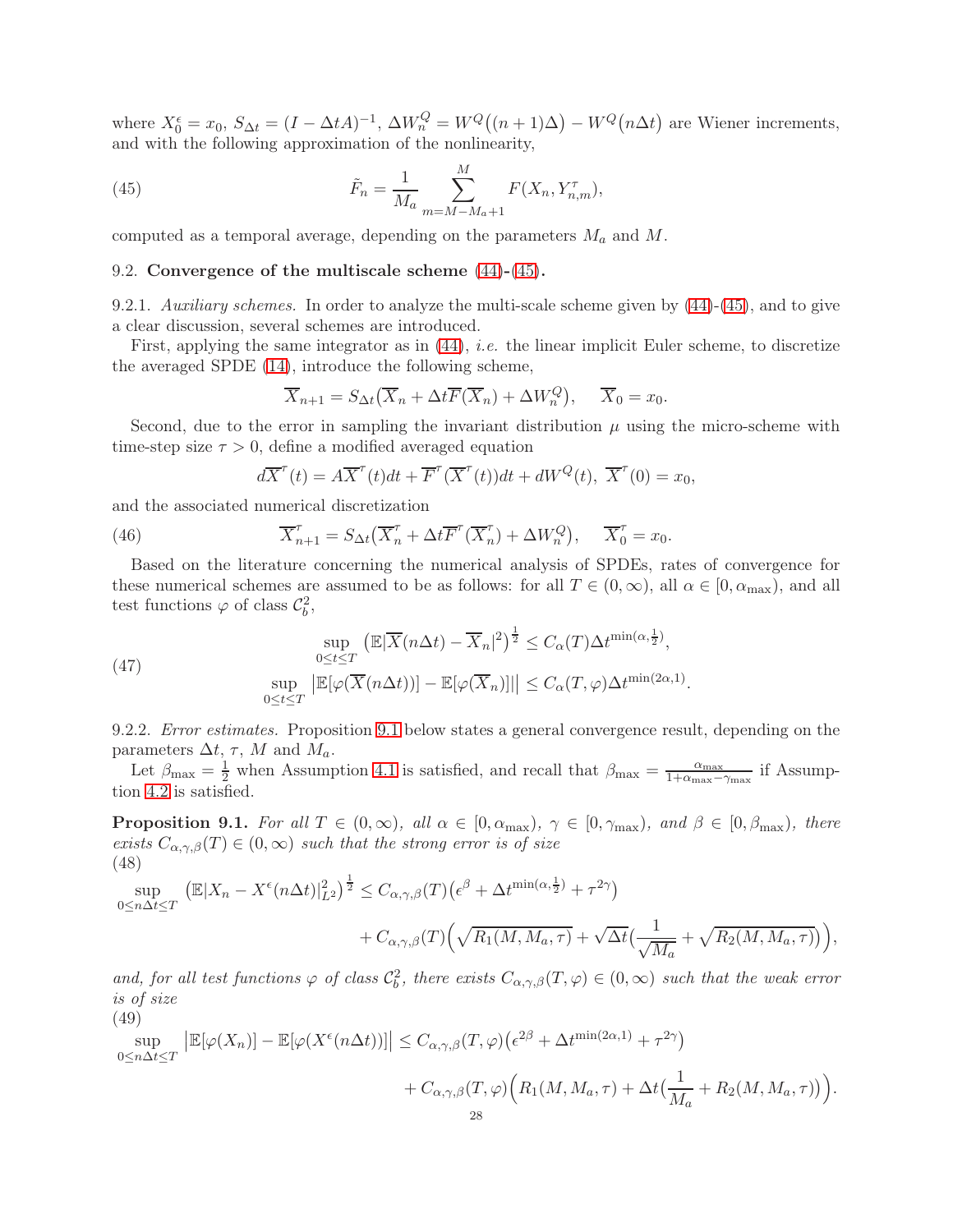In addition, for all test functions  $\psi$  of class  $C_b^2$ , there exists  $C_\gamma(\psi) \in (0,\infty)$ , such that,

(50) 
$$
\sup_{n\in\mathbb{N}} |\mathbb{E}[\psi(Y_{nM})] - \int \psi d\mu| \leq C_{\tau}(\psi) \Big( \tau^{2\gamma} + \rho(nM\tau) \Big).
$$

In fact, Proposition [9.1](#page-27-2) is a straightforward corollary of Proposition [9.2](#page-28-0) below, combined with results stated above:

- <span id="page-28-1"></span>• Theorems [4.5](#page-10-0) and [4.7,](#page-10-1) or Theorem [4.8,](#page-11-0) to deal with the error in the averaging principle, which are the main results of this article,
- strong and weak error estimates  $(47)$  for the macro-scheme applied to the averaged SPDE  $(14)$ ,
- the sampling error [\(41\)](#page-26-0) between the invariant distributions  $\mu$  and  $\mu$  $\tau$ , which gives an error estimate sup  $0 \leq n \Delta t \leq T$  $\left(\mathbb{E}|\overline{X}_n - \overline{X}_n^{\tau}\right)$  $\left( \frac{\tau}{n} \right)^{\frac{1}{2}} \leq C_{\gamma} \tau^{2\gamma}$  by a straightforward Gronwall type argument.

Note that [\(50\)](#page-28-1) is a straightforward consequence of [\(41\)](#page-26-0) and [\(43\)](#page-26-2).

<span id="page-28-0"></span>**Proposition 9.2.** For all  $T \in (0,\infty)$ , there exists  $C(T) \in (0,\infty)$  such that, for all  $\Delta t \in (0,1)$ ,  $\tau \in (0,1)$ , and  $1 \leq M_a \leq M$ , one has

<span id="page-28-2"></span>(51) 
$$
\sup_{0 \le n \Delta t \le T} \left( \mathbb{E}|X_n - X_n^{\tau}|_{L^2}^2 \right)^{\frac{1}{2}} \le C(T) \left( \sqrt{R_1(M, M_a, \tau)} + \sqrt{\Delta t} \left( \frac{1}{\sqrt{M_a}} + \sqrt{R_2(M, M_a, \tau)} \right) \right),
$$

and, for all test functions  $\varphi$  of class  $C_b^2$ , there exists  $C(T, \varphi) \in (0, \infty)$  such that, for all  $\Delta t \in (0, 1)$ ,  $\tau \in (0,1)$ , and  $1 \leq M_a \leq M$ , one has

<span id="page-28-3"></span>(52) 
$$
\sup_{0\leq n\Delta t\leq T} \left| \mathbb{E}[\varphi(X_n)] - \mathbb{E}[\varphi(\overline{X}_n^{\tau})] \right| \leq C(T,\varphi) \Big( R_1(M,M_a,\tau) + \Delta t \big(\frac{1}{M_a} + R_2(M,M_a,\tau)\big) \Big).
$$

Observe that Proposition [9.2](#page-28-0) implies the convergence of the macro-scheme [\(44\)](#page-26-1) to the scheme [\(46\)](#page-27-4), when  $M_a \to \infty$ , for any fixed values of  $\Delta t$  and  $\tau$ . Note that to respect time-scales in [\(1\)](#page-2-0), it is appropriate to choose parameters such that  $M\tau = \epsilon^{-1}\Delta t$ , and also  $M_a\tau = \tilde{M}_a \epsilon^{-1}\Delta t$ , thus the convergence property stated above may be interpreted as arising from taking the limit  $\epsilon \to 0$ . The limit scheme [\(46\)](#page-27-4) is not an integrator for the averaged equation [\(14\)](#page-8-2), but to a modified equation, with a residual depending on the micro time-step size  $\tau$ .

A full analysis of the cost of the multiscale scheme [\(44\)](#page-26-1)-[\(45\)](#page-27-1), depending on parameters  $\Delta t$ ,  $\tau$ , M and  $M_a$ , requires to balance the error terms in [\(48\)](#page-27-5) and [\(49\)](#page-27-6). We refer to [\[4\]](#page-30-7).

To conclude this section, a skecth of proof of Proposition [9.2](#page-28-0) is provided, see [\[4\]](#page-30-7) for more details.

Sketch of proof of Proposition [9.2.](#page-28-0) To deal with the strong error estimate  $(51)$ , note that

$$
X_n - \overline{X}_n^{\tau} = \Delta t \sum_{k=0}^{n-1} S_{\Delta t}^{n-k} (\tilde{F}_k - \overline{F}^{\tau} (\overline{X}_k^{\tau})
$$
  
=  $\Delta t \sum_{k=0}^{n-1} S_{\Delta t}^{n-k} (\overline{F}^{\tau} (X_k) - \overline{F}^{\tau} (\overline{X}_k^{\tau}) + \Delta t \sum_{k=0}^{n-1} S_{\Delta t}^{n-k} (\tilde{F}_k - \overline{F}^{\tau} (X_k^{\tau}).$ 

On the one hand, thanks to the Lipschitz continuity of  $\overline{F}^{\tau}$ , one has

$$
\left(\mathbb{E}\left|\Delta t\sum_{k=0}^{n-1} S_{\Delta t}^{n-k} \left(\overline{F}^{\tau}(X_k) - \overline{F}^{\tau}(\overline{X}_k^{\tau})\right)_{L^2}^2\right)^{\frac{1}{2}} \leq C \Delta t \sum_{k=0}^{n-1} \left(\mathbb{E}|X_k - \overline{X}_k^{\tau}|_{L^2}^2\right)^{\frac{1}{2}}.
$$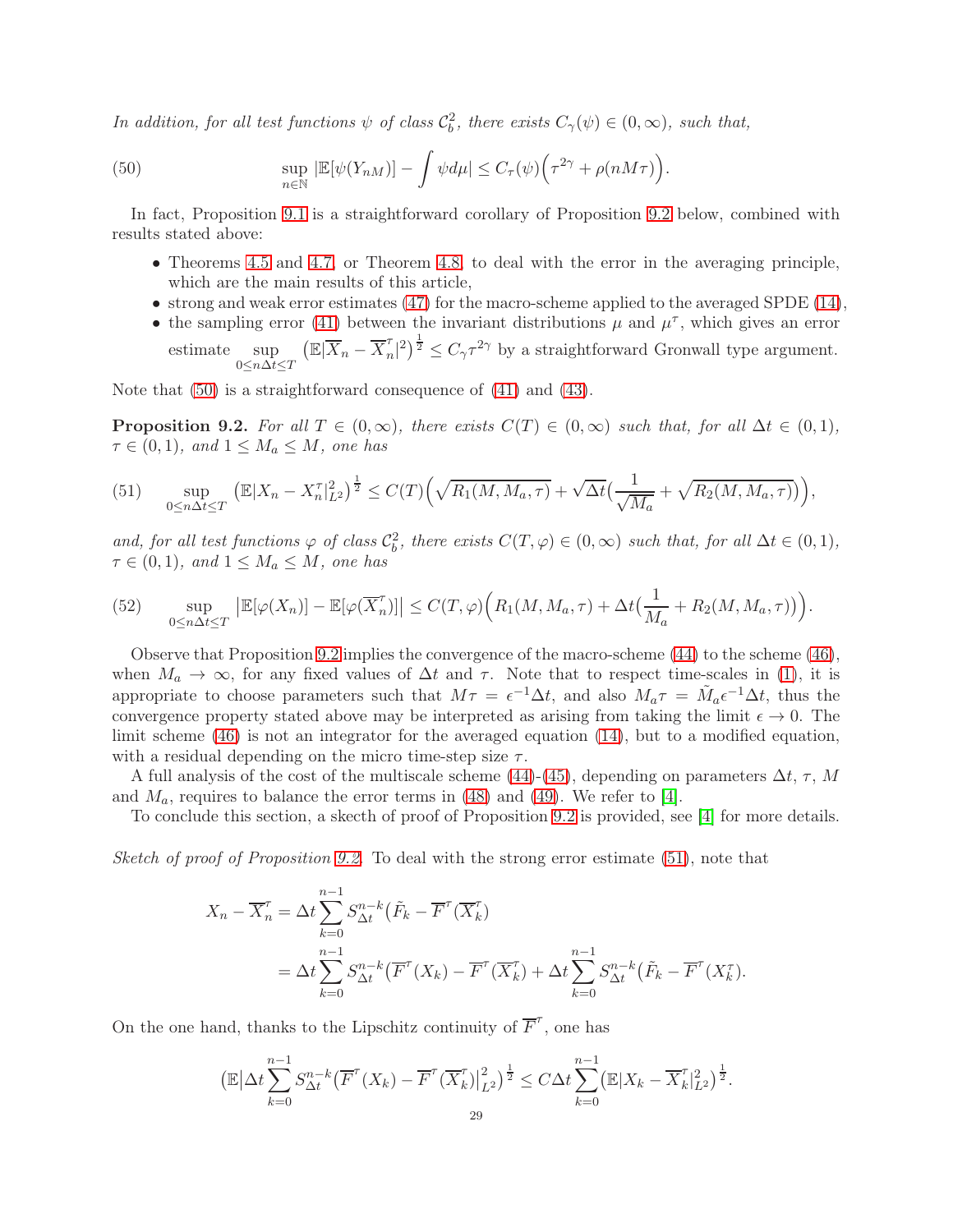On the other hand, a straightforward expansion yields

$$
\mathbb{E}|\Delta t \sum_{k=0}^{n-1} S_{\Delta t}^{n-k} (\tilde{F}_k - \overline{F}^{\tau} (X_k^{\tau})||^2 \leq \Delta t^2 \sum_{k=0}^{n-1} \mathbb{E}|\tilde{F}_k - \overline{F}^{\tau} (X_k^{\tau})|^2 \n+ 2\Delta t^2 \sum_{\substack{0 \leq k_1 < k_2 \leq n-1}} \mathbb{E} \langle S_{\Delta t}^{n-k_1} (\tilde{F}_{k_1} - \overline{F}^{\tau} (X_{k_1}^{\tau}), S_{\Delta t}^{n-k_2} (\tilde{F}_{k_2} - \overline{F}^{\tau} (X_{k_2}^{\tau})) \rangle \n= \mathcal{E}_1 + \mathcal{E}_2.
$$

An expansion of the average which defines  $\tilde{F}_k$  yields

$$
\mathcal{E}_{1} = \frac{\Delta t^{2}}{M_{a}^{2}} \sum_{k=0}^{n-1} \sum_{m=M-M_{a}+1}^{M} \mathbb{E} |F(X_{k}, Y_{k,m}^{\tau}) - \overline{F}^{\tau}(X_{k})|^{2} \n+ \frac{2\Delta t^{2}}{M_{a}^{2}} \sum_{k=0}^{n-1} \sum_{M-M_{a}+1 \leq m_{1} < m_{2} \leq M} \mathbb{E} \langle F(X_{k}, Y_{k,m_{1}}^{\tau}) - \overline{F}^{\tau}(X_{k}), F(X_{k}, Y_{k,m_{2}}^{\tau}) - \overline{F}^{\tau}(X_{k}) \rangle \n\leq C \frac{\Delta t}{M_{a}} + C \frac{\Delta t}{M_{a}^{2}} \sum_{M-M_{a}+1 \leq m_{1} < m_{2} \leq M} \rho((m_{2} - m_{1})\tau),
$$

thanks to a conditioning argument. In addition, using another conditioning argument, one gets

$$
|\mathcal{E}_2| \leq C\Delta t^2 \sum_{0 \leq k_1 < k_2 \leq n-1} \frac{1}{M_a} \sum_{m=M-M_a+1}^{M} \rho(m\tau) \leq CR_1(M, M_a, \tau).
$$

It remains to apply a discrete Gronwall Lemma to conclude the proof of the strong error estimate.

The treatment of the weak error estimate [\(52\)](#page-28-3) requires to introduce the auxiliary function  $\overline{u}^{\tau}$  as follows: for all  $n \in \mathbb{N}_0$  and  $x \in L^2$ ,

$$
\overline{u}^{\tau}(n,x) = \mathbb{E}[\varphi(\overline{X}_n^{\tau}) | \overline{X}_0^{\tau} = x].
$$

The weak error is then written as a telescoping sum

$$
\mathbb{E}[\varphi(X_n)] - \mathbb{E}[\varphi(\overline{X}_n^{\tau})] = \mathbb{E}[\overline{u}^{\tau}(0, X_n)] - \mathbb{E}[\overline{u}^{\tau}(n, X_0)]
$$
  
= 
$$
\sum_{k=0}^{n-1} (\mathbb{E}[\overline{u}^{\tau}(n-k-1, X_{k+1})] - \mathbb{E}[\overline{u}^{\tau}(n-k, X_k)]).
$$

In addition, using Markov property and a second-order Taylor expansion, one obtains

$$
\mathbb{E}[\overline{u}^{\tau}(n-k, X_k)] - \mathbb{E}[\overline{u}^{\tau}(n-k-1, X_{k+1})]
$$
\n
$$
= \mathbb{E}[\overline{u}^{\tau}(n-k-1, S_{\Delta t}(X_k + \Delta t \overline{F}^{\tau}(X_k) + \Delta W_k^Q))]
$$
\n
$$
- \mathbb{E}[\overline{u}^{\tau}(n-k-1, S_{\Delta t}(X_k + \Delta t \tilde{F}_k + \Delta W_k^Q))]
$$
\n
$$
= \Delta t \mathbb{E}[D_x \overline{u}^{\tau}(n-k-1, S_{\Delta t}(X_k + \Delta t \overline{F}^{\tau}(X_k) + \Delta W_k^Q)) \cdot (S_{\Delta t} \overline{F}^{\tau}(X_k) - S_{\Delta t} \tilde{F}_k)]
$$
\n
$$
+ O(\Delta t^2) \mathbb{E}|\overline{F}^{\tau}(X_k) - \tilde{F}_k|^2.
$$

Note that  $O(\Delta t^2) \mathbb{E} |\overline{F}^{\tau}(X_k) - \tilde{F}_k|^2$  is treated as  $\mathcal{E}_1$  above. The remaining error term is interpreted in terms of the auxiliary function

$$
\Psi(k, x, y) = -\mathbb{E}\big[D_x\overline{u}^\tau(k, S_{\Delta t}\big(x + \Delta t \overline{F}^\tau(x) + \Delta W_0^Q\big). (S_{\Delta t}F(x, y))\big],
$$

as

$$
\frac{\Delta t}{M_a} \sum_{m=M-M_a+1}^{M} \left( \mathbb{E}[\Psi(n-k-1, X_k, Y_{k,m})] - \int \Psi(n-k-1, X_k, \cdot) d\mu^{\tau} \right).
$$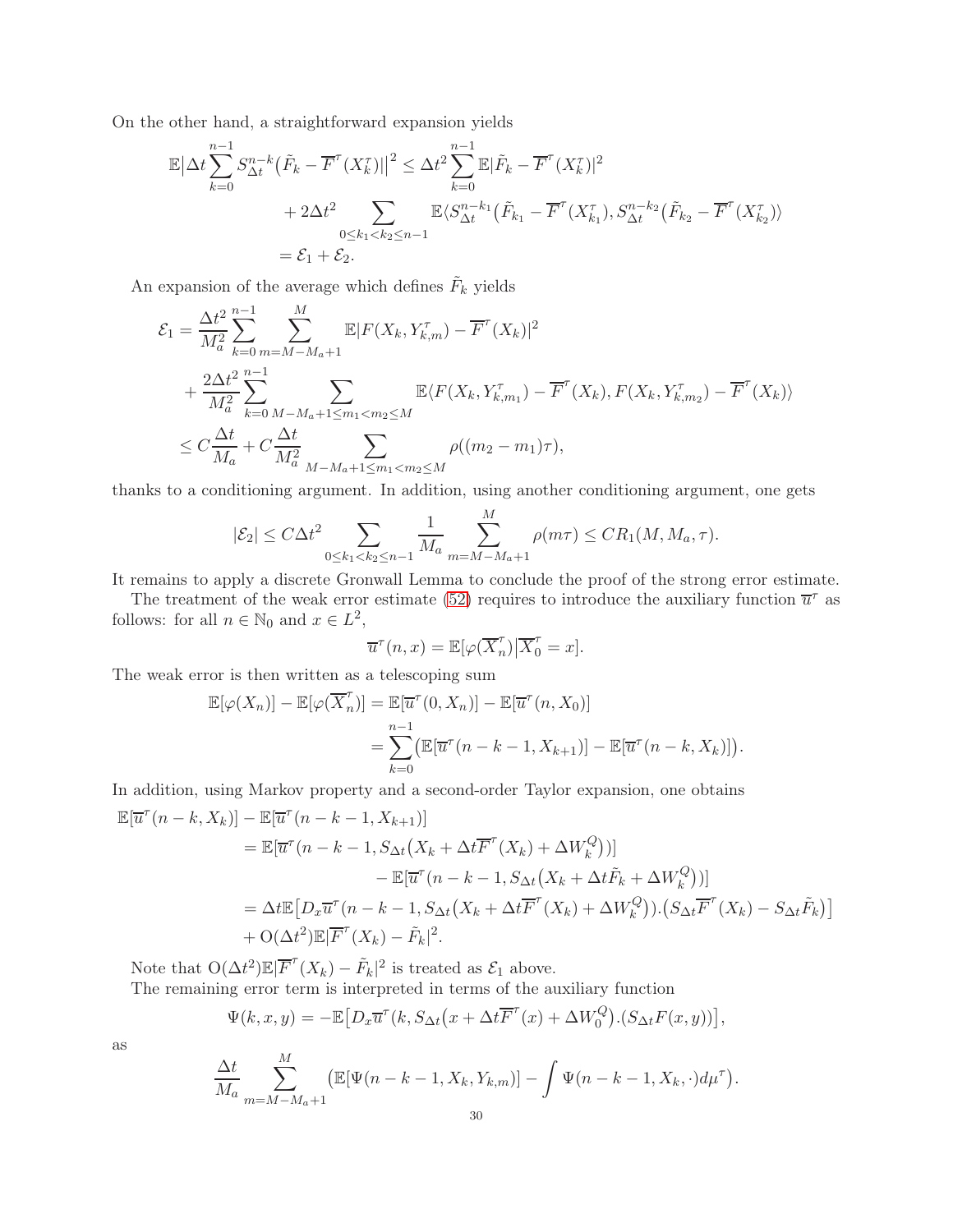Studying regularity properties of  $\Psi(n-k-1,x,\cdot)$ , one then concludes using [\(43\)](#page-26-2).

Finally,

$$
\left|\mathbb{E}[\overline{u}^{\tau}(n-k,X_k)]-\mathbb{E}[\overline{u}^{\tau}(n-k-1,X_{k+1})]\right|\leq C\Delta t R_1(M,M_a,\tau)+C\Delta t^2\big(\frac{1}{M_a}+R_2(M,M_a,\tau)\big),
$$

and it remains to sum from  $k = 0$  to  $k = n - 1$  to conclude the proof of Proposition [9.2.](#page-28-0)

### **ACKOWLEDGMENTS**

The author would like to thank A. Debussche for discussions during the preparation of this manuscript. This work was partially supported by the project BORDS (ANR-16-CE40-0027-01) operated by the French National Research Agency (ANR).

#### **REFERENCES**

- <span id="page-30-16"></span>[1] F. Bouchet, C. Nardini, and T. Tangarife. Kinetic theory of jet dynamics in the stochastic barotropic and 2D Navier-Stokes equations. J. Stat. Phys., 153(4):572–625, 2013.
- <span id="page-30-17"></span>[2] F. Bouchet, C. Nardini, and T. Tangarife. Stochastic averaging, large deviations and random transitions for the dynamics of 2D and geostrophic turbulent vortices. Fluid Dyn. Res., 46(6):061416, 11, 2014.
- <span id="page-30-7"></span><span id="page-30-6"></span>[3] C.-E. Bréhier. Strong and weak orders in averaging for SPDEs. Stochastic Process. Appl., 122(7):2553–2593, 2012.
- [4] C.-E. Bréhier. Analysis of an HMM time-discretization scheme for a system of stochastic PDEs. SIAM J. Numer. Anal., 51(2):1185–1210, 2013.
- <span id="page-30-20"></span>[5] C.-E. Bréhier. Approximation of the invariant measure with an Euler scheme for stochastic PDEs driven by space-time white noise. Potential Anal., 40(1):1–40, 2014.
- <span id="page-30-19"></span>[6] Z. Brzeźniak. On stochastic convolution in Banach spaces and applications. Stochastics Stochastics Rep., 61(3- 4):245–295, 1997.
- <span id="page-30-18"></span><span id="page-30-3"></span>[7] C.-E. Bréhier and A. Debussche. Kolmogorov equations and weak order analysis for spdes with nonlinear diffusion coefficient. Journal de Mathématiques Pures et Appliquées, 2018.
- [8] S. Cerrai. A Khasminskii type averaging principle for stochastic reaction-diffusion equations. Ann. Appl. Probab., 19(3):899–948, 2009.
- <span id="page-30-5"></span>[9] S. Cerrai. Averaging principle for systems of reaction-diffusion equations with polynomial nonlinearities perturbed by multiplicative noise. SIAM J. Math. Anal., 43(6):2482–2518, 2011.
- <span id="page-30-4"></span>[10] S. Cerrai and M. Freidlin. Averaging principle for a class of stochastic reaction-diffusion equations. Probab. Theory Related Fields, 144(1-2):137–177, 2009.
- <span id="page-30-2"></span>[11] G. Da Prato and J. Zabczyk. Stochastic equations in infinite dimensions, volume 152 of Encyclopedia of Mathematics and its Applications. Cambridge University Press, Cambridge, second edition, 2014.
- <span id="page-30-8"></span>[12] Z. Dong, X. Sun, H. Xiao, and J. Zhai. Averaging principle for one dimensional stochastic burgers equation. Journal of Differential Equations, 2018.
- <span id="page-30-0"></span>[13] J.-P. Fouque, J. Garnier, G. Papanicolaou, and K. Sø lna. Wave propagation and time reversal in randomly layered media, volume 56 of Stochastic Modelling and Applied Probability. Springer, New York, 2007.
- <span id="page-30-1"></span>[14] M. I. Freidlin and A. D. Wentzell. Random perturbations of dynamical systems, volume 260 of Grundlehren der Mathematischen Wissenschaften [Fundamental Principles of Mathematical Sciences]. Springer, Heidelberg, third edition, 2012. Translated from the 1979 Russian original by Joseph Szücs.
- <span id="page-30-9"></span>[15] H. Fu and J. Duan. An averaging principle for two-scale stochastic partial differential equations. Stoch. Dyn., 11(2-3):353–367, 2011.
- <span id="page-30-10"></span>[16] H. Fu and J. Liu. Strong convergence in stochastic averaging principle for two time-scales stochastic partial differential equations. J. Math. Anal. Appl., 384(1):70–86, 2011.
- <span id="page-30-13"></span>[17] H. Fu, L. Wan, and J. Liu. Strong convergence in averaging principle for stochastic hyperbolic-parabolic equations with two time-scales. Stochastic Process. Appl.,  $125(8):3255-3279$ ,  $2015$ .
- <span id="page-30-14"></span>[18] H. Fu, L. Wan, J. Liu, and X. Liu. Weak order in averaging principle for stochastic wave equation with a fast oscillation. Stochastic Process. Appl., 128(8):2557–2580, 2018.
- <span id="page-30-11"></span>[19] H. Fu, L. Wan, J. Liu, and X. Liu. Weak order in averaging principle for two-time-scale stochastic partial differential equations. arXiv preprint [arXiv:1802.00903](http://arxiv.org/abs/1802.00903), 2018.
- <span id="page-30-12"></span>[20] H. Fu, L. Wan, Y. Wang, and J. Liu. Strong convergence rate in averaging principle for stochastic FitzHugh-Nagumo system with two time-scales. J. Math. Anal. Appl., 416(2):609–628, 2014.
- <span id="page-30-15"></span>[21] P. Gao. Averaging principle for the higher order nonlinear Schrödinger equation with a random fast oscillation. J. Stat. Phys., 171(5):897–926, 2018.